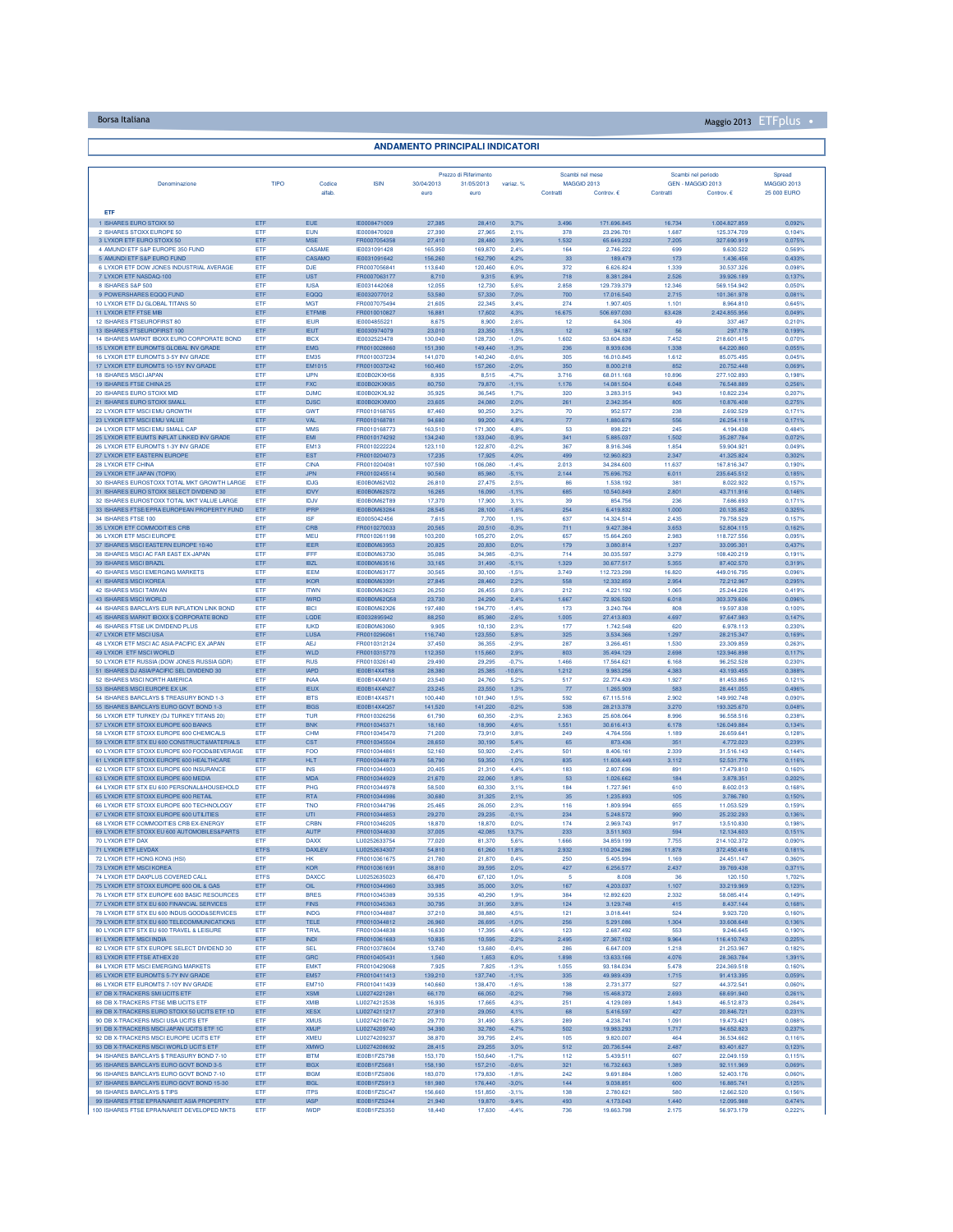| 101 ISHARES FTSE EPRANAREIT US PROPERTY                                                      | ETF                        | <b>IUSP</b>                           | IE00B1FZSF77                   | 19,405             | 18,880             | $-2,7%$            | 530                 | 8.924.763                | 1.588          | 29.368.968                 | 0,377%           |
|----------------------------------------------------------------------------------------------|----------------------------|---------------------------------------|--------------------------------|--------------------|--------------------|--------------------|---------------------|--------------------------|----------------|----------------------------|------------------|
| 102 ISHARES FTSE/MACQUARIE GLOB INFRASTR 100                                                 | ETF                        | <b>INFR</b>                           | <b>IE00B1FZS467</b>            | 18,280             | 17,645             | $-3.5%$            | 18                  | 101.019                  | 133            | 621.488                    | 0.540%           |
| 103 ISHARES MSCI TURKEY<br>104 ISHARES FTSE UK ALL STOCKS GILT                               | ETF<br>ETF                 | <b>ITKY</b><br><b>IGLT</b>            | IE00B1FZS574<br>IE00B1FZSB30   | 34,815<br>14.115   | 34,160<br>13,635   | $-1,9%$<br>$-3.4%$ | 1.496<br>167        | 15.585.215<br>4.387.653  | 5.713<br>890   | 55.501.611<br>16.919.382   | 0,275%<br>0.149% |
| 105 LYXOR ETF EURO STOXX 50 BUYWRITE                                                         | <b>ETFS</b>                | <b>DJBW</b>                           | FR0010389205                   | 14,705             |                    |                    | 15                  | 357.434                  | 110            | 1.716.890                  | 1,736%           |
| 106 LYXOR ETF PRIVEX                                                                         | ETF                        | PVX                                   | FR0010407197                   | 5,190              | 4,990              | $-3.9%$            | 342                 | 2.065.545                | 752            | 4.194.328                  | 0.627%           |
| 107 LYXOR ETF BRAZIL (IBOVESPA)                                                              | ETF                        | <b>BRA</b>                            | FR0010408799                   | 19,585             | 18,310             | $-6.5%$            | 2.654               | 16.149.071               | 8.565          | 83.045.282                 | 0,309%           |
| 108 DB X-TRACKERS MSCI EMERG MKTS UCITS ETF                                                  | ETF                        | <b>XMFM</b>                           | LU0292107645                   | 30.185             | 29,850             | $-1,1%$            | 847                 | 19.961.045               | 4.681          | 132.366.408                | 0.110%           |
| 109 DB X-TRACKERS MSCI EM ASIA UCITS ETF<br>110 DB X-TRACKERS MSCI EM LATAM UCITS ETF        | ETF<br><b>ETF</b>          | <b>XMAS</b><br><b>XMLA</b>            | LU0292107991<br>LU0292108619   | 28,960<br>43,060   | 29.035<br>41.155   | 0.3%<br>$-4.4%$    | 210<br>91           | 5.955.802<br>730,529     | 1.321<br>533   | 43.014.866<br>13,871,383   | 0.261%<br>0.418% |
| 111 DB X-TRACKERS MSCI EM EMEA UCITS ETF                                                     | ETF                        | <b>XMEA</b>                           | LU0292109005                   | 25,285             | 24,885             | $-1,6%$            | 52                  | 460.515                  | 315            | 3.949.953                  | 0.562%           |
| 112 DB X-TRACKERS MSCI TAIWAN UCITS ETF                                                      | ETF                        | <b>XMTW</b>                           | LU0292109187                   | 14,485             | 14,560             | 0.5%               | 109                 | 4.495.251                | 388            | 13.710.219                 | 0.332%           |
| 113 DB X-TRACKERS MSCI BRAZIL UCITS ETF                                                      | ETF                        | <b>XMBR</b>                           | LU0292109344                   | 40,995             | 39,440             | $-3.8%$            | 335                 | 6.727.608                | 1.695          | 41.423.236                 | 0,350%           |
| 114 DB X-TRACKERS CNX NIFTY UCITS ETF                                                        | ETF                        | <b>XNIF</b>                           | LU0292109690                   | 85,410             | 83,290             | $-2.5%$            | 91                  | 2.979.39                 | 344            | 18.143.445                 | 0,352%           |
| 115 DB X-TRACKERS MSCI KOREA UCITS ETF                                                       | ETF                        | <b>XMKO</b>                           | LU0292100046                   | 43,720             | 44,690             | 2.2%               | 126                 | 4.548.555                | 635            | 18.670.452                 | 0,370%           |
| 116 DB X-TRACKERS FTSE CHINA 25 UCITS ETF<br>117 DB X-TRACKE EUSTOXX SEL DIV 30 UCITS ETF    | ETF<br>ETF                 | <b>XX25</b><br>XD <sub>3</sub> E      | LU0292109856<br>LU0292095535   | 21,590<br>15,370   | 21,410<br>15,630   | $-0.8%$<br>1.7%    | 397<br>59           | 8.350.017<br>397,366     | 2.072<br>267   | 25,685.927<br>5.204.983    | 0.270%<br>0.180% |
| 118 DB X-TRACK STX GLOB SEL DIV100 UCITS ETF                                                 | ETF                        | <b>XGSD</b>                           | LU0292096186                   | 23.725             | 23,260             | $-2.0%$            | 573                 | 8.776.305                | 2.179          | 35.739.863                 | 0.408%           |
| 119 DB X-TRACKERS STOXX600 BAS RES UCITS ETF                                                 | ETF                        | <b>XSPR</b>                           | LU0292100806                   | 69,290             | 70,800             | 2.2%               | 104                 | 3.758.824                | 362            | 19.786.683                 | 0,179%           |
| 120 DB X-TRACKERS STX 600 OIL&GAS UCITS ETF                                                  | ETF                        | <b>XSER</b>                           | LU0292101796                   | 64,730             | 66,640             | 3.0%               | 24                  | 398.159                  | 132            | 2.192.979                  | 0.232%           |
| 121 DB X-TRACKE STOXX600 HEAL CARE UCITS ETF                                                 | ETF                        | <b>XSDR</b>                           | LU0292103222                   | 86,400             | 87.330             | 1,1%               | 177                 | 3.535.907                | 369            | 6.429.678                  | 0,227%           |
| 122 DB X-TRACKERS STOXX 600 BANKS UCITS ETF                                                  | <b>ETF</b>                 | <b>XS7R</b>                           | LU0292103651                   | 34,590             | 36.120             | 4.4%               | 213                 | 4.999.927                | 978            | 31.744.473                 | 0.179%           |
| 123 DB X-TRACKERS STOXX600 TELECOM UCITS ETP<br>124 DB X-TRACKERS STX600 TECHNOL UCITS ETF   | ETF<br>ETF                 | <b>XSKR</b><br>XS8R                   | 1110292104030<br>LU0292104469  | 50.860<br>34,305   | 50,250<br>35,105   | $-1.2%$<br>2.3%    | 31<br>12            | 3.144.087<br>146.485     | 102<br>70      | 7.872.899<br>2.036.645     | 0.230%<br>0.466% |
| 125 DB X-TRACKERS STX600 UTILITIES UCITS ETF                                                 | ETF                        | XS6R                                  | LU0292104899                   | 60,590             | 60,380             | $-0.3%$            | $\overline{7}$      | 23.719                   | 57             | 2.191.362                  | 0,208%           |
| 126 DB X-TRACKERS STX600 INSURANCE UCITS ETF                                                 | ETF                        | <b>XSIR</b>                           | LU0292105193                   | 33,580             | 34,990             | 4,2%               | 51                  | 1.082.445                | 175            | 3.009.230                  | 0,467%           |
| 127 DB X-TRACKERS STX600 FOOD&BEV UCITS ETF                                                  | ETF                        | XS3R                                  | LU0292105359                   | 84,840             | 82,740             | $-2,5%$            | 222                 | 3.125.927                | 733            | 10.246.803                 | 0,237%           |
| 128 DB X-TRACKE STX600 IND GOODS UCITS ETF                                                   | ETF                        | <b>XSNR</b>                           | LU0292106084                   | 57,940             | 60,500             | 4.4%               | 14                  | 1.220.974                | 83             | 2.140.182                  | 0.238%           |
| 129 DB X-TRACKERS SHORTDAX DAILY UCITS ETF                                                   | <b>ETFS</b>                | <b>XSDX</b>                           | LU0292106241                   | 41,780             | 39.385             | $-5.7%$            | 264                 | 4.213.841                | 1.384          | 69.578.534                 | 0.249%           |
| 130 DB X-TRACKERS DBLCI - OY BALAN UCITS ETF                                                 | ETF                        | <b>XDBC</b>                           | LU0292106167                   | 29,205             | 28,895             | $-1,1%$            | 40                  | 2.650.444                | 231            | 14.452.817                 | 0.169%           |
| 131 DB X-TRACK EUROSTOXX50 SHT DAI UCITS ETF<br>132 LYXOR ETF MSCI EM LATIN AMERICA          | <b>ETFS</b><br>ETF         | <b>XSSX</b><br>LATAM                  | LU0292106753<br>FR0010410266   | 26,700<br>28,820   | 25,510<br>27,540   | $-4.5%$<br>$-4.4%$ | 262<br>229          | 10.141.347<br>4.751.058  | 1.304<br>883   | 52.706.103<br>13.175.869   | 0,221%<br>0,4829 |
| 133 LYXOR ETF FTSE RAFI US 1000                                                              | ETF                        | <b>RUSA</b>                           | FR0010400804                   | 54,900             | 58,420             | 6.4%               | 50                  | 771.200                  | 134            | 1.378.813                  | 0,396%           |
| 134 LYXOR ETF FTSE RAFI EUROPE                                                               | ETF                        | <b>RFU</b>                            | FR0010400770                   | 45.325             | 46.910             | 3.5%               | 14                  | 166,922                  | 42             | 493.198                    | 0.714%           |
| 135 LYXOR ETF EUROMTS 15+Y INV GRADE                                                         | ETF                        | <b>EM15</b>                           | FR0010481093                   | 154.790            | 149,830            | 3.2%               | 65                  | 3.009.589                | 225            | 7.913.333                  | 0.092%           |
| 136 LYXOR ETF DAXPLUS PROTECTIVE PUT                                                         | <b>ETFS</b>                | <b>DAXPUT</b>                         | LU0288030280                   | 48,030             | 50,250             | 4.6%               | 22                  | 1.095.546                | 91             | 1.796.136                  | 1,458%           |
| 137 LYXOR ETF EURO STOXX 50 DAILY LEVERAGE                                                   | <b>ETFS</b>                | <b>DJLEV</b>                          | FR0010468983                   | 14,440             | 15,585             | 7,9%               | 1.205               | 17.829.345               | 5.969          | 106.394.753                | 0,293%           |
| 138 LYXOR ETF SOUTH AFRICA FTSE JSETOP40<br>139 LYXOR ETF MSCI TAIWAN                        | ETF                        | <b>SAFRI</b>                          | FR0010464446                   | 29,250             | 29,180             | $-0.2%$            | 420                 | 3.413.189                | 1.945          | 24.730.966                 | 0,328%           |
| 140 LYXOR ETF EURO CASH                                                                      | ETF<br>ETF                 | <b>TWN</b><br><b>LEONIA</b>           | FR0010444786<br>FR0010510800   | 7,730<br>106,930   | 7,765<br>106,940   | 0.5%<br>0.0%       | 68<br>486           | 660.563<br>67.994.336    | 416<br>2.489   | 5.809.977<br>272.199.255   | 0,443%<br>0.041% |
| 141 POWERSHARES FTSE RAFI DEVELOPED 1000                                                     | ETF                        | <b>PXF</b>                            | IE00B23D8W74                   | 10,410             | 10,785             | 3.6%               | 14                  | 95.294                   | 57             | 546,688                    | 0.529%           |
| 142 POWERSHARES FTSE RAFI EUROPE FUND                                                        | ETF                        | PEF                                   | IE00B23D8X81                   | 7.455              | 7.705              | 3.4%               | 8                   | 19,880                   | 23             | 213,260                    | 0.251%           |
| 143 POWERSHARES FTSE RAFI SWITZERLAND FUND                                                   | ETF                        | PDI                                   | IE00B23LNR19                   | 9.330              | 9,285              | $-0.5%$            | 62                  | 619,862                  | 229            | .874.559                   | 0,313%           |
| 144 POWERSHARES FTSE RAFI EMERGING MARKETS                                                   | ETF                        | PEH                                   | IE00B23D9570                   | 6,765              | 6,605              | $-2,4%$            | 62                  | 172.268                  | 88             | 423.985                    | 0,601%           |
| 145 POWERSHARES FTSE RAFI ASIA PACIF EX-JAP                                                  | ETF                        | PFA                                   | IE00B23D9463                   | 6,115              | 5,820              | 4.8%               | 5                   | 14.475                   | 39             | 210.044                    | 0,741%           |
| 146 POWERSHARES FTSE RAFI EUROPE MID-SMALL<br>147 POWERSHARES DYNAMIC US MARKET FUND         | <b>FTF</b><br>ETF          | <b>PWD</b><br><b>PWC</b>              | IE00B23D8Y98<br>IE00B23D9240   | 9.750<br>8.155     | 10.070<br>8.670    | 3.3%<br>6.3%       | 19<br>21            | 591 789<br>127,620       | 64<br>92       | 1.229.022<br>2.058.364     | 0.551%<br>0.258% |
| 148 POWERSHARES GLOBAL CLEAN ENERGY FUND                                                     | <b>ETF</b>                 | <b>PBW</b>                            | IE00B23D9133                   | 3,318              | 3.830              | 15.4%              | 85                  | 292.428                  | 217            | 722.459                    | 0.511%           |
| 149 POWERSHARES GLOBAL LISTED PRIVATE EQUITY                                                 | ETF                        | <b>PSP</b>                            | IE00B23D8Z06                   | 7,165              | 7,250              | 1,2%               | 5                   | 17.074                   | 40             | 131.257                    | 0,610%           |
| 150 POWERSHARES NASDAQ OMX GLOBAL WATER FUND ETF                                             |                            | PIO                                   | IE00B23D9026                   | 7,880              | 8,275              | 5.0%               | 32                  | 191.722                  | 110            | 449.413                    | 0,427%           |
| 151 POWERSHARES FTSE RAFIUS 1000 FUND                                                        | ETF                        | PFT                                   | IE00B23D8S39                   | 8,965              | 9,550              | 6,5%               | 71                  | 1.601.353                | 234            | 5.021.789                  | 0,277%           |
| 152 POWERSHARES FTSE RAFI ITALY 30 FUND                                                      | ETF                        | PTI                                   | IE00B23LNP94                   | 3,993              | 4,178              | 4.6%               | 8                   | 17.877                   | 47             | 387.920                    | 0.373%           |
| 153 DB X-TRAC II IBX SOV EUROZ UCITS ETF 1C                                                  | ETF                        | <b>XGLE</b>                           | LU0290355717                   | 195,700            | 193,210            | $-1,3%$            | 41                  | 487.660                  | 158            | 6.436.967                  | 0,222%           |
| 154 DB X-TRA II IBX SOV EUR 1-3 UCITS ETF 1C<br>155 DB X-TRACKE II ITRX CROSSOVER UCITS ETF  | ETF<br>ETF                 | X13E<br><b>XTXC</b>                   | LU0290356871<br>LU0290359032   | 165.180<br>147,670 | 164,800<br>146,790 | $-0.2%$<br>$-0,6%$ | 267<br>19           | 5.750.678<br>3.312.755   | 953<br>82      | 19.472.802<br>8.150.027    | 0.191%<br>0,249% |
| 156 DB X-TRA II IBX SOV EUR 3-5 UCITS ETF 1C                                                 | ETF                        | X35E                                  | LU0290356954                   | 186,200            | 185,210            | $-0.5%$            | 182                 | 9.799.315                | 772            | 39.414.481                 | 0.139%           |
| 157 DB X-TRACKERS II ITRAXX HIVOL UCITS ETF                                                  | ETF                        | <b>XTXH</b>                           | LU0290358737                   | 116,070            | 116,550            | 0.4%               |                     |                          | $\overline{4}$ | 1.979.200                  | 0,462%           |
| 158 DB X-TRACKERS II ITRAXX EUROPE UCITS ETF                                                 | ETF                        | <b>XTXE</b>                           | LU0290358653                   | 112,000            | 111,940            | $-0.1%$            | $\mathbf{R}$        | 355 552                  | 29             | 3.594.650                  | 0.166%           |
| 159 DB X-TRA II IBX SOV EUROZ 5-7 UCITS ETF                                                  | ETF                        | <b>X57E</b>                           | LU0290357176                   | 202,910            | 200,780            | $-1.0%$            | 111                 | 10.144.992               | 464            | 20.594.434                 | 0.188%           |
| 160 DB X-TRACKERS II EONIA UCITS ETF 1C                                                      | <b>ETF</b>                 | <b>XEON</b>                           | LU0290358497                   | 139,757            | 139,706            | 0.0%               | 136                 | 10.667.320               | 557            | 40.143.818                 | 0.190%           |
| 161 DB X-TRAC II IBX EURO INF-LINK UCITS ETF<br>162 DB X-TRA II IBX SOV EUROZ 7-10 UCITS ETF | ETF<br>ETF                 | <b>XEIN</b><br>X710                   | LU0290358224<br>LU0290357259   | 193,770<br>210,630 | 192,130<br>207,150 | $-0.8%$<br>$-1,7%$ | 143<br>51           | 980.978<br>1.487.039     | 725<br>264     | 12.876.309<br>9.111.746    | 0,349%<br>0.256% |
| 163 DB X-TRAC II IBX GLOB INF-LINK UCITS ETF                                                 | ETF                        | <b>XGIN</b>                           | LU0290357929                   | 209,360            | 202,300            | $-3.4%$            | 787                 | 9.615.530                | 2.905          | 64.010.209                 | 0,268%           |
| 164 DB X-TRAC II IBX SOV EUR 10-15 UCITS ETF                                                 | ETF                        | X105                                  | LU0290357333                   | 211,260            | 207,010            | $-2.0%$            | 7                   | 48.539                   | 30             | 387.598                    | 0,303%           |
| 165 DB X-TRAC II IBX SOV EUROZ 15+ UCITS ETF                                                 | ETF                        | X15E                                  | LU0290357507                   | 234,000            | 226,570            | $-3.2%$            | 19                  | 187.660                  | 102            | 5.649.621                  | 0,351%           |
| 166 DB X-TRAC II IBX SOV EUROZ 25+ UCITS ETF                                                 | ETF                        | <b>X25E</b>                           | LU0290357846                   | 236,540            | 226,260            | $-4.3%$            | 26                  | 279.834                  | 100            | 2.886.515                  | 0.507%           |
| 167 ISHARES FTSE EPRANAREIT UK PROPERTY                                                      | ETF                        | <b>IUKP</b>                           | IE00B1TXLS18                   | 5.515              | 5,680              | 3.0%               | 56                  | 727,700                  | 203            | 2.903.468                  | 0.577%           |
| 168 ISHARES S&P LISTED PRIVATE EQUITY                                                        | ETF                        | <b>IPRV</b>                           | IE00B1TXHL60                   | 12,585             | 12,605             | 0.2%               | 60                  | 470.285                  | 285            | 2.338.357                  | 0.496%           |
| 169 ISHARES S&P GLOBAL WATER<br>170 ISHARES FTSE BRIC 50                                     | ETF<br>ETF                 | IH <sub>2</sub> O<br>BR <sub>50</sub> | IE00B1TXK627<br>IE00B1W57M07   | 21,600<br>19,890   | 22,335<br>19,605   | 3.4%<br>$-1,4%$    | 230<br>1.158        | 1.126.989<br>23.267.55   | 922<br>6.073   | 4.758.199<br>102.734.315   | 0,462%<br>0,215% |
| 171 DB X-TRACKE S&P500 INVERSE DAI UCITS ETF                                                 | ETFS                       | <b>XSPS</b>                           | LU0322251520                   | 23.545             | 22,870             | $-2.9%$            | 565                 | 3.430.578                | 2.154          | 39.539.397                 | 0,272%           |
| 172 DR X-TRACKERS MSCLRUSSIA CAPP LICITS ETF                                                 | <b>ETF</b>                 | <b>XMRC</b>                           | 1110322252502                  | 21.740             | 21.575             | $-0.8%$            | 223                 | 7.836.777                | 1.054          | 35,008,664                 | 0.274%           |
| 173 DB X-TRACKERS FTSE VIETNAM UCITS ETF                                                     | <b>ETF</b>                 | <b>XFVT</b>                           | LU0322252924                   | 17,835             | 19.790             | 11.0%              | 912                 | 5.611.900                | 8.433          | 57.397.622                 | 0.641%           |
| 174 DB X-TRACK STX600 BANK SHT DAI UCITS ETF                                                 | <b>ETFS</b>                | XS7S                                  | LU0322249037                   | 26,725             | 25,440             | $-4.8%$            | 194                 | 3.791.430                |                |                            |                  |
| 175 DB X-TRACK STX600 HEAL SHT DAI UCITS ETF                                                 | <b>ETFS</b>                | <b>XSDS</b>                           | LU0322249466                   | 22,435             | 22,085             | $-1,6%$            |                     |                          | 1.069          | 17.949.724                 | 0.220%           |
| 176 DB X-TRAC STX600 OI&GAS SH DAI UCITS ETF                                                 | <b>ETFS</b><br><b>ETFS</b> | <b>XSES</b>                           | LU0322249623                   | 19,515             |                    |                    | 11                  | 537.551                  | 55             | 4.221.189                  | 0,270%           |
| 177 DB X-TRACK STX600 TECH SHT DAI UCITS ETF<br>178 DB X-TRAC STX600 TELEC SHT DAI UCITS ETF |                            |                                       |                                |                    | 18,890             | $-3.2%$            |                     | 1.887                    | 15             | 447.595                    | 0.320%           |
| 179 DB X-TRACKERS LPX MM PRIVAT FO LICITS ETF                                                |                            | XS8S                                  | LU0322250043                   | 16,000             | 15,575             | $-2,7%$            |                     |                          | 24             | 328.497                    | 0,735%           |
|                                                                                              | <b>ETFS</b><br>ETF         | XSKS<br><b>XLPE</b>                   | LU0322250126<br>LU0322250712   | 21,675<br>30,750   | 21,815<br>30,950   | 0,6%<br>0,7%       | 2<br>112            | 129.877<br>1.961.557     | 17<br>312      | 896.144<br>4.256.054       | 0,489%<br>0,473% |
| 180 DB X-TRACKERS S&P GLOBAL INFR UCITS ETF                                                  | ETF                        | <b>XSGI</b>                           | LU0322253229                   | 25,560             | 24,875             | $-2,7%$            | 35                  | 634.774                  | 87             | 1.081.832                  | 0,479%           |
| 181 DB X-TRACKERS MSCI EUR MID CAP UCITS ETF                                                 | ETF                        | <b>XEUM</b>                           | LU0322253732                   | 59,950             | 61,710             | 2,9%               | $\boldsymbol{8}$    | 693.108                  | 21             | 1.656.673                  | 0,246%           |
| 182 DB X-TRACKERS MSCI EU SMALLCAP UCITS ETF                                                 | ETF                        | <b>XXSC</b>                           | LU0322253906                   | 22,800             | 23,710             | 4.0%               | 24                  | 779.718                  | 92             | 3.337.055                  | 0,592%           |
| 183 DB X-TRACKERS FTSE 100 SHT DAI UCITS ETF                                                 | ETFS                       | <b>XUKS</b>                           | LU0328473581                   | 7,360              | 7,055              | $-4.1%$            | 20                  | 503.334                  | 101            | 5.189.373                  | 0,335%           |
| 184 DB X-TRACKERS S&P/ASX 200 UCITS ETF                                                      | ETF                        | <b>XAUS</b>                           | 1110328474803<br>1110328476410 | 32,100             | 28,890             | $-10.0%$           | 193                 | 1.463.530                | 1.075          | 8.392.930                  | 0.318%           |
| 185 DB X-TRACKERS S&P SEL FRONTIER UCITS ETF<br>186 DB X-TRACKERS CURRENCY RETURNS UCITS ETF | ETF<br>ETF                 | <b>XSFR</b>                           | LU0328474472                   | 7,725              | 8.290              | 7.3%<br>$-0.6%$    | 189                 | 1.186.381                | 651<br>105     | 5.773.085                  | 0.927%<br>0.080% |
| 187 LYXOR ETF FTSE MIB DAILY LEVERAGED                                                       | <b>ETFS</b>                | <b>XCCR</b><br>LEVMIB                 | FR0010446658                   | 49,805<br>6,730    | 49,485<br>7,240    | 7,6%               | 19<br>35.219        | 1.367.042<br>544.036.965 | 167.316        | 4.721.545<br>2.680.611.728 | 0,118%           |
| 188 LYXOR ETF FTSE MIB DAILY SHORT BEAR                                                      | <b>ETFS</b>                | <b>BERMIB</b>                         | FR0010446146                   | 37,640             | 35,855             | $-4,7%$            | 1.124               | 29.655.654               | 7.826          | 242.797.784                | 0,096%           |
| 189 LYXOR ETF FTSE MIB DAI DOUBLE SHT XBEAR                                                  | <b>ETFS</b>                | <b>XBRMIB</b>                         | FR0010446666                   | 22,355             | 20,365             | $-8,9%$            | 39.314              | 859.150.345              | 250.383        | 5.060.188.594              | 0,087%           |
| 190 DB X-TRACKE II ITRX FUROPE SHT UCITS ETE                                                 | ETF                        | XTE5                                  | 1110321462102                  | 102,270            | 102.330            | 0,1%               | $\overline{1}$      | 5.100                    | 3              | 7.582                      | 0.157%           |
| 191 DB X-TRACKE II ITRX HIVOL SHT UCITS ETF                                                  | ETF                        | XTH <sub>5</sub>                      | LU0321462441                   | 96,760             | 96.340             | $-0.4%$            |                     |                          | $\mathbf{1}$   | 9.685                      | 0.542%           |
| 192 DB X-TRACK II ITRX CROSSOV SHT UCITS ETF                                                 | ETF                        | XTC5                                  | LU0321462870                   | 65,610             | 65,970             | 0.5%               | 5<br>$\overline{4}$ | 354,432                  | 13             | 4.519.352                  | 0.392%           |
| 193 DB X-TRACKERS II IBX GERM COV UCITS ETF<br>194 DB X-TRAC II FEDFUNDS EFF RATE UCITS ETF  | ETF<br>ETF                 | <b>XBCT</b><br><b>XFFE</b>            | LU0321463506<br>LU0321465469   | 185,620<br>129,580 | 184,960<br>131,730 | $-0.4%$<br>1,7%    | 390                 | 19.519<br>11.149.230     | 13<br>1.471    | 159.608<br>50.727.103      | 0,217%<br>0,360% |
| 195 DB X-TRACKERS II STERLING CASH UCITS ETF                                                 | ETF                        | <b>XSTR</b>                           | LU0321464652                   | 219,980            | 217,800            | $-1.0%$            | 30                  | 173.543                  | 268            | 12.793.300                 | 0,469%           |
| 196 I YXOR FTF NEW ENFRGY                                                                    | ETF                        | <b>ENER</b>                           | FR0010524777                   | 14.850             | 15.590             | 5.0%               | 418                 | 2.332.525                | 1.179          | 5.879.518                  | 0.666%           |
| 197 LYXOR ETF WORLD WATER                                                                    | ETF                        | <b>WAT</b>                            | FR0010527275                   | 21.235             | 22.020             | 3.7%               | 346                 | 1.816.749                | 1.077          | 5.865.393                  | 0.589%           |
| 198 RBS MARKET ACCESS ROGERS COMMODITY                                                       | ETF                        | <b>RICI</b>                           | LU0249326488                   | 24.935             | 24.955             | 0.1%               | <b>R</b>            | 27.919                   | 79             | 864,491                    | 0.500%           |
| 199 RBS MARKET ACCESS RICI METALS INDEX ETF                                                  | ETF                        | RICIME                                | LU0259320728                   | 109,820            | 111,560            | 1,6%               | 15                  | 49.689                   | 38             | 108.926                    | 0,300%           |
| 200 RBS MARKET ACCESS RICI AGRICULTURE INDEX                                                 | ETF                        | <b>RICIAG</b>                         | LU0259321452                   | 97,090             | 96,520             | $-0.6%$            | 23                  | 140.675                  | 108            | 488.263                    | 0,666%           |
| 201 RBS MARKET ACCESS NYSE ARCA GOLD BUGS<br>202 RBS MARKET ACCESS DAXGLOBAL ASIA INDEX      | ETF<br><b>FTF</b>          | <b>GOLDA</b><br><b>ASIADX</b>         | LU0259322260<br>1110259323235  | 85,830<br>39,315   | 87,730<br>39,070   | 2,2%<br>$-0.6%$    | 139<br>49           | 3.097.525<br>494.714     | 708<br>223     | 18.051.323<br>1,228,845    | 1,159%<br>1.254% |
| 203 RBS MARKET ACCESS SOUTH-EAST EUROPE TRAD                                                 | ETF                        | <b>SUDEUF</b>                         | LU0259329869                   | 10,535             | 10,555             | 0,2%               | $\overline{9}$      | 30.404                   | 49             | 425.015                    | 1,221%           |
| 204 RBS MARKET ACCESS DJ TURKEY TITANS 20                                                    | ETF                        | <b>TURK</b>                           | LU0269999362                   | 201.890            | 197.220            | $-2.3%$            | 116                 | 2.244.988                | 422            | 6,677,044                  | 0.652%           |
| 205 RBS MARKET ACCESS DAXGLOBAL BRIC INDEX                                                   | ETF                        | <b>BRICDX</b>                         | LU0269999792                   | 42,665             | 42,050             | $-1,4%$            | 36                  | 204.456                  | 164            | 1.629.694                  | 1,329%           |
| 206 RBS MARKET ACCESS DAXGLOBAL RUSSIA INDEX                                                 | ETF                        | <b>RUSSDX</b>                         | LU0269999958                   | 40,410             | 40,480             | 0,2%               | 35                  | 883.703                  | 140            | 3.411.026                  | 0.842%           |
| 207 RBS MARKET ACCESS FTSE/JSE AFRICA TOP 40<br>208 ISHARES DAX                              | ETF                        | <b>AFRI</b><br>EXS1                   | LU0270000028                   | 32,340             | 32,435             | 0,3%<br>5.5%       | 27                  | 388.935                  | 112<br>2.552   | 1.381.776                  | 0,578%           |
| 209 ISHARES DOW JONES-UBS COMMODITY SWAP                                                     | ETF<br>ETF                 | EXXY                                  | DE0005933931<br>DE000A0H0728   | 71,340             | 75,270             | $-0.5%$            | 502                 | 44.919.086<br>100.587    | 83             | 301.924.001<br>3.972.949   | 0,122%<br>0,456% |
| 210 ISHARES STOXX EU ENLARGED 15                                                             |                            | <b>EXSJ</b>                           | DE000A0D8Q15                   | 26,185             | 26,060             |                    | $13\,$              |                          | 18             | 856,660                    | n.a.             |
| 211 ISHARES DJ EUROZONE SUSTAINAB SCREENED<br>212 ISHARES EB.REXX JUMBO PFANDBRIEFE          | ETF                        | EXXV<br><b>EXHE</b>                   | DE000A0F5UG3<br>DE0002635265   | 107,070            | 106,840            | $-0,2%$            | 58                  | 981.492                  | 24<br>260      | 992.873<br>3.564.455       | n.a.<br>0,223%   |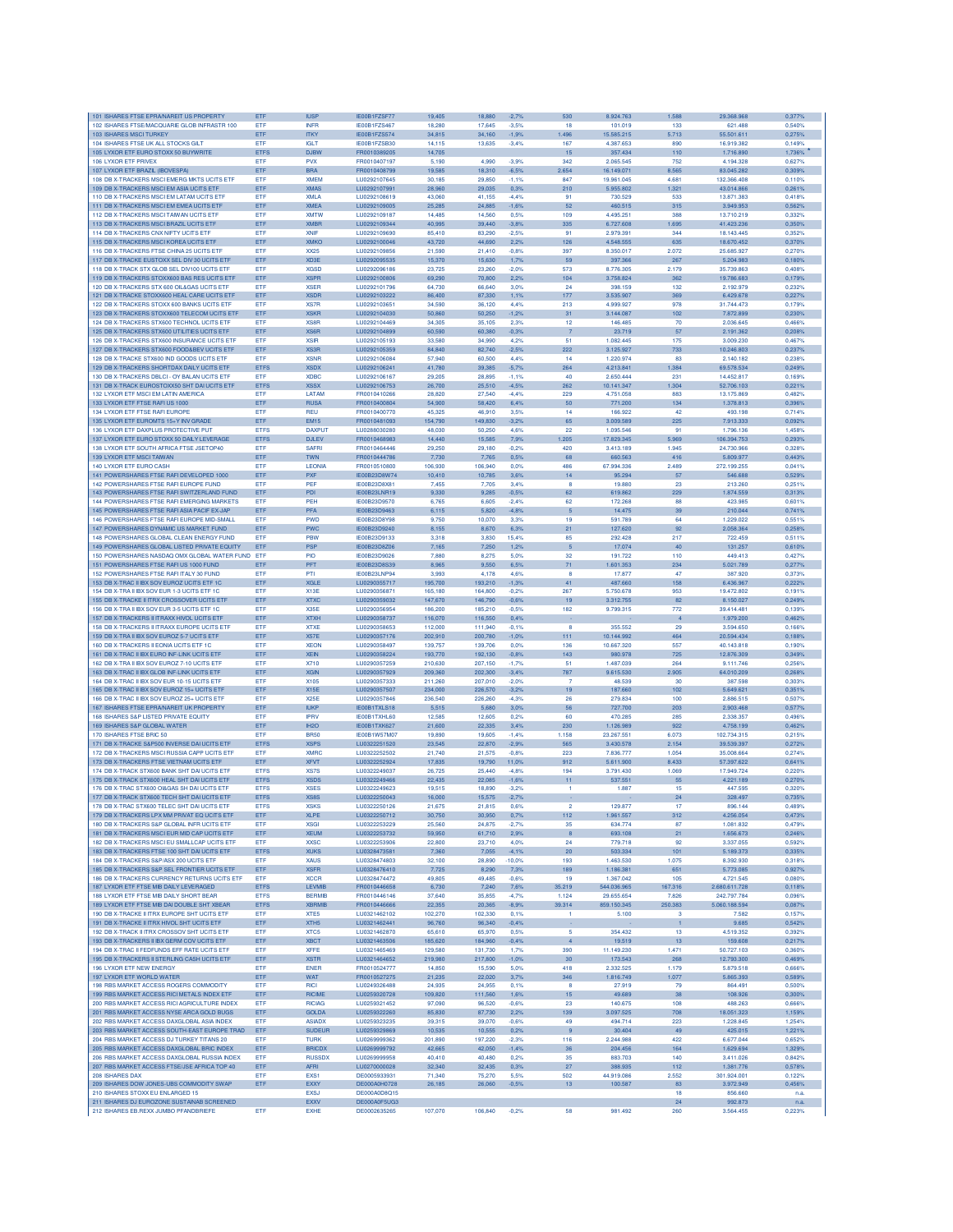| 213 ISHARES EURO STOXX                                                                       | ETF                        | <b>EXSI</b>                         | DE000A0D8Q07                  | 27,520             | 28,720             | 4,4%               | 90                   | 3.059.138                | 626                       | 55.233.009                 | 0,228%           |
|----------------------------------------------------------------------------------------------|----------------------------|-------------------------------------|-------------------------------|--------------------|--------------------|--------------------|----------------------|--------------------------|---------------------------|----------------------------|------------------|
| 214 ISHARES STOXX EUROPE 600<br>215 ISHARES STOXX EUROPE LARGE 200                           | ETF                        | <b>EXSA</b><br><b>EXSC</b>          | DE0002635307<br>DE0005933980  | 30,220             | 31,000             | 2.6%               | 431                  | 34.338.211               | 1.819<br>$15\phantom{.0}$ | 165.412.727<br>156.713     | 0,104%<br>n.a.   |
| 216 ISHARES STOXX EUROPE MID 200                                                             |                            | <b>EXSD</b>                         | DE0005933998                  |                    |                    |                    |                      |                          | 20                        | 457.135                    | n.a.             |
| 217 ISHARES STOXX EUROPE SMALL 200                                                           |                            | <b>EXSE</b>                         | DE000A0D8QZ7                  |                    |                    |                    |                      |                          | 29                        | 104.474                    | n.a.             |
| 218 ISHARES DOW JONES U.S. SELECT DIVIDEND<br>219 ISHARES STOXX EUROPE SELECT DIVIDEND 30    | ETF<br>ETF                 | EXX5<br><b>EXSH</b>                 | DE000A0D8Q49<br>DE0002635299  | 35.540<br>13,795   | 36,335<br>13,755   | 2.2%<br>$-0.3%$    | 206<br>227           | 4.665.034<br>3.795.113   | 605<br>791                | 8.761.864<br>9.004.322     | 0.419%<br>0,391% |
| 220 ISHARES FTSE MIB                                                                         | <b>FTF</b>                 | <b>IMR</b>                          | <b>IE00B1XNH568</b>           | 10.050             | 10,475             | 4.2%               | 3.204                | 88.171.200               | 16,307                    | 577.626.698                | 0.108%           |
| 221 ISHARES S&P GLOBAL CLEAN ENERGY                                                          | ETF                        | <b>INRG</b>                         | IE00B1XNHC34                  | 3.695              | 4.033              | 9.1%               | 362                  | 1.979.512                | 882                       | 3 655 592                  | 0.530%           |
| 222 ISHARES MSCI EUROPE<br>223 ISHARES S&P TIMBER & FORESTRY                                 | <b>ETF</b><br>ETF          | <b>IMEU</b><br><b>WOOD</b>          | IE00B1YZSC51<br>IE00B27YCF74  | 18,835<br>13,870   | 19,190<br>13,700   | 1.9%<br>$-1,2%$    | 927<br>122           | 32.173.404<br>740.135    | 2.513<br>623              | 166,432,537<br>3.627.442   | 0.106%<br>0,490% |
| 224 ISHARES MSCI EM LATIN AMERICA                                                            | ETF                        | LTAM                                | IE00B27YCK28                  | 18,690             | 17,875             | $-4.4%$            | 176                  | 6.401.032                | 769                       | 19.281.301                 | 0.401%           |
| 225 DB X-TRACKERS II EONIA UCITS ETF 1D                                                      | ETF                        | <b>XEOD</b>                         | LU0335044896                  | 134,710            | 134,706            | 0.0%               |                      | 92.144                   | 26                        | 326.268                    | 1,442%           |
| 226 LYXOR ETF FTSE 100                                                                       | ETF                        | <b>FTS100</b>                       | FR0010438127                  | 8,595              | 8,800              | 2,4%               | 208                  | 2.188.754                | 683                       | 11.569.572                 | 0,434%           |
| 227 LYXOR ETF MSCI MALAYSIA<br>228 DB X-TRAC II SHT IBX SOV EUROZ UCITS ETF                  | ETF<br><b>ETFS</b>         | <b>MAL</b><br><b>XSGL</b>           | FR0010397554<br>LU0321463258  | 15,500<br>95,700   | 16,150<br>96,800   | 4,2%<br>1.1%       | 620<br>22            | 6.719.934<br>1,430,562   | 2.240<br>82               | 29.138.603<br>2.773.773    | 0,440%<br>0.275% |
| 229 DB X-TRACK II EM MKTS LIQ EURB UCITS ETF                                                 | ETF                        | <b>XEMB</b>                         | LU0321462953                  | 298,740            | 287.320            | $-3.8%$            | 1.053                | 11.521.976               | 5.343                     | 76.671.260                 | 0.466%           |
| 230 POWERSHARES EUROMTS CASH 3 MONTHS FUND                                                   | ETF                        | PEU                                 | IE00B3BPCH51                  | 103,360            | 103,620            | 0.3%               | 22                   | 203,986                  | 133                       | 2.593.640                  | 0,776%           |
| 231 POWERSHARES MIDDLE EAST NORTH AFRICA<br>232 POWERSHARES GLOBAL AGRICULTURE FUND          | ETF<br>ETF                 | <b>PSM</b><br><b>PSU</b>            | IE00B3BPCJ75<br>IE00B3BQ0418  | 8,650<br>9.63      | 9,215<br>9,620     | 6.5%<br>$-0.1%$    | 35<br>46             | 95.330<br>334.673        | 117<br>201                | 1.361.293<br>1.248.99      | 2,092%<br>0.668% |
| 233 LYXOR ETF MSCI EMU                                                                       | ETF                        | <b>EMU</b>                          | FR0007085501                  | 35,715             | 37,160             | 4.0%               | 71                   | 1.446.713                | 342                       | 13.083.209                 | 0,366%           |
| 234 I YXOR FTF PAN AFRICA                                                                    | ETF                        | LAFRI                               | FR0010636464                  | 8.250              | 8.220              | $-0.4%$            | 729                  | 5,903.118                | 2.852                     | 18.377.072                 | 0.545%           |
| 235 LYXOR ETF MSCI AC ASIA EX JAPAN                                                          | ETF                        | <b>APEX</b>                         | FR0010652867                  | 69.140             | 69,070             | $-0.1%$            | 51                   | 849.753                  | 297                       | 4.038.201                  | 0.570%           |
| 236 ETFX DAXGLOBAL SHIPPING FUND<br>237 ETFX DAXGLOBAL COAL MINING FUND                      | ETF<br>ETF                 | <b>SHIP</b><br>COAL                 | IE00B3CMS880<br>IE00B3CNHF18  | 13,865<br>26,455   | 13,600<br>25,760   | $-1.9%$<br>$-2,6%$ | 14<br>31             | 33,947<br>101.815        | 65<br>151                 | 373,782<br>820.873         | 0.828%<br>0,828% |
| 238 ETFX DAXGLOBAL GOLD MINING FUND                                                          | ETF                        | <b>AUCO</b>                         | IE00B3CNHG25                  | 18,455             | 18,475             | 0.1%               | 331                  | 4.237.841                | 1.134                     | 12.347.743                 | 1,144%           |
| 239 ETFX DAXGLOBAL ALTERNATIVE ENERGY FUND                                                   | ETF                        | ALTE                                | IE00B3CNHC86                  | 9,280              | 9,690              | 4,4%               | 22                   | 113.960                  | 99                        | 432.627                    | 0,887%           |
| 240 ETFX WNA GLOBAL NUCLEAR ENERGY FUND                                                      | ETF                        | <b>NUKE</b>                         | IE00B3C94706                  | 20,765             | 21,465             | 3.4%               | 23                   | 150.695                  | 67                        | 635.931                    | 1,115%           |
| 241 ETFX S-NET ITG GLOBAL AGRI BUSINESS FUND<br>242 ETFX RUSSELL 2000 US SMALL CAP FUND      | ETF<br>ETF                 | <b>AGRI</b><br><b>RTWO</b>          | IE00B3CNHD93<br>IE00B3CNHJ55  | 42.695<br>28.275   | 42,470<br>30,360   | $-0.5%$<br>7,4%    | 33<br>51             | 248.403<br>348.116       | 209<br>188                | 1.393.326<br>4.405.686     | 0.989%<br>0.788% |
| 243 DB X-TRACKERS II GLOB SOVER UCITS ETF 1C                                                 | ETF                        | <b>XGSH</b>                         | LU0378818131                  | 208,000            | 204,670            | $-1.6%$            | 221                  | 4.085.055                | 959                       | 17.313.631                 | 0,316%           |
| 244 DB X-TRACKE II ITRX EU SEN FIN UCITS ETF                                                 | ETF                        | XSN <sub>5</sub>                    | LU0378819295                  | 110,060            | 110,180            | 0.1%               |                      |                          | 37                        | 10.479.582                 | 0.2359           |
| 245 DB X-TRACKE II ITRX EU SUB FIN UCITS ETF                                                 | ETF                        | <b>XSB5</b>                         | LU0378819378                  | 114,640            | 116,140            | 1,3%               | 3                    | 153.740                  | 25                        | 368,220                    | 0,463%           |
| 246 DB X-TRA II ITRX EU SEN FIN SH UCITS ETF<br>247 DB X-TRA II ITRX EU SUB FIN SH UCITS ETF | ETF<br><b>ETF</b>          | <b>XSNS</b><br><b>XSBS</b>          | LU0378819709<br>LU0378819881  | 103,610<br>94,780  | 103,470<br>93.490  | $-0.1%$<br>$-1.4%$ | $\mathbf{1}$         | 10.152                   | 1<br>6                    | 1.879<br>212,199           | 0.272%<br>0.666% |
| 248 LYXOR ETF EUROSTOXX50 DAILY DOUBLE SHORT                                                 | <b>ETFS</b>                | <b>BXX</b>                          | FR0010424143                  | 18,265             | 16,645             | $-8,9%$            | 714                  | 16.199.089               | 4.317                     | 93.975.657                 | 0.381%           |
| 249 DB X-TRACKERS EURO STOXX 50 UCITS ETF 1C                                                 | ETF                        | <b>XESC</b>                         | LU0380865021                  | 32,285             | 33,625             | 4,2%               | 133                  | 5.393.737                | 506                       | 41.465.885                 | 0,424%           |
| 250 DB X-TRACKE MSCI AC ASIA EXJPN UCITS ETF<br>251 DB X-TRACKERS MSCI PACIF EXJPN UCITS ETF | ETF<br>ETF                 | <b>XAXJ</b><br><b>XPXJ</b>          | LU0322252171<br>LU0322252338  | 25,505<br>40,415   | 25,460<br>37,540   | $-0.2%$<br>$-7,1%$ | 166<br>70            | 7.762.809<br>2.187.571   | 921<br>364                | 32.549.355<br>12.680.187   | 0,302%<br>0,249% |
| 252 DB X-TRACKERS RUSSELL 2000 UCITS ETP                                                     | ETF                        | XRU2                                | LU0322248658                  | 93,880             | 100,720            | 7,3%               | 141                  | 3.532.608                | 525                       | 9.364.542                  | 0.532%           |
| 253 DB X-TRACKERS STOXX 600 UCITS ETF                                                        | ETF                        | XSX6                                | LU0328475792                  | 53,330             | 54,690             | 2.6%               | 114                  | 6.305.763                | 652                       | 39.269.811                 | 0.096%           |
| 254 DB X-TRACKERS CAC 40 LICITS ETE                                                          | ETF                        | <b>XCAC</b>                         | 110322250985                  | 39.130             | 40.890             | 4.5%               | 168                  | 19.071.551               | 542                       | 63.159.253                 | 0.207%           |
| 255 DB X-TRACKERS CAC 40 SHT DAILY UCITS ETF<br>256 ISHARES S&P EMERGING MKTS INFRASTRUCTURE | <b>ETFS</b><br>ETF         | XC4S<br><b>IEM</b>                  | LU0322251280<br>IE00B2NPL135  | 43.425<br>18.53    | 41,240<br>18,215   | $-5.0%$<br>$-1,7%$ | 66<br>271            | 1.210.806<br>2.188.576   | 307<br>1.003              | 9.572.433<br>10.954.74     | 0,228%<br>0,717% |
| 257 ISHARES MARKIT IBOXX EURO COVERED BOND                                                   | ETF                        | <b>ICOV</b>                         | IE00B3B8Q275                  | 48,900             | 148,430            | $-0.3%$            | 260                  | 5.231.619                | 1.069                     | 27.633.116                 | 0,109%           |
| 258 ISHARES EB.REXX MONEY MARKET (DE                                                         | <b>FTF</b>                 | <b>FXVM</b>                         | DE000A0Q4B79                  | 87,310             | 86.780             | $-0.6%$            | 13                   | 557 556                  | 105                       | 14.367.816                 | 0.795%           |
| 259 DB X-TRACKERS EUSTX50 LEV DAI UCITS ETP                                                  | <b>ETFS</b>                | XEL <sub>2</sub>                    | LU0411077828                  | 14.225             | 15,360             | 8.0%               | 35                   | 1.340.018                | 81                        | 2.648.036                  | 0.736%           |
| 260 DB X-TRACKERS LEVDAX DAILY UCITS ETF<br>261 DB X-TRACKERS S&P500 2XLEV DAI UCITS ETF     | <b>ETFS</b><br><b>ETFS</b> | <b>XLDX</b><br>XS2L                 | 1110411075376<br>LU0411078552 | 58,470<br>17,205   | 65.520<br>19,040   | 12.1%<br>10,7%     | 135<br>222           | 3.911.315<br>4.309.151   | 722<br>750                | 39,804,900<br>10.549.898   | 0.605%<br>0,857% |
| 262 DB X-TRACKERS DB COMM BOOSTER UCITS ETF                                                  | ETF                        | <b>XCBL</b>                         | LU0411078123                  | 15,440             | 15,275             | $-1,1%$            | 6                    | 42.804                   | 21                        | 478.408                    | 0,663%           |
| 263 DB X-TRACK S&P U.S. CARB EFFIC UCITS ETF                                                 | ETF                        | <b>XGRC</b>                         | LU0411076002                  | 11,875             | 12,645             | 6,5%               | 12                   | 108.519                  | 41                        | 714.343                    | 0,775%           |
| 264 DB X-TRACKERS MSCI PAN-EURO UCITS ETF                                                    | ETF                        | <b>XMPE</b>                         | LU0412624271                  | 14,105             | 14,425             | 2,3%               | 3                    | 7.128                    | 11                        | 13.398                     | 0.534%           |
| 265 LYXOR ETF EURO CORPORATE BOND<br>266 ISHARES BARCLAYS EURO AGGREGATE BOND                | ETF<br>ETF                 | CRPE<br><b>IEAG</b>                 | FR0010737544<br>IE00B3DKXQ41  | 133,130<br>114,000 | 132,680<br>112,710 | $-0,3%$<br>$-1.1%$ | 775<br>318           | 23.035.475<br>69.871.732 | 3.401<br>1.295            | 113.531.526<br>110.720.474 | 0,074%<br>0.133% |
| 267 ISHARES BARCLAYS EURO CORPORATE BOND                                                     | ETF                        | <b>IEAC</b>                         | IE00B3F81R35                  | 124,210            | 123,810            | $-0,3%$            | 649                  | 23.180.156               | 3.256                     | 121.252.541                | 0,093%           |
| 268 ISHARES BARCLAYS EURO TREASURY BOND 0-1                                                  | ETF                        | <b>IEGE</b>                         | IE00B3FH7618                  | 101,080            | 100,910            | $-0.2%$            | 149                  | 3.177.006                | 455                       | 14.377.441                 | 0.536%           |
| 269 CS ETF (IE) ON IBOXX USD INFLATION (B)                                                   | ETF                        | <b>CSBILL</b>                       | IE00B3VTPS97                  | 103,370            | 100,260            | 3.0%               | 11                   | 143.779                  | 54                        | 2.298.088                  | 0,434%           |
| 270 CS ETF (IE) ON IBOXX USD GOVT 7-10 (B)<br>271 CS ETF (IE) ON IBOXX USD GOVT 3-7 (B)      | ETF<br>ETF                 | <b>CSBGU0</b><br>CSBGU7             | IE00B3VWN518<br>IE00B3VWN393  | 100,910<br>90.360  | 99,320<br>90.520   | $-1.6%$<br>0.2%    | $\overline{2}$<br>34 | 13,847<br>198.326        | 23<br>149                 | 649.657<br>1.611.204       | 0.204%<br>0.241% |
| 272 CS ETF (IE) ON IBOXX USD GOVT 1-3 (B)                                                    | <b>ETF</b>                 | <b>CSBGU3</b>                       | IE00B3VWN179                  | 79.160             | 80,370             | 1.5%               | 11                   | 107.294                  | 33                        | 2.408.634                  | 0.230%           |
| 273 CS ETF (IE) ON IBOXX EUR INFLATION (B)                                                   | ETF                        | <b>CSBILE</b>                       | IE00B3VTQ640                  | 121,780            | 120,890            | $-0,7%$            | 5                    | 12.117                   | 35                        | 329.916                    | 0,441%           |
| 274 CS ETF (IE) ON IBOXX EUR GOVT 7-10 (B)                                                   | ETF                        | <b>CSBGE0</b>                       | IE00B3VTN290                  | 128,410            | 126,170            | $-1,7%$            | 24                   | 475,504                  | 111                       | 2.246.026                  | 0.286%           |
| 275 CS ETF (IE) ON IBOXX EUR GOVT 3-7 (B)<br>276 CS ETF (IE) ON IBOXX EUR GOVT 1-3 (B)       | ETF<br>ETF                 | CSBGE7<br>CSBGE3                    | IE00B3VTML14<br>IE00B3VTMJ91  | 119,370<br>108,600 | 118,460<br>108,420 | $-0.8%$<br>$-0.2%$ | 12<br>18             | 139.555<br>178.267       | 72<br>191                 | 3.125.003<br>5.506.785     | 0,082%<br>0.093% |
| 277 CS ETF (IE) ON MSCI JAPAN SMALL CAP (B                                                   | ETF                        | <b>CSJPS</b>                        | IE00B3VWMK93                  | 93,950             | 87,240             | $-7,1%$            | 90                   | 431.687                  | 183                       | 3.283.877                  | 0,624%           |
| 278 CS ETF (LUX) ON MSCI EMU LARGE CAP                                                       | ETF                        | <b>CSEMUL</b>                       | LU0154139132                  | 94,650             | 98,400             | 4.0%               | 37                   | 662,592                  | 171                       | 3.592.655                  | 0.692%           |
| 279 CS ETF (LUX) ON MSCI EMERGING MARKETS                                                    | ETF                        | <b>CSEM</b>                         | LU0254097446                  | 81,930<br>98,540   | 80,660             | $-1.6%$            | 31<br>11             | 1.135.168                | 280<br>31                 | 10.885.171                 | 0.360%<br>0.323% |
| 280 CS ETF (IE) ON MSCI EMU SMALL CAP (B)<br>281 CS ETF (IE) ON MSCI UK LARGE CAP (B)        | ETF<br>ETF                 | <b>CSEMUS</b><br><b>CSUKL</b>       | IE00B3VWMM18<br>IE00B3VWKZ07  | 111,120            | 103,090<br>113,630 | 4,6%<br>2,3%       |                      | 1.487.412<br>8.620       | 5                         | 2.676.646<br>822.445       | 0,405%           |
| 282 CS ETF (IE) ON MSCI UK SMALL CAP (B)                                                     | ETF                        | <b>CSUKS</b>                        | IE00B3VWLG82                  | 147,500            | 152,220            | 3,2%               | 10                   | 122.36                   | 20                        | 178.65                     | 0,617%           |
| 283 CS ETF (IE) ON MSCI USA LARGE CAP (B                                                     | ETF                        | CSUSI                               | IE00B3VWLJ14                  | 119,670            | 126,600            | 5.8%               | 12                   | 1.028.638                | 70                        | 9.200.716                  | 0,236%           |
| 284 CS ETF (IE) ON MSCI USA SMALL CAP (B)<br>285 CS ETF (IE) ON MSCI JAPAN LARGE CAP (B)     | <b>ETF</b><br><b>ETF</b>   | <b>CSUSS</b><br><b>CSJPL</b>        | IE00B3VWM098<br>IE00B3VWM213  | 138,350<br>88.110  | 148,520<br>83,990  | 7.4%<br>$-4.7%$    | 42<br>82             | 995.298<br>1.070.869     | 219<br>271                | 14.033.107<br>4.813.108    | 0.430%<br>0.510% |
| 286 DB X-TRAC STX600 BASRES SH DAI UCITS ETF                                                 | <b>ETFS</b>                | <b>XBRS</b>                         | 1110412624354                 | 9,330              | 9.075              | $-2.7%$            | 5                    | 521.335                  | 21                        | 650,923                    | 0.324%           |
| 287 DB X-TRACK STX600 INDG SHT DAI UCITS ETF                                                 | <b>ETFS</b>                | <b>XIGS</b>                         | LU0412624511                  | 27,740             | 26,455             | $-4.6%$            |                      |                          | 10                        | 862.331                    | 0,315%           |
| 288 DB X-TRACK STX600 INSU SHT DAI UCITS ETF                                                 | <b>ETFS</b>                | <b>XSIS</b>                         | LU0412624602                  | 25,355             | 24,170             | $-4.7%$            | 1                    | 1.447                    | 34                        | 3.182.363                  | 0,433%           |
| 289 DB X-TRACK STX600 UTIL SHT DAI UCITS ETF<br>290 DB X-TRACKERS HSI SHORT DAILY UCITS ETP  | <b>ETFS</b><br><b>ETFS</b> | XS6S<br><b>XHSS</b>                 | LU0412624867<br>LU0429790313  | 32,370<br>8,190    | 32,275<br>8,425    | $-0.3%$<br>2,9%    | 9                    | 684.799                  | 10<br>59                  | 1.482.858<br>2.346.430     | 0,294%<br>0,569% |
| 291 DB X-TRACK COMM BOOST DJ-UBSCI UCITS ETF                                                 | ETF                        | <b>XCBE</b>                         | 1110429790743                 | 25.320             | 24,810             | $-2,0%$            | 16                   | 1.313.815                | 44                        | 2.370.294                  | 0.599%           |
| 292 ISHARES MSCI EMERGING MARKETS (ACC)                                                      | ETF                        | <b>SEMA</b>                         | IE00B4L5YC18                  | 22,530             | 22,180             | $-1,6%$            | 101                  | 2.379.429                | 598                       | 11.482.873                 | 0.525%           |
| 293 ISHARES MSCI JAPAN (ACC)<br>294 ISHARES MSCI EUROPE (ACC)                                | ETF<br>ETF                 | <b>SJPA</b><br><b>SMEA</b>          | IE00B4L5YX21<br>IE00B4K48X80  | 23,195<br>33,965   | 22,095<br>34,810   | $-4.7%$<br>2.5%    | 146<br>24            | 2.100.520<br>92.478      | 441<br>133                | 8.161.784<br>8.344,470     | 0,540%<br>0,309% |
| 295 ISHARES BARCLAYS EUR CORPORATE BOND 1-5                                                  | ETF                        | <b>SE15</b>                         | IE00B4L60045                  | 108,110            | 108,110            | 0,0%               | 395                  | 8.874.168                | 1.481                     | 70.000.948                 | 0,244%           |
| 296 ISHARES BARCLAYS EURO TREASURY BOND                                                      | ETF                        | <b>SEGA</b>                         | IE00B4WXJJ64                  | 111,210            | 109,820            | $-1,2%$            | 39                   | 1.335.064                | 130                       | 8.872.901                  | 0.115%           |
| 297 ISHARES BARCLAYS EURO GOVT BOND 10-15                                                    | ETF                        | <b>IBGZ</b>                         | IE00B4WXJH41                  | 144,870            | 141,990            | $-2.0%$            | 51                   | 298,121                  | 197                       | 2.724.474                  | 0.154%           |
| 298 ISHARES BARCLAYS EURO GOVT BOND 5-7                                                      | ETF                        | <b>IBGY</b>                         | IE00B4WXJG34                  | 144,860            | 143,350            | $-1.0%$            | 140                  | 7.773.160                | 655                       | 52.516.009                 | 0.067%           |
| 299 ISHARES MSCI PACIFIC EX-JAPAN<br>300 ISHARES S&P 500 (ACC)                               | ETF<br>ETF                 | SPXJ<br><b>SACC</b>                 | IE00B4WXJD03<br>IE00B4L5ZD99  | 36,410<br>30,280   | 33,800<br>32,125   | $-7,2%$<br>6,1%    | 97<br>104            | 2.269.568<br>4.635.955   | 451<br>495                | 18.003.454<br>15,723,985   | 0,385%<br>0,165% |
| 301 ISHARES MSCI WORLD (ACC)                                                                 | ETF                        | <b>SWDA</b>                         | IE00B4L5Y983                  | 26,130             | 26,940             | 3,1%               | 95                   | 1.153.179                | 374                       | 8.495.188                  | 0,393%           |
| 302 ETFX DAX 2X LONG FUND                                                                    | <b>ETFS</b>                | DEL <sub>2</sub>                    | IE00B4QNHH68                  | 156,970            | 175,320            | 11,7%              | 200                  | 70.720.920               | 534                       | 89.060.726                 | 0.470%           |
| 303 ETFX DAX 2X SHORT FUND<br>304 AMUNDI ETF DOW JONES EURO STOXX 50                         | <b>ETFS</b><br>ETF         | DES <sub>2</sub><br>C <sub>50</sub> | IE00B4QNHZ41<br>FR0010654913  | 21,385<br>48.875   | 18,885<br>50.970   | 11,7%<br>4.3%      | 271<br>386           | 2.967.345<br>10.742.664  | 1.327<br>1.947            | 29.054.351<br>47 310 790   | 0.459%<br>0.108% |
| 305 AMUNDI ETF LEVERAGED DJ EURO STOXX 50                                                    | <b>ETFS</b>                | C <sub>5L</sub>                     | FR0010756072                  | 154,740            | 167,240            | 8.1%               | 234                  | 8.369.211                | 917                       | 31.983.930                 | 0,269%           |
| 306 AMUNDI ETF LEVERAGED MSCI EUROPE DAILY                                                   | <b>ETFS</b>                | <b>CLEV</b>                         | FR0010756080                  | 529,160            | 554,170            | 4,7%               | 31                   | 1.061.807                | 171                       | 5.499.613                  | 0,452%           |
| 307 AMUNDI ETF LEVERAGED MSCI USA DAILY                                                      | <b>ETFS</b>                | CL <sub>2</sub>                     | FR0010755611                  | 410,050            | 458,060            | 11,7%              | 159                  | 4.273.784                | 910                       | 24.837.109                 | 0,424%           |
| 308 AMUNDI ETF MSCI CHINA<br>309 AMUNDI ETF MSCI EASTERN EUROPE EX RUSSIA                    | ETF<br>ETF                 | CC1<br>CE9                          | FR0010713784<br>FR0010717074  | 195,020<br>236,440 | 194,400<br>248,040 | $-0.3%$<br>4.9%    | 167<br>40            | 5.253.022<br>1.335.162   | 1.016<br>200              | 32.255.739<br>5.544.164    | 0.254%<br>0.350% |
| 310 AMUNDI ETF MSCI EMU                                                                      | ETF                        | <b>CMU</b>                          | FR0010655688                  | 125,570            | 130,650            | 4.0%               | 42                   | 1.441.081                | 381                       | 11.864.708                 | 0.264%           |
| 311 AMUNDI ETF MSCI EUROPE                                                                   | ETF                        | CEU                                 | FR0010655696                  | 147,640            | 151,330            | 2,5%               | 46                   | 594.528                  | 369                       | 5.505.901                  | 0,307%           |
| 312 AMUNDI ETF MSCI INDIA                                                                    | ETF                        | CI <sub>2</sub>                     | FR0010713727                  | 338,650            | 331,830            | $-2.0%$            | 109                  | 5.289.662                | 472                       | 15.109.469                 | 0.323%           |
| 313 AMUNDI ETF MSCI ITALY<br>314 AMUNDI ETF MSCI PACIFIC EX JAPAN                            | ETF<br>ETF                 | CI1<br>CP <sub>9</sub>              | FR0010655720<br>FR0010713669  | 74,250<br>404.560  | 76,930<br>374,820  | 3.6%<br>$-7,4%$    | 30<br>94             | 807.474<br>1.504.353     | 312<br>536                | 6.918.088<br>9.595.023     | 0,273%<br>0.285% |
| 315 AMUNDI ETF MSCI USA                                                                      | ETF                        | CU <sub>2</sub>                     | FR0010688275                  | 134,860            | 142,700            | 5,8%               | 96                   | 2.630.580                | 663                       | 17.546.405                 | 0,180%           |
| 316 AMUNDI ETF SHORT DOW JONES EURO STOXX 50                                                 | <b>ETFS</b>                | C <sub>5</sub> S                    | FR0010757781                  | 27,920             | 26,685             | $-4.4%$            | 35                   | 1.427.416                | 219                       | 6,888,368                  | 0.214%           |
| 317 AMUNDI ETF SHORT MSCI EUROPE DAILY                                                       | <b>ETFS</b>                | C8E<br>C <sub>2U</sub>              | FR0010791186                  | 33,060             | 32,175             | $-2,7%$            | 13<br>49             | 178.842                  | $75\,$<br>179             | 1.271.100                  | 0,395%<br>0.336% |
| 318 AMUNDI ETF SHORT MSCI USA DAILY<br>319 LYXOR ETF EMTS HIGH RATE MC-WEIG GOV              | <b>ETFS</b><br>ETF         | <b>EMAAA</b>                        | FR0010791194<br>FR0010820258  | 40,185<br>126,610  | 37,845<br>124,730  | $-5,8%$<br>$-1,5%$ | 171                  | 1.407.183<br>1.912.327   | 826                       | 4.911.336<br>71.977.869    | 0,065%           |
| 320 LYXOR ETF EUR CORP BOND EX FINANCIAL                                                     | ETF                        | CBEF                                | FR0010814236                  | 119,700            | 119,430            | $-0.2%$            | 317                  | 9.707.274                | 1.244                     | 32.631.086                 | 0.090%           |
| 321 CS ETF (IE) ON EURO STOXX 50                                                             | ETF                        | CSSX5F                              | IE00B53L3W79                  | 70,280             | 73,220             | 4.2%               | 92                   | 3.981.990                | 625                       | 34.125.901                 | 0,188%           |
| 322 CS ETF (IE) ON DOW JONES IND AVERAGE<br>323 CS ETF (IE) ON NASDAQ 100                    | ETF<br>ETF                 | <b>CSINDU</b><br><b>CSNDX</b>       | IE00B53L4350<br>IE00B53SZB19  | 111,370<br>116,880 | 118,060<br>125,120 | 6.0%<br>7,0%       | 22<br>52             | 2.413.608<br>724.194     | 90<br>219                 | 14.561.287<br>5.911.827    | 0.169%<br>0,186% |
| 324 CS ETF (IE) ON FTSE 100                                                                  | ETF                        | <b>CSUKX</b>                        | IE00B53HP851                  | 95,920             | 98,140             | 2,3%               | $\overline{2}$       | 149.176                  | 12                        | 1.489.069                  | 0,492%           |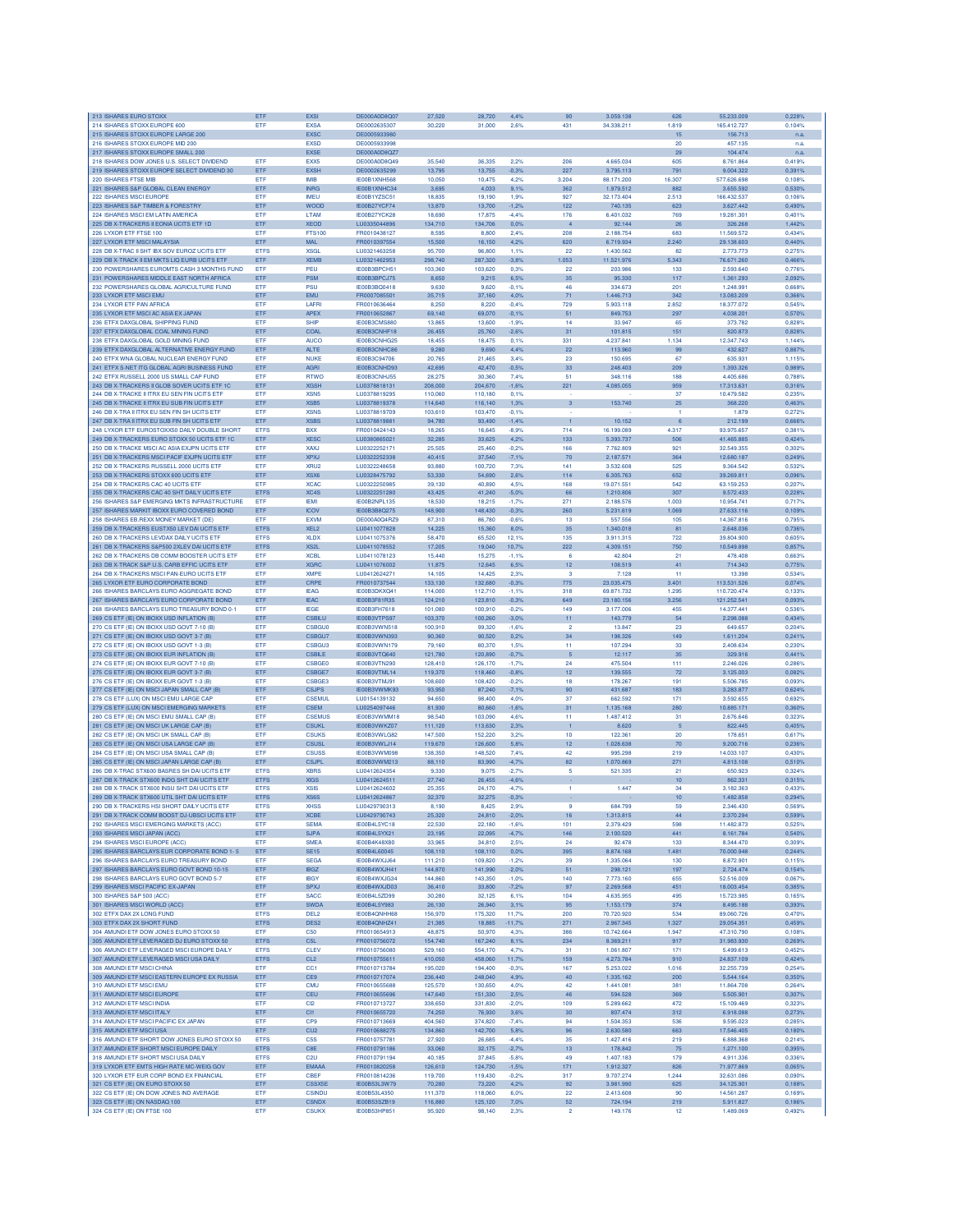| 325 CS ETF (IE) ON FTSE MIB                                                                 | ETF                        | <b>CSMIB</b>                        | IE00B53L4X51                        | 53,970               | 56,210               | 4.2%               | 274                   | 25.848.237              | 1.683                 | 112.249.337              | 0,102%           |
|---------------------------------------------------------------------------------------------|----------------------------|-------------------------------------|-------------------------------------|----------------------|----------------------|--------------------|-----------------------|-------------------------|-----------------------|--------------------------|------------------|
| 326 CS ETF (IE) ON NIKKEI 225                                                               | ETF                        | <b>CSNKY</b>                        | IE00B52MJD48                        | 95,000               | 92.060               | $-3,1%$            | 209                   | 1.864.328               | 389                   | 3.761.415                | 0.360%           |
| 327 CS ETF (IE) ON MSCI PACIFIC EX JAPAN<br>328 CS ETF (IE) ON MSCI CANADA                  | ETF<br>ETF                 | <b>CSPXJ</b><br>CSCA                | IE00B52MJY50<br><b>IE00B52SF786</b> | 96,740<br>84,580     | 89,550<br>87.120     | $-7,4%$<br>3.0%    | 82                    | 1.194.747               | 33<br>430             | 937.709<br>16,335,534    | 0,384%<br>0.488% |
| 329 CS ETF (IE) ON MSCI UK                                                                  | ETF                        | <b>CSUK</b>                         | IE00B539F030                        | 92.240               | 94,290               | 2,2%               |                       |                         | $\overline{3}$        | 33.545                   | 0,404%           |
| 330 CS ETF (IE) ON MSCI USA                                                                 | ETF                        | <b>CSUS</b>                         | IE00B52SFT06                        | 106,390              | 112,640              | 5.9%               | 32                    | 6.433.932               | 136                   | 34.090.768               | 0.130%           |
| 331 CS ETF (IE) ON MSCI JAPAN                                                               | ETF                        | CSJP                                | IE00B53QDK08                        | 85,990               | 81,960               | 4.7%               | 39                    | 938.900                 | 154                   | 13.546.147               | 0,446%           |
| 332 CS ETF (IE) ON MSCI EUROPE                                                              | ETF                        | CSEU                                | IE00B53QFR17                        | 82.170               | 84,160               | 2.4%               | 35                    | 1.663.928               | 188                   | 7.206.571                | 0.222%           |
| 333 CS ETF (IE) ON MSCI EMU<br>334 ISHARES EURO STOXX 50 (ACC)                              | ETF<br>ETF                 | CSEMI<br><b>IEUA</b>                | <b>IE00B53OG562</b><br>IE00B4L5YV07 | 70,630<br>26,840     | 73,380<br>27,935     | 3.9%<br>4.1%       | 82<br>76              | 1.905.351<br>7.763.927  | 351<br>482            | 8.380.328<br>71,483,637  | 0.220%<br>0.188% |
| 335 LYXOR ETF FTSE EPRANAREIT DEV EUROPE                                                    | ETF                        | <b>REEU</b>                         | FR0010833558                        | 31,275               | 31,735               | 1,5%               | 21                    | 333,265                 | 60                    | 673.069                  | 0,820%           |
| 336 LYXOR ETF FTSE EPRANAREIT UNITED STATES                                                 | ETF                        | <b>REUSA</b>                        | FR0010833566                        | 36,900               | 35,890               | $-2,7%$            | 271                   | 2.074.019               | 712                   | 6.336.877                | 0,545%           |
| 337 LYXOR ETF FTSE EPRANAREIT ASIA EX-JAPAN                                                 | ETF                        | <b>REASIA</b>                       | FR0010833541                        | 10,460               | 10,145               | $-3.0%$            | 106                   | 1.362.185               | 502                   | 4.930.695                | 0,543%           |
| 338 LYXOR ETF FTSE EPRANAREIT GLOBAL DEV                                                    | ETF                        | <b>REWLD</b>                        | FR0010833574                        | 37,810               | 35,695               | $-5.6%$            | 191                   | 2.481.913               | 522                   | 6.904.300                | 0,535%           |
| 339 POWERSHARES FTSE RAFI HONG KONG CHINA<br>340 AMUNDI ETF MSCI EUROPE BANKS               | ETF<br>ETF                 | PRH<br>CB <sub>5</sub>              | IE00B3BPCG45<br>FR0010688176        | 16,245<br>73,390     | 16,100<br>76,470     | $-0.9%$<br>4.2%    | 24<br>35              | 104.884<br>412,750      | 108<br>208            | 478.670<br>4.049.315     | 0,760%<br>0.316% |
| 341 AMUNDI ETF MSCI EUROPE CONSUM DISCRETION                                                | ETF                        | C <sub>D6</sub>                     | FR0010688184                        | 130,100              | 138,580              | 6.5%               | $\overline{7}$        | 100.039                 | 35                    | 770.025                  | 0.307%           |
| 342 AMUNDI ETF MSCI EUROPE CONSUMER STAPLES                                                 | ETF                        | CS5                                 | FR0010688168                        | 234,250              | 231,330              | $-1.2%$            | $\overline{a}$        | 9,468                   | 46                    | 850.319                  | 0.342%           |
| 343 AMUNDI ETF MSCI EUROPE HEALTHCARE                                                       | ETF                        | CH <sub>5</sub>                     | FR0010688192                        | 163,620              | 66,200               | 1,6%               | 89                    | 754.962                 | 303                   | 4.174.252                | 0,362%           |
| 344 AMUNDI ETF MSCI EUROPE INDUSTRIALS                                                      | ETF                        | CIN                                 | FR0010688218                        | 188,560              | 197,100              | 4.5%               | 5                     | 149.77                  | 81                    | 1.642.824                | 0,372%           |
| 345 AMUNDI ETF MSCI EUROPE IT<br>346 AMUNDLETE MSCLEUBOPE MATERIALS                         | ETF<br>ETF                 | C <sub>I6</sub><br>C8M              | FR0010713768<br>FR0010791137        | 59,390<br>244,760    | 60,370<br>252,730    | 1,7%<br>3.3%       | 5<br>4                | 47.817<br>18,040        | 46<br>17              | 1.501.630<br>677,593     | 0.382%<br>0.341% |
| 347 AMUNDLETE MSCLEUBOPE TELECOM SERVICES                                                   | ETF                        | CT5                                 | FR0010713735                        | 82,720               | 81,390               | $-1.6%$            | 6                     | 376,176                 | 65                    | 1.542.087                | 0.352%           |
| 348 AMUNDI ETF MSCI EUROPE UTILITIES                                                        | ETF                        | CU <sub>5</sub>                     | FR0010688234                        | 136,860              | 136,990              | 0.1%               | 5                     | 110,655                 | 54                    | 1.400.966                | 0,345%           |
| 349 AMUNDI ETF MSCI WORLD ENERGY                                                            | ETF                        | <b>CWE</b>                          | FR0010791145                        | 251,240              | 262,230              | 4.4%               | 20                    | 271.395                 | 99                    | 2.257.076                | 0,331%           |
| 350 AMUNDI ETF MSCI WORLD FINANCIALS                                                        | ETF                        | <b>CWF</b>                          | FR0010791152                        | 96,290               | 98,400               | 2,2%               | 19                    | 342.637                 | 45                    | 596.420                  | 0,554%           |
| 351 AMUNDI ETF REAL ESTATE REIT IEIF                                                        | ETF                        | C <sub>8</sub> R                    | FR0010791160                        | 220,260              | 224,090              | 1,7%               | $\overline{9}$        | 48.331                  | 29                    | 164.453                  | 0,499%           |
| 352 AMUNDI ETF MSCI EUROPE INSURANCE<br>353 DB X-TRACKERS SHORTDAX X2 DAI UCITS ETF         | ETF<br><b>ETFS</b>         | C <sub>I5</sub><br>XSD <sub>2</sub> | FR0010688226<br>LU0411075020        | 67,390<br>16,860     | 69,750<br>14,865     | 3.5%<br>11,8%      | 24<br>212             | 208.917<br>1.728.031    | 89<br>1,313           | 1.462.576<br>26,597,555  | 0.397%<br>0.616% |
| 354 DB X-TRACKERS FTSE100 LEV DAI UCITS ETF                                                 | <b>ETFS</b>                | XUL <sub>2</sub>                    | LU0412625088                        | 14.025               | 14,830               | 5,7%               | 20                    | 191.095                 | 60                    | 2.020.373                | 0.558%           |
| 355 DB X-TRACK S&P500 2XINVERS DAI UCITS ETF                                                | <b>ETFS</b>                | XT21                                | LU0411078636                        | 6,905                | 6,420                | $-7,0%$            | 1.259                 | 31.931.415              | 4.736                 | 74.344.159               | 0,303%           |
| 356 DB X-TRACK EUSTX50 DOUBSHT DAI UCITS ETF                                                | <b>ETFS</b>                | <b>XEDS</b>                         | LU0417510616                        | 12,965               | 11,810               | $-8.9%$            | 49                    | 1.037.369               | 252                   | 2.683.856                | 0,895%           |
| 357 AMUNDI ETF COMMODITIES S&P GSCI (LE)                                                    |                            | CL7                                 | FR0010821728                        |                      |                      |                    |                       |                         | 6                     | 157,582                  | n.a              |
| 358 AMUNDI ETF COMMODIT S&P GSCI AGRICULTURE                                                |                            | CAR                                 | FR0010821736                        |                      |                      |                    |                       |                         | 93                    | 491.119                  | n.a              |
| 359 AMUNDI ETF COMMODITIES S&P GSCI METALS<br>360 AMUNDI ETF COMMODIT S&P GSCI NON ENERGY   | ETF                        | <b>CMEV</b><br><b>NEG</b>           | FR0010821744<br>FR0010821777        | 199.430              | 202,270              | 1,4%               | 36                    | 836,487                 | 152<br>$\overline{4}$ | 2.468.715<br>20.892      | 0.573%<br>n.a    |
| 361 AMUNDI ETF EURO CORPORATES                                                              | ETF                        | CC4                                 | FR0010754119                        | 195,570              | 194,900              | $-0,3%$            | 106                   | 1.369.738               | 457                   | 12.012.973               | 0,131%           |
| 362 AMUNDI ETF EURO INFLATION                                                               | ETF                        | C <sub>13</sub>                     | FR0010754127                        | 195,090              | 192,960              | $-1,1%$            | 48                    | 1.600.039               | 218                   | 4.120.298                | 0,194%           |
| 363 AMUNDI ETF MSCI BRAZIL                                                                  | ETF                        | <b>BRZ</b>                          | FR0010821793                        | 42,155               | 40,470               | $-4.0%$            | 181                   | 4.358.741               | 818                   | 21.759.148               | 0,372%           |
| 364 AMUNDI ETF MSCI EUROPE EX EMU                                                           | ETF                        | <b>CU9</b>                          | FR0010821819                        | 169,340              | 171,520              | 1,3%               | 14                    | 191.847                 | 83                    | 1.108.004                | 0.350%           |
| 365 AMUNDI ETF MSCI WORLD EX EMU                                                            | ETF                        | CM <sub>9</sub>                     | FR0010756114                        | 149,290              | 153,660              | 2.9%               | 14                    | 284,374                 | 200                   | 4.395.831                | 0.321%           |
| 366 AMUNDLETE SHT GOVT EUROMTS BROAD INVIGR<br>367 AMUNDI ETF SHT GOVT EUROMTS 10-15 INV GR | <b>ETFS</b><br><b>ETFS</b> | SB <sub>0</sub><br><b>S10</b>       | FR0010821850<br>EB0010823385        | 96,870<br>85,410     | 98.130<br>87,130     | 1.3%<br>2,0%       | $\overline{2}$<br>19  | 15,820<br>157,216       | 5<br>57               | 30.842<br>6,348,331      | 0.166%<br>0,164% |
| 368 AMUNDI ETF SHT GOVT EUROMTS 1-3 INV GR                                                  | <b>ETFS</b>                | S <sub>13</sub>                     | FR0010821876                        | 117,010              | 117,200              | 0.2%               | 18                    | 254.927                 | 63                    | 2.307.014                | 0.089%           |
| 369 AMUNDI ETF SHT GOVT EUROMTS 3-5 INV GR                                                  | <b>ETFS</b>                | S <sub>35</sub>                     | FR0010823401                        | 103,370              | 03,950               | 0.6%               |                       | 49,880                  | 9                     | 74.104                   | 0,093%           |
| 370 AMUNDI ETF SHT GOVT EUROMTS 5-7 INV GF                                                  | <b>ETFS</b>                | S <sub>5</sub> R                    | FR0010823443                        | 93,780               | 94,770               | 1.1%               | 3                     | 7.512                   | з                     | 7.512                    | 0,112%           |
| 371 AMUNDI ETF SHT GOVT EUROMTS 7-10 INV GR                                                 | <b>ETFS</b>                | S71                                 | FR0010823450                        | 89,950               | 91,440               | 1,7%               | $\ddot{\textbf{c}}$   | 6.771                   | $\overline{9}$        | 64.215                   | 0.144%           |
| 372 CS ETE (IF) ON S&P 500                                                                  | ETF                        | <b>CSSPX</b>                        | <b>IE00B5BMR087</b>                 | 107,400              | 113,970              | 6.1%               | 163                   | 4.707.695               | 669                   | 16.132.561               | 0.144%           |
| 373 ETFX FTSE MIB LEVERAGED (2X) FUND<br>374 ETFX FTSE MIB SUPER SHORT STRATEGY (2X)        | <b>ETFS</b>                | ITL <sub>2</sub>                    | IE00B4V5WD83<br>IE00B4TG8N52        | 60,960               | 66,110               | 8,4%               | 844                   | 14.518.261              | 4.637                 | 59.216.092               | 0,377%           |
| 375 LYXOR ETF EURO STOXX 50 DIVIDENDS                                                       | <b>ETFS</b><br>ETF         | ITS <sub>2</sub><br><b>DIV</b>      | FR0010869529                        | 49,465<br>104,340    | 44,725<br>108,200    | $-9.6%$<br>3,7%    | 1.279<br>19           | 14.749.970<br>162.519   | 8.105<br>59           | 99.151.054<br>888.490    | 0,342%<br>1,024% |
| 376 UBS-ETF EURO STOXX 50 A-DIS                                                             | <b>FTF</b>                 | E50EUA                              | LU0136234068                        | 27,340               | 28,565               | 4.5%               | 28                    | 3.786.391               | 92                    | 17,910,409               | 0,175%           |
| 377 UBS-ETF EURO STOXX 50 I-DIS                                                             | ETF                        | E50EUI                              | LU0155367302                        | 27.400,100           | 28.631,700           | 4,5%               | 6                     | 1.427.592               | 44                    | 17.701.218               | 0,193%           |
| 378 UBS-ETF MSCI EMU A-DIS                                                                  | ETF                        | <b>EMUEUA</b>                       | LU0147308422                        | 89,270               | 92,880               | 4.0%               | 134                   | 9.091.277               | 540                   | 58,441.186               | 0.233%           |
| 379 UBS-ETF MSCI EMU I-DIS                                                                  | ETF                        | <b>EMUEUI</b>                       | LU0446735093                        | 89.692,100           | 93.406,000           | 4,1%               | 1                     | 463.540                 | 11                    | 7.385.920                | 0,216%           |
| 380 UBS-ETF MSCI EMU VALUE A-DIS                                                            | ETF                        | <b>EMVEUA</b>                       | LU0446734369                        | 31,695               | 33,200               | 4.7%               | 4                     | 3.632                   | 21                    | 7.154.927                | 0.206%           |
| 381 UBS-ETF MSCI EUROPE A-DIS<br>382 UBS-ETF MSCI CANADA I-DIS                              | ETF<br>ETF                 | <b>EUREUA</b><br>CANEUI             | LU0446734104<br>LU0446734955        | 51,600<br>23,373,250 | 52,890<br>24.072,290 | 2,5%<br>3.0%       | 14<br>11              | 2.475.168<br>2.219.334  | 40<br>30              | 8.312.267<br>6.166.580   | 0,283%<br>0.346% |
| 383 UBS-ETF MSCI EUROPE I-DIS                                                               | ETF                        | <b>EUREUI</b>                       | LU0446734286                        | 51.325.900           | 52.681.500           | 2.6%               |                       |                         | $\overline{2}$        | 2.461.300                | 0.280%           |
| 384 UBS-ETF MSCI JAPAN I-DIS                                                                | ETF                        | <b>JPNEUI</b>                       | LU0258212462                        | 27,970,060           | 26,680,070           | $-4.6%$            | 68                    | 12,247,443              | 146                   | 26.944.433               | 0.290%           |
| 385 UBS-ETF MSCI JAPAN A-DIS                                                                | ETF                        | <b>JPNEUA</b>                       | LU0136240974                        | 28,005               | 26,720               | $-4,6%$            | 252                   | 21.610.688              | 621                   | 55.413.468               | 0,236%           |
| 386 UBS-ETF MSCI PACIFIC (EX JAPAN) A-DIS                                                   | ETF                        | <b>PACEUA</b>                       | LU0446734526                        | 37,385               | 34,665               | $-7,3%$            | 55                    | 526.083                 | 294                   | 11.832.911               | 0,386%           |
| 387 UBS-ETF MSCI USA A-DIS                                                                  | ETF                        | <b>USAEUA</b>                       | LU0136234654                        | 115,980              | 122,720              | 5,8%               | 95                    | 11.365.556              | 285                   | 32.498.581               | 0,210%           |
| 388 UBS-ETF MSCI USA I-DIS                                                                  | ETF                        | <b>USAEUI</b>                       | LU0446735259                        | 116.018,360          | 122.804,500          | 5.8%               | 9                     | 9.785.538               | 38                    | 32.014.536               | 0,224%           |
| 389 UBS-ETF MSCI WORLD A-DIS<br>390 UBS-ETF MSCI CANADA A-DIS                               | ETF<br>ETF                 | <b>WRDEUA</b><br>CANEUA             | LU0340285161<br>LU0446734872        | 112,790<br>23,395    | 116,260<br>24.100    | 3,1%<br>3.0%       | 20<br>33              | 7.420.132<br>3.228.089  | 65<br>145             | 19.110.725<br>10.170.442 | 0,194%<br>0.315% |
| 391 UBS-ETF MSCI WORLD I-DIS                                                                | ETF                        | WRDEU                               | LU0446735416                        | 112,705,020          | 116.114.320          | 3.0%               | -6                    | 7.065.776               | 22                    | 20.244.840               | 0.198%           |
| 392 DB X-TRACKE II EUR INFLAT SWAP UCITS ETF                                                | ETF                        | XIF5                                | LU0426245436                        | 112,640              | 112,780              | 0,1%               | 23                    | 3.599.250               | 60                    | 7.596.519                | 0.258%           |
| 393 DB X-TRACKERS II EUR LIQ CORP UCITS ETF                                                 | ETF                        | <b>XBLC</b>                         | LU0478205379                        | 138,900              | 38,250               | $-0.5%$            | 44                    | 2.306.474               | 129                   | 7.073.366                | 0,298%           |
| 394 ETFX DJ-UBS ALL COMMOD 3 MONTH FORW FUND                                                | ETF                        | <b>COMF</b>                         | IE00B4WPHX27                        | 15,820               | 15,750               | $-0.4%$            | 15                    | 248.790                 | 66                    | 2.338.577                | 0,606%           |
| 395 LYXOR ETF S&P 500 (A)                                                                   | ETF                        | <b>SPX</b>                          | LU0496786574                        | 12,275               | 13.023               | 6.1%               | 667                   | 10.974.330              | 2.107                 | 34.950.885               | 0.098%           |
| 396 LYXOR ETF AUSTRALIA                                                                     | <b>ETF</b>                 | <b>AUST</b>                         | LU0496786905                        | 42.755               | 38,440               | $-10.1%$           | 419                   | 3.204.771               | 1.507                 | 11.971.429               | 0.319%           |
| 397 LYXOR ETF CANADA<br>398 LYXOR ETF DAILY SHORTDAX X2                                     | ETF<br><b>ETFS</b>         | CAN<br>DAX2S                        | LU0496786731<br>FR0010869495        | 53,910<br>17,280     | 55,620<br>15,310     | 3.2%<br>$-11.4%$   | 100<br>2.151          | 1.205.413<br>51.528.525 | 421<br>7.938          | 5.026.792<br>191 357 082 | 0.553%<br>0.257% |
| 399 LYXOR ETF DAILY DOUBLE SHORT BUND                                                       | <b>ETFS</b>                | <b>BUND29</b>                       | FR0010869578                        | 57,540               | 59,770               | 3,9%               | 1.321                 | 25.949.137              | 6.617                 | 162.639.995              | 0,113%           |
| 400 AMUNDI ETF GOV BOND EUROMTS BROAD INV GR                                                | ETF                        | CB3                                 | FR0010754192                        | 195,260              | 192,680              | $-1,3%$            | 58                    | 2.838.408               | 296                   | 13.918.646               | 0,177%           |
| 401 AMUNDI ETF GOVT BOND EUROMTS 1-3 INV GR                                                 | ETF                        | C13                                 | FR0010754135                        | 165,070              | 164,770              | $-0.2%$            | 56                    | 1.239.377               | 280                   | 5.873.161                | 0,242%           |
| 402 AMUNDI ETF GOVT BOND EUROMTS 3-5 INV GR                                                 | ETF                        | C33                                 | FR0010754168                        | 184,410              | 183,310              | $-0,6%$            | 6                     | 33.809                  | 29                    | 4.724.638                | 0,111%           |
| 403 AMUNDI ETF GOVT BOND EUROMTS 5-7 INV GR<br>404 AMUNDI ETF GOVT BOND EUROMTS 7-10 INV GR | ETF<br>ETF                 | C <sub>53</sub><br>C73              | FR0010754176<br>FR0010754184        | 200,310<br>206,950   | 198,150<br>203,470   | $-1,1%$<br>$-1,7%$ | $\overline{2}$<br>5   | 475.554<br>143.037      | 35<br>8               | 18,447,550<br>179.610    | 0,125%<br>0,157% |
| 405 AMUNDI ETF GOVT BOND EUROMTS10-15 INV GR                                                | ETF                        | C10                                 | FR0010754143                        | 210,590              | 206,300              | $-2,0%$            | 12                    | 119.752                 | 49                    | 1.293.914                | 0,172%           |
| 406 AMUNDI ETF CASH 3 MONTHS EUROMTS INV GR                                                 | ETF                        | C <sub>3</sub> M                    | FR0010754200                        | 120,760              | 120,650              | $-0.1%$            | 204                   | 4.155.950               | 888                   | 46.029.333               | 0,901%           |
| 407 AMUNDI ETF MSCI GERMANY                                                                 | ETF                        | CG1                                 | FR0010655712                        | 148,210              | 156,530              | 5.6%               | 123                   | 2.080.333               | 993                   | 30.509.090               | 0,102%           |
| 408 AMUNDI ETF MSCI JAPAN                                                                   | ETF                        | CJ1                                 | FR0010688242                        | 126,090              | 120,150              | $-4.7%$            | 483                   | 8.689.073               | 1.384                 | 30.052.444               | 0.264%           |
| 409 AMUNDI ETF MSCI WORLD                                                                   | ETF                        | CW <sub>8</sub>                     | EB0010756098                        | 145,650              | 150,120              | 3.1%               | 118                   | 2.685.129               | 529                   | 10.952.549               | 0.183%           |
| 410 AMUNDI ETF EONIA<br>411 AMUNDI ETF S&P 500                                              | ETF<br>ETF                 | CE3<br>A500                         | FR0010718841<br>FR0010892224        | 1.402,750<br>19,705  | 1.402,740<br>20,905  | 0.0%<br>6.1%       | 41<br>271             | 1.657.637<br>4.154.935  | 217<br>1.385          | 13.073.380<br>23.124.151 | 0,242%<br>0,152% |
| 412 AMUNDI ETF NASDAQ 100                                                                   | ETF                        | ANX                                 | FR0010892216                        | 23,020               | 24,635               | 7.0%               | 209                   | 2.650.065               | 787                   | 11.903.121               | 0,230%           |
| 413 AMUNDI ETF FTSE/MIB                                                                     | ETF                        | FMI                                 | FR0010892208                        | 27,165               | 28,355               | 4.4%               | 415                   | 6.609.863               | 1.662                 | 32.482.486               | 0,205%           |
| 414 AMUNDI FTF GOVT LOW BATE FUROMTS INV GR                                                 | ETF                        | X <sub>1</sub> G                    | FR0010892190                        | 186,170              | 183,840              | $-1,3%$            | 159                   | 4.567.645               | 528                   | 30,608,377               | 0.154%           |
| 415 DB X-TRACKERS S&P 500 LICITS FTE 1C.                                                    | ETF                        | <b>XSPX</b>                         | LU0490618542                        | 19,735               | 20,930               | 6.1%               | 57                    | 6.992.185               | 176                   | 14.018.389               | 0.607%           |
| 416 DB X-TRACKERS MSCI MEXICO UCITS ETF                                                     | ETF                        | <b>XMEX</b>                         | LU0476289466                        | 4.755                | 4.510                | $-5.2%$            | 536                   | 4.424.296               | 2.411                 | 29.356.189               | 0.555%           |
| 417 DB X-TRACKERS MSCI CANADA UCITS ETF<br>418 DB X-TRACKERS FTSE/EPRA EUROZ UCITS ETF      | ETF<br>ETF                 | <b>XCAN</b><br><b>XREU</b>          | LU0476289540<br>LU0489336965        | 34,550<br>18,560     | 35,770<br>18,765     | 3,5%<br>1,1%       | 19<br>10              | 783.477<br>59.667       | 78<br>24              | 2.900.900<br>217.184     | 0,718%<br>0,549% |
| 419 DB X-TRACKE FTSE/EPRA DEV EUR UCITS ETF                                                 | ETF                        | <b>XDER</b>                         | LU0489337690                        | 15,765               | 16,010               | 1.6%               | 12                    | 174.560                 | 33                    | 1.438.336                | 0,498%           |
| 420 CS ETF (IE) ON MSCI EM EMEA                                                             | <b>FTF</b>                 | CSEMEM                              | IE00B5W0VQ55                        | 85.130               | 83.620               | $-1.8%$            | $\overline{A}$        | 58 188                  | 22                    | 629.537                  | 0.710%           |
| 421 CS ETF (IE) ON MSCI RUSSIA ADR/GDR                                                      | ETF                        | <b>CSRU</b>                         | <b>IE00B5V87390</b>                 | 80.990               | 80.830               | $-0.2%$            | 146                   | 4.644.165               | 755                   | 18,800,013               | 0.479%           |
| 422 CS ETE (IF) ON MSCLSOUTH AFRICA                                                         | <b>ETF</b>                 | CSZA                                | <b>IF00B47TP716</b>                 | 87,880               | 84,060               | $-4.3%$            | 20                    | 103,569                 | 121                   | 994.293                  | 0.481%           |
| 423 CS ETF (IE) ON MSCI EM LATIN AMERICA                                                    | ETF                        | CSEMLA                              | IE00B5KMFT47                        | 77,300               | 73,710               | $-4,6%$            | 15                    | 693.819                 | 60                    | 1.443.678                | 0,644%           |
| 424 CS ETF (IE) ON MSCI BRAZIL                                                              | ETF                        | <b>CSBR</b>                         | IE00B59L7C92                        | 67,630               | 64,910               | $-4.0%$            | 30                    | 963.046                 | 156                   | 4.181.530                | 0.593%           |
| 425 CS ETF (IE) ON MSCI CHILE<br>426 CS ETF (IE) ON MSCI MEXICO CAPPED                      | ETF<br>ETF                 | <b>CSCL</b><br>CSMXCF               | IE00B5NLL897<br>IE00B5WHFQ43        | 76,670<br>114,910    | 71,260<br>109,410    | $-7,1%$<br>$-4.8%$ | 59<br>101             | 549.183<br>3.900.144    | 229<br>368            | 3.098.973<br>16.143.638  | 0,937%<br>0.601% |
| 427 CS ETF (IE) ON CSI 300                                                                  | ETF                        | <b>CSCSI3</b>                       | IE00B5VG7J94                        | 72,140               | 77,040               | 6,8%               | 219                   | 5.984.245               | 1.054                 | 18.326.527               | 1,506%           |
| 428 CS ETF (IE) ON MSCHNDIA                                                                 | ETF                        | <b>CSIN</b>                         | <b>IE00B564MX78</b>                 | 69.720               | 68,180               | $-2.2%$            | 46                    | 1.582.118               | 133                   | 4.180.695                | 0.454%           |
| 429 CS ETF (IE) ON MSCI KOREA                                                               | ETF                        | <b>CSKR</b>                         | IE00B5W4TY14                        | 94,600               | 96,380               | 1,9%               | 27                    | 696.185                 | 147                   | 10.337.948               | 0,555%           |
| 430 CS ETF (IE) ON MSCI TAIWAN                                                              | ETF                        | <b>CSTW</b>                         | IE00B5VL1928                        | 92,760               | 93,060               | 0,3%               | 6                     | 701.867                 | 25                    | 2.166.924                | 0,542%           |
| 431 CS ETF (IE) ON MSCI EM ASIA                                                             | ETF                        | <b>CSEMAS</b>                       | IE00B5L8K969                        | 83,740               | 83,950               | 0.3%               | 18                    | 264.496                 | 70                    | 2.531.930                | 0,457%           |
| 432 CS ETF (IE) ON MSCI AUSTRALIA                                                           | ETF                        | CSAU                                | IE00B5V70487                        | 119,720              | 107,350              | $-10.3%$           | 116                   | 2.248.875               | 380                   | 6,248,007                | 0.324%           |
| 433 CS ETF (LUX) ON MSCI EMU MID CAP<br>434 LYXOR ETF S&P 500 VIX FUTURE ENHANC ROLL        | ETF<br><b>ETF</b>          | <b>CSEMUM</b><br><b>VIX</b>         | LU0312694234<br>FR0011026897        | 59,140<br>37.095     | 61,020               | 3.2%               | $\overline{4}$<br>577 | 132,205<br>5.175.811    | 16<br>5.507           | 1,666,803<br>48.865.904  | 0,237%<br>1.284% |
| 435 SPDR MSCI EUROPE CONSUMER DISCRETION ETF                                                | ETF                        | <b>STRI</b>                         | FR0000001752                        | 70,960               | 75,660               | 6,6%               | 23                    | 131.459                 | 62                    | 2.282.554                | 0,661%           |
|                                                                                             |                            |                                     | FR0000001745                        | 123,350              |                      |                    | 6                     | 32,550                  | 26                    |                          |                  |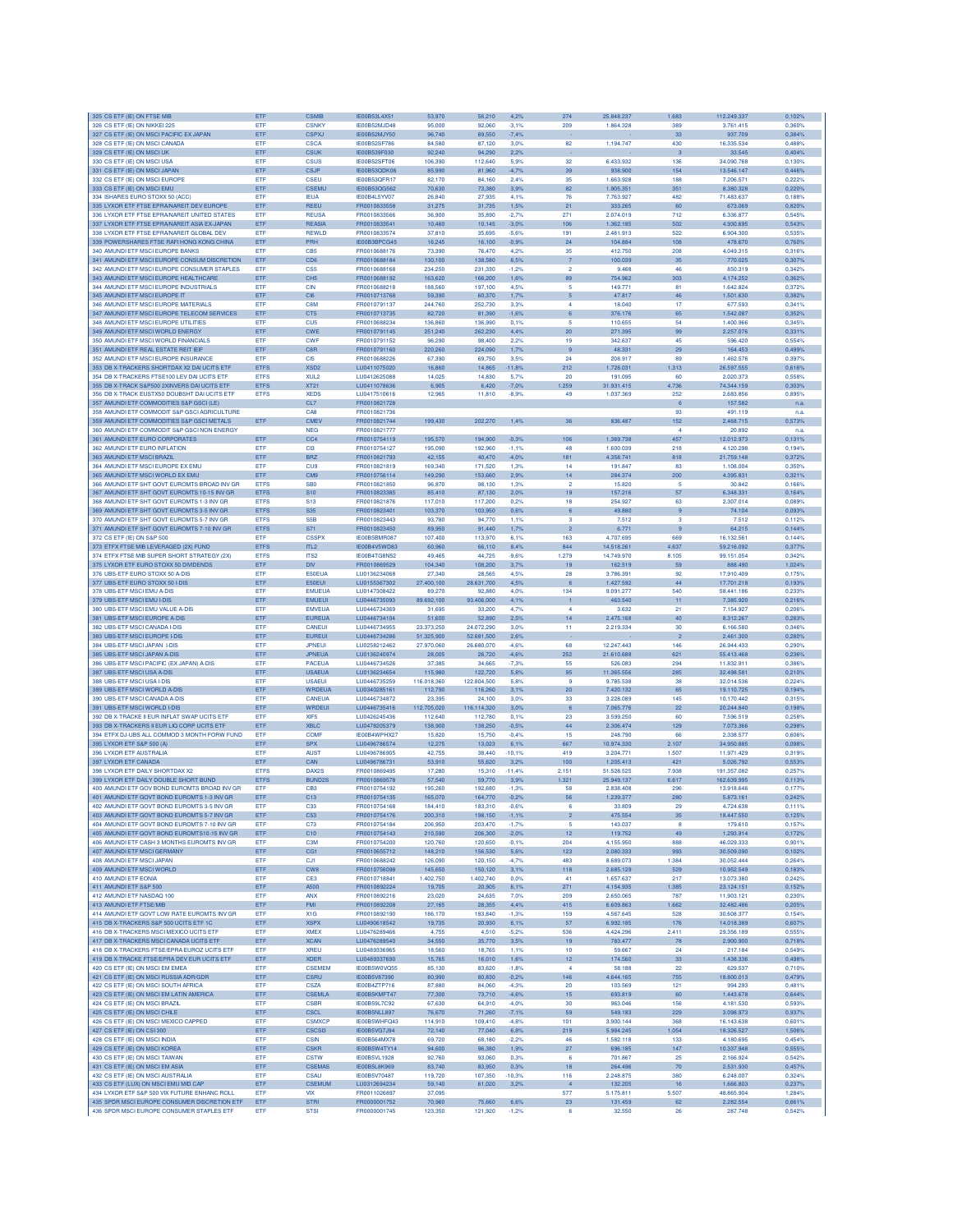| 437 SPDR MSCLEUROPE ENERGY ETE                                                      | ETF         | STNI                       | FR0000001810                 | 100.950          | 103,680          | 2,7%            |                | 478.156            | 11               | 869,501                | 0,612%           |
|-------------------------------------------------------------------------------------|-------------|----------------------------|------------------------------|------------------|------------------|-----------------|----------------|--------------------|------------------|------------------------|------------------|
| 438 SPDR MSCI EUROPE FINANCIALS ETF                                                 | ETF         | <b>STZI</b>                | FR0000001703                 | 39,570           | 41,290           | 4.3%            | 13             | 1.531.834          | 46               | 3.845.462              | 0.396%           |
| 439 SPDR MSCI EUROPE HEALTH CARE ETF                                                | ETF         | <b>STWI</b>                | FR0000001737                 | 88,810           | 90,170           | 1,5%            | 41             | 2.315.283          | 118              | 12.661.358             | 0,501%           |
| 440 SPDR MSCI EUROPE INDUSTRIALS ETF                                                | ETF         | <b>STQI</b>                | FR0000001778                 | 102,420          | 107,160          | 4.6%            | 16             | 70.482             | 42               | 788.732                | 0,504%           |
| 441 SPDR MSCI EUROPE INFORMATION TECH ETF                                           | ETF         | <b>STKI</b>                | FR0000001695                 | 35,325           | 35,890           | 1,6%            | 1              | 9.531              | 23               | 351.736                | 0.545%           |
| 442 SPDR MSCI EUROPE MATERIALS ETF                                                  | ETF         | <b>STPI</b>                | FR0000001794                 | 130,530          | 135,020          | 3.4%            | $\overline{2}$ | 403,585            | $\overline{a}$   | 799.931                | 0.485%           |
| 443 SPDR MSCI EUROPE TELECOM SERVICES ETF                                           | ETF         | <b>STTI</b>                | FR0000001687                 | 45.795           | 45.015           | $-1.7%$         | 3              | 688,973            | 11               | 812.345                | 0.747%           |
| 444 SPDR MSCI EUROPE UTILITIES ETF                                                  | ETF         | <b>STUI</b>                | FR0000001646                 | 73,550           | 73,560           | 0.0%            | 12             | 980.078            | 41               | 4.077.099              | 0,545%           |
| 445 SPDR MSCI EUROPE ETF                                                            | ETF         | EROI                       | FR0000001885                 | 134,290          | 137,500          | 2,4%            | 117            | 2.485.837          | 590              | 30.474.600             | 0,264%           |
| 446 SPDR MSCI EUROPE SMALL CAP ETF                                                  | ETF         | <b>SMCI</b>                | FR0010149880                 | 120,670          | 125,520          | 4.0%            | -5             | 21.913             | 11               | 52.201                 | 0,825%           |
| 447 ISHARES JPMORGAN \$ EMERGING MARKETS BOND                                       | ETF         | <b>IEMB</b>                | IE00B2NPKV68                 | 90,840           | 87,970           | $-3,2%$         | 1.589          | 30.468.010         | 7.898            | 150.751.772            | 0,133%           |
| 448 I YXOR FTE MSCLWORLD TELECOM SERVICES                                           | ETF         | <b>TELEW</b>               | LU0533034129                 | 73,880           | 71,880           | $-2,7%$         | 13             | 388.981            | 41               | 483,888                | 0.646%           |
| 449 LYXOR ETF MSCI WORLD CONSUMER DISCRETION                                        | ETF         | <b>DISW</b>                | LU0533032008                 | 135,500          | 142.780          | 5.4%            | 48             | 1.328.024          | 122              | 2.790.708              | 0.844%           |
| 450 LYXOR ETF MSCI WORLD CONSUMER STAPLES                                           | ETF         | <b>STAW</b>                | LU0533032263                 | 182,480          | 181.060          | $-0.8%$         | 64             | 864,315            | 473              | 3,517,949              | 0.600%           |
| 451 LYXOR ETF MSCI WORLD INDUSTRIALS                                                | ETF         | <b>INDGW</b>               | LU0533033402                 | 159,840          | 167,600          | 4,9%            |                | 35.625             | 38               | 417.610                | 1,201%           |
| 452 LYXOR ETF MSCI WORLD INFORMATION TECH                                           | ETF         | <b>TNOW</b>                | LU0533033667                 | 83,450           | 88,940           | 6.6%            | 30             | 391.312            | 100              | 1.669.221              | 0,931%           |
| 453 LYXOR ETF MSCI WORLD UTILITIES                                                  | ETF         | <b>UTIW</b>                | LU0533034558                 | 132,670          | 128,470          | 3.2%            | 43             | 422.386            | 195              | 1.305.635              | 1,397%           |
| 454 I YXOR FTE MSCLAC ASIA EX JPN FINANCIALS                                        | <b>FTF</b>  | <b>FINSA</b>               | FR0010930479                 | 24.875           |                  |                 | ۰              | 10,700             | 31               | 158,075                | 0.871%           |
| 455 I YXOR ETE MSCLASIA EX JPN CONSUM STAPLE                                        | ETF         | <b>STAA</b>                | FR0010930495                 | 45.040           | 45.330           | 0.6%            | 105            | 431,500            | 442              | 2.648.725              | 0.969%           |
| 456 I YXOR FTE MSCLAC ASIA EX JPN MATERIALS                                         | <b>ETF</b>  | <b>MATA</b>                | FR0010930487                 | 37,235           |                  |                 |                |                    | 12               | 24.718                 | 1.181%           |
|                                                                                     |             |                            |                              |                  |                  |                 |                |                    |                  |                        |                  |
| 457 LYXOR ETF MSCI ASIA EX JPN INFORMAT TECH                                        | ETF         | <b>TNOA</b>                | FR0010930511                 | 23,355           | 24,000           | 2,8%            | 11             | 394.023            | 70               | 1.991.222              | 0,888%           |
| 458 LYXOR ETF MSCI ASIA EX JPN INFRASTRUCTUR                                        | ETF         | <b>IFRA</b>                | FR0010930503                 | 26,300           |                  |                 | 21             | 102.410            | 109              | 627.910                | 1,118%           |
| 459 LYXOR ETF MSCI WORLD ENERGY                                                     | ETF         | ENERV                      | LU0533032420                 | 250,380          | 261,260          | 4.3%            | 13             | 339.247            | 81               | 1.658.636              | 0,587%           |
| 460 LYXOR ETF MSCI WORLD MATERIALS                                                  | ETF         | <b>MATW</b>                | LU0533033824                 | 217,810          | 224,240          | 3.0%            | 30             | 177.714            | 129              | 678.160                | 0.602%           |
| 461 LYXOR ETF MSCI WORLD HEALTH CARE                                                | ETF         | <b>HLTW</b>                | LU0533033238                 | 140,580          | 144,280          | 2,6%            | 543            | 4.102.500          | 1.377            | 11.670.146             | 0.656%           |
| 462 LYXOR ETF MSCI WORLD FINANCIALS                                                 | ETF         | <b>FINSW</b>               | LU0533032859                 | 96,270           | 98,320           | 2.1%            | $\mathbf{R}$   | 270.754            | 39               | 573,734                | 1.202%           |
| 463 ISHARES MARKIT IBOXX EURO HIGH YIELD                                            | ETF         | <b>IHYG</b>                | IE00B66F4759                 | 108,930          | 108,430          | $-0,5%$         | 2.284          | 49.504.795         | 10.109           | 195.566.493            | 0,129%           |
| 464 CS ETF (IE) ON MSCI WORLD                                                       | ETF         | <b>CSWD</b>                | IE00B3NBFN86                 | 89,450           | 92,240           | 3.1%            | 15             | 361.026            | 161              | 1.484.532              | 0.569%           |
| 465 CS ETF (IE) CS GLOBAL ALTERNATIVE ENERGY                                        | ETF         | <b>CSAE</b>                | IE00B3YKW880                 | 33,745           | 35,090           | 4.0%            | 12             | 100.427            | 59               | 361.257                | 1,002%           |
| 466 CS ETF (IE) ON FED FUNDS EFFECTIVE RATE                                         | ETF         | CSEE                       | IE00B3XDJG53                 | 75,640           | 76,880           | 1.6%            | $\mathbf{R}$   | 431,859            | 57               | 3.528.473              | 0.088%           |
| 467 CS ETF (IE) ON EONIA                                                            | ETF         | CSEC                       | <b>IE00B42SXC22</b>          | 100,790          | 100,790          | 0.0%            | 18             | 31.950             | 78               | 18.499.368             | 0.044%           |
| 468 LYXOR ETF IBOXX \$ TREASURIES 1-3Y                                              | ETF         | <b>US13</b>                | FR0010960955                 | 77.050           | 78,230           | 1.5%            | 32             | 553,616            | 220              | 3.381.530              | 0.233%           |
| 469 LYXOR ETF IBOXX \$ TREASURIES 5-7Y                                              | ETF         | <b>US57</b>                | FR0010961011                 | 83,770           | 83,420           | $-0,4%$         | 15             | 87.286             | 119              | 738.491                | 0,268%           |
| 470 LYXOR ETF IBOXX \$ TREASURIES 10Y+                                              | ETF         | <b>US10</b>                | FR0010961003                 | 99,920           | 95,140           | $-4,8%$         | 66             | 7.211.376          | 289              | 23.273.948             | 0.214%           |
| 471 LYXOR ETF IBX EUR LIQ HIGH YLD 30 EX FIN                                        | ETF         | <b>HY</b>                  | FR0010975771                 | 122,610          | 122,820          | 0.2%            | 475            | 5.766.527          | 2.265            | 32.468.574             | 0,169%           |
| 472 LYXOR ETF IBOXX USD LIQUID EMERG MKT SOV                                        | ETF         | <b>EMKTB</b>               | FR0010967323                 | 95,690           | 92,370           | $-3.5%$         | 370            | 15.437.207         | 1.712            | 30.665.930             | 0,288%           |
| 473 DB X-TRACK II IBX EUR CORP FIN UCITS ETF                                        | ETF         | XB4F                       | LU0484968812                 | 137,880          | 137,250          | $-0.5%$         | 1              | 1.384              | 18               | 103.221                | 0,595%           |
| 474 DB X-TRA ILIBX ELLCOR NON-FIN LICITS ETE                                        | ETF         | XB4N                       | LU0484968655                 | 138,850          | 138,030          | $-0.6%$         | 10             | 875,344            | 43               | 3.828.364              | 0.559%           |
|                                                                                     |             |                            |                              |                  |                  |                 |                |                    |                  |                        |                  |
| 475 DB X-TRA II SOV EUROZ YLD PLUS UCITS ETP                                        | ETF         | XY4P                       | LU0524480265                 | 138,280          | 136,860          | $-1.0%$         | 41             | 251.574            | 166              | 1.067.121              | 0.377%           |
| 476 DB X-TRAC II IBX SOV EUROZ AAA UCITS ETF                                        | ETF         | <b>XBAT</b>                | LU0484969463                 | 201,000          | 198,100          | $-1.4%$         | 17             | 388,444            | 34               | 741.362                | 0,128%           |
| 477 DB X-TRACKERS II IBX GERM UCITS ETF 1D                                          | ETF         | <b>XBTR</b>                | LU0468896575                 | 192,300          | 189,470          | $-1,5%$         | 5              | 3.949.717          | 55               | 9.260.843              | 0,117%           |
| 478 DB X-TRACKERS II IBX GERM 1-3 UCITS ETF                                         | ETF         | XB13                       | LU0468897110                 | 152,390          | 152,220          | $-0.1%$         | 4              | 92.390             | 33               | 2.599.599              | 0,167%           |
| 479 DB X-TRACKERS S&P500 EU HED UCITS ETF 3                                         | ETF         | <b>XSPE</b>                | LU0490619193                 | 23,870           | 24,905           | 4.3%            | 127            | 2.352.080          | 563              | 9.071.438              | 0,210%           |
| 480 DB X-TRACKERS MSCI INDONESIA UCITS ETP                                          | ETF         | <b>XMIN</b>                | 1110476289623                | 13,225           | 12.750           | $-3.6%$         | 366            | 4.298.199          | 1.357            | 19,751.519             | 0.608%           |
| 481 BBS MARKET ACC LEVERAGE FTSE 100 MONTHLY                                        | <b>ETFS</b> | <b>RUKL</b>                | LU0562666072                 | 81,270           |                  |                 |                |                    | 8                | 39,000                 | 1.065%           |
| 482 RBS LEVERAGE SHORT FTSE 100 MONTHLY                                             | <b>ETFS</b> | <b>RUKS</b>                | LU0562666155                 | 45,910           |                  |                 |                |                    | 6                | 352,506                | 1.648%           |
| 483 RBS MARKET ACC LEVERAGE FTSE MIB MONTHLY                                        | <b>ETFS</b> | <b>RITL</b>                | LU0562666239                 | 36,345           |                  |                 | 9              | 37.467             | 126              | 477.496                | 1,517%           |
| 484 RBS LEVERAGE SHORT FTSE MIB MONTHLY                                             | <b>ETFS</b> | <b>RITS</b>                | LU0562666312                 | 69,650           |                  |                 | 6              | 25.195             | 141              | 798.340                | 1,516%           |
| 485 ISHARES MSCI USA                                                                | ETF         | <b>ISAM</b>                | IE00B60YJY07                 | 26,155           | 27,695           | 5.9%            | 41             | 4.215.312          | 188              | 30.689.596             | 0,140%           |
| 486 ISHARES S&P CNX NIFTY INDIA SWAP                                                | ETF         | <b>NFTY</b>                | IE00B3YX1R94                 | 16,765           | 16,380           | $-2.3%$         | -7             | 372,479            | 36               | 2.179.674              | 0.579%           |
| 487 ISHARES MSCI RUSSIA CAPPED SWAF                                                 | ETF         | <b>RUSS</b>                | IE00B3Y06D14                 | 18,535           | 18,410           | $-0.7%$         | 22             | 1.375.562          | 67               | 2.486,650              | 0.528%           |
| 488 ISHARES MSCI JAPAN MONTHLY EUR HEDGED                                           | ETF         | <b>IJPE</b>                | IE00B42Z5J44                 | 34.305           | 33,310           | $-2.9%$         | 5.131          | 205.786.908        | 10.871           | 451.638.759            | 0.230%           |
|                                                                                     |             |                            |                              |                  |                  |                 |                |                    |                  |                        |                  |
| 489 ISHARES MSCI WORLD MONTHLY EUR HEDGED                                           | ETF         | <b>IWDE</b>                | IE00B441G979                 | 32,125           | 33,000           | 2,7%            | 210            | 4.795.465          | 716              | 23.935.424             | 0.498%           |
| 490 ISHARES S&P500 MONTHLY EUR HEDGED                                               | ETF         | <b>IUSE</b>                | IE00B3ZW0K18                 | 35,310           | 36,850           | 4.4%            | 492            | 55.797.537         | 2.236            | 188.018.280            | 0,1089           |
| 491 RBS MARKET ACCESS LEVDAX X2 MONTHLY ETF                                         | <b>ETFS</b> | <b>RDEI</b>                | LU0562665348                 | 64,880           |                  |                 |                |                    | 19               | 68,134                 | 2.836%           |
| 492 RBS MARKET ACC SHORTDAX X2 MONTHLY                                              | <b>FTES</b> | <b>RDES</b>                | LU0562665421                 | 37,235           |                  |                 | $\overline{A}$ | 125.148            | 18               | 751.105                | 2.894%           |
| 493 RBS MARKET ACC ESTXX50 MONTHLY LEVERAGE                                         | <b>ETFS</b> | <b>REUL</b>                | LU0562665694                 | 53,400           |                  |                 |                | 1.100              | 19               | 251.672                | 1.754%           |
| 494 RBS MARKET ACC ESTXX50 MNTHLY DOUBLE SHT                                        | <b>ETFS</b> | <b>REUS</b>                | LU0562665777                 | 50,430           |                  |                 | $\mathbf{1}$   | 1.460              | 15               | 644.539                | 1,769%           |
| 495 RBS S&P GSCI CAPPEDCOMP 2X LEV MNTHLY                                           | <b>ETFS</b> | <b>RGSL</b>                | LU0562665850                 | 44,190           |                  |                 |                |                    |                  |                        | 0,806%           |
| 496 RBS S&P GSCI CAPPED COMP 2X INV MNTHLY                                          | <b>ETFS</b> | <b>RGSS</b>                | LU0562665934                 | 80,110           |                  |                 | $\overline{1}$ | 1.134              | 27               | 47.428                 | 0,775%           |
| 497 AMUNDI ETF MSCI EMERGING MARKETS (A)                                            | ETF         | <b>AEEM</b>                | FR0010959676                 | 3,090            | 3,050            | $-1,3%$         | 199            | 6.985.221          | 917              | 23.161.457             | 0.386%           |
| 498 AMUNDI ETF MSCI NORDIC                                                          | ETF         | CN <sub>1</sub>            | FR0010655738                 | 246.250          | 247,490          | 0.5%            | 216            | 5.492.570          | 1.340            | 14.271.313             | 0.169%           |
| 499 AMUNDI ETF GOVT HIGH RATE EUROMTS INV GR                                        | ETF         | AM3A                       | FR0010930636                 | 202.760          | 199,750          | $-1,5%$         | 13             | 384.123            | 83               | 2.692.569              | 0.129%           |
| 500 AMUNDI ETF GLOBAL EMERG BOND MARKITIBOXX                                        | ETF         | AGEB                       | FR0010959668                 | 92,800           | 89,340           | $-3.7%$         | 118            | 3.463.993          | 604              | 11.071.112             | 0.349%           |
| 501 RBS MARKET ACCESS S&P 500 EUR HEDGED                                            | ETF         | <b>RSPE</b>                | LU0562681899                 | 31.655           | 32,995           | 4,2%            | 93             | 2.933.231          | 395              | 15.383.023             | 0,338%           |
| 502 RBS MARKET ACC TOPIX EUR HEDGED                                                 | ETF         | <b>RTSE</b>                | LU0562666403                 | 29,415           | 28,500           | $-3,1%$         | 471            | 8.893.410          | 1.003            | 26.261.383             | 1,131%           |
| 503 DB X-TRACK MSCI WORLD CONSDISC UCITS ETF                                        | ETF         | <b>XWCD</b>                | LU0540979720                 | 13,565           | 14,260           | 5,1%            | 13             | 88.572             | 41               | 289.131                | 0.620%           |
| 504 DB X-TRAC MSCI WORLD CONS STAP UCITS ETP                                        | <b>FTF</b>  | <b>XWSD</b>                | 1110540980066                | 18,370           | 18.135           | $-1.3%$         | 116            | 932 475            | 471              | 5.060.282              | 0.801%           |
| 505 DB X-TRACKERS MSCI WORLD FINAN UCITS ETF                                        | ETF         | <b>XWFD</b>                | LU0540980140                 | 9,640            | 9.830            | 2.0%            | 14             | 67.024             | 25               | 113,922                | 0.583%           |
| 506 DB X-TRACK MSCI WORLD HEAL CAR UCITS ETF                                        |             |                            |                              | 14.075           |                  |                 |                | 3.450.292          |                  |                        |                  |
|                                                                                     | ETF         | <b>XWHD</b>                | LU0540980223                 |                  | 14.365           | 2.1%            | 289            |                    | 677              | 6,853,308              | 0.566%           |
| 507 DB X-TRACKERS MSCI WORLD INDUS UCITS ETF                                        | ETF         | XWID                       | LU0540981387                 | 16,015           | 16,760           | 4,7%            | 6              | 46.321             | 17               | 120.768                | 0,581%           |
| 508 DB X-TRACK MSCI WORLD INF TECH UCITS ETP                                        | ETF         | <b>XWND</b>                | LU0540980496                 | 8,370            | 8,910            | 6.5%            | 10             | 141.654            | 40               | 688.623                | 0,776%           |
| 509 DB X-TRACKERS MSCI WORLD MATER UCITS ET                                         | ETF         | <b>XWMD</b>                | LU0540980819                 | 21,795           | 22,420           | 2,9%            | 6              | 121.775            | 22               | 458.328                | 0,601%           |
| 510 DB X-TRACK MSCI WORLD TEL SERV UCITS ETF                                        | ETF         | <b>XWTD</b>                | LU0540980579                 | 7,405            | 7,185            | $-3.0%$         | -5             | 24.074             | 31               | 189,602                | 0.823%           |
| 511 DB X-TRACKERS MSCI WORLD UTIL UCITS ETF                                         | ETF         | <b>XWUT</b>                | LU0540980652                 | 13,300           | 12,850           | $-3.4%$         | 11             | 291.461            | 38               | 442.870                | 0,578%           |
| 512 DB X-TRACKERS MSCI WORLD ENER UCITS ETF                                         | ETF         | <b>XWED</b>                | LU0540980736                 | 25,200           | 26,290           | 4.3%            | $\overline{2}$ | 5.942              | 4                | 25.091                 | 0.565%           |
| 513 DB X-TRAC MSCI EM MKTS SHT DAI UCITS ETF                                        | <b>ETFS</b> | <b>XEMD</b>                | 1110518622286                | 13,965           | 14.545           | 4,2%            | 13             | 88.635             | 21               | 189,328                | 0.697%           |
| 514 DB X-TRACKERS MSCI MALAYSIA UCITS ETF                                           | ETF         | XCS3                       | LU0514694370                 | 11,235           | 11,700           | 4,1%            | 81             | 1.683.201          | 269              | 4.164.082              | 0.602%           |
| 515 DB X-TRACKERS MSCI THAILAND UCITS ETF                                           | ETF         | XCS4                       | LU0514694701                 | 17,815           | 16,785           | $-5.8%$         | 429            | 5.803.479          | 1.714            | 21.073.385             | 0,684%           |
| 516 LYXOR ETF DAILY DOUBLE SHORT BTF                                                | <b>ETFS</b> | BTP2S                      | FR0011023621                 | 55,830           | 57,220           | 2.5%            | 1.302          | 28.527.249         | 8.564            | 197.067.587            | 0,164%           |
| 517 LYXOR ETF DAILY LEVERAGED BTP                                                   | <b>ETFS</b> | BTP2L                      | FR0011023639                 | 151,550          | 147,490          | $-2.7%$         | 326            | 5.992.558          | 2.280            | 57.608.881             | 0.128%           |
| 518 LYXOR FTF DAILY LEVERAGED BUND                                                  | <b>ETFS</b> | BUND <sub>2</sub> L        | FR0011023654                 | 157,380          | 151,260          | $-3.9%$         | 88             | 1.617.650          | 457              | 19,579,502             | 0.060%           |
| 519 OSSIAM ISTXX EUROPE MIN VAR NR UCITS ETF                                        | ETF         | EUMV                       | LU0599612842                 | 120,430          | 120,580          | 0.1%            | 67             | 11.943.533         | 222              | 13.601.775             | 0,211%           |
| 520 OSSIAM EUSTOXX 50 EQ WEIGHT NR UCITS ETF                                        | ETF         | S5EW                       | LU0599613063                 | 102,270          | 106,780          | 4.4%            |                |                    | $\overline{4}$   | 33.618                 | 0,196%           |
| 521 OSSIAM STX EU600 EQ WEIGHT NR UCITS ETF                                         | ETF         | S6EW                       | LU0599613147                 | 55,010           | 56,470           | 2,7%            | 12             | 2.162.191          | 29               | 2.577.947              | 0,233%           |
| 522 OSSIAM US MINIMUM VARIANCE NR UCITS ETF                                         | ETF         | <b>SPMV</b>                | LU0599612685                 | 99,520           | 100,430          | 0.9%            | 175            | 3.729.216          | 514              | 8.238.138              | 0,260%           |
| 523 AMUNDI ETF CAC 40                                                               | ETF         | C40                        | FR0007080973                 | 45,845           | 48,235           | 5,2%            | 163            | 2.951.213          | 654              | 17.725.955             | 0,155%           |
| 524 AMUNDI ETF EURO STOXX SMALL CAP                                                 | ETF         | <b>ESM</b>                 | FR0010900076                 | 28.170           | 29,010           | 3.0%            | 13             | 442.968            | 54               | 618,587                | 0.386%           |
| 525 AMUNDI ETF MSCI EM LATIN AMERICA                                                | ETF         | <b>ALAT</b>                | EB0011020973                 | 13,860           | 13.265           | $-4.3%$         | 10             | 93.165             | 134              | 3.302.636              | 0.553%           |
| 526 AMUNDLETE MSCLEM ASIA                                                           | ETF         | AASI                       | FR0011020965                 | 18,755           | 18,835           | 0,4%            | 49             | 417.348            | 258              | 4.576.015              | 0,395%           |
| 527 ISHARES STOXX EUROPE 600 AUTO&PARTS (DE)                                        |             | A0Q4R2                     | DE000A0Q4R28                 |                  |                  |                 |                |                    | $\overline{7}$   | 34.787                 | n.a.             |
| 528 ISHARES STOXX EUROPE 600 BANKS (DE)                                             |             | A0F5U.                     | DE000A0F5UJ7                 |                  |                  |                 |                |                    | 200              | 7.962.605              |                  |
|                                                                                     |             |                            |                              |                  |                  |                 |                |                    |                  |                        | n.a              |
| 529 ISHARES STOXX EU 600 BASIC RESOURCE (DE)                                        |             | A0F5UK                     | DE000A0F5UK5<br>DE000A0H08E0 |                  |                  |                 |                |                    | 16               | 41.970                 | n.a.             |
| 530 ISHARES STOXX EUROPE 600 CHEMICALS (DE)                                         |             | A0H08E                     |                              |                  |                  |                 |                |                    | 13               | 62,384                 | n.a.             |
| 531 ISHARES STOXX EU 600 CONSTR&MATER (DE)                                          |             | A0H08F                     | DE000A0H08F7                 |                  |                  |                 |                |                    |                  |                        | n.a.             |
| 532 ISHARES STOXX EU 600 FINANCIAL SERV (DE)                                        |             | <b>A0H08G</b>              | DE000A0H08G5                 |                  |                  |                 |                |                    | $\overline{2}$   | 2.436                  | n.a.             |
| 533 ISHARES STOXX EUROPE 600 FOOD & BEV (DE)                                        |             | A0H08H                     | DE000A0H08H3                 |                  |                  |                 |                |                    | 24               | 194.894                | n.a.             |
| 534 ISHARES STOXX EUROPE 600 HEALTHCARE (DE)                                        |             | A0Q4R3                     | DE000A0Q4R36                 |                  |                  |                 |                |                    | 30               | 345.792                | n.a.             |
| 535 ISHARES STOXX EU 600 INDU GOOD&SERV (DE)                                        |             | A0H08J                     | DE000A0H08J9                 |                  |                  |                 |                |                    | $\bf8$           | 5.754                  | n.a.             |
| 536 ISHARES STOXX EUROPE 600 INSURANCE (DE)                                         |             | A0H08K                     | DE000A0H08K7                 |                  |                  |                 |                |                    | 37               | 459,400                | n.a.             |
| 537 ISHARES STOXX EUROPE 600 MEDIA (DE)                                             |             | A0H08L                     | DE000A0H08L5                 |                  |                  |                 |                |                    |                  |                        | n.a.             |
| 538 ISHARES STOXX EUROPE 600 OIL & GAS (DE)                                         |             | <b>A0H08M</b>              | DE000A0H08M3                 |                  |                  |                 |                |                    | 24               | 154.375                | n.a.             |
| 539 ISHARES STOXX EU 600 PERS&HOUSEGOOD (DE)                                        |             | <b>A0H08N</b>              | DE000A0H08N1                 |                  |                  |                 |                |                    | $\boldsymbol{9}$ | 71.583                 | n.a.             |
| 540 ISHARES STOXX EUROPE 600 REALESTATE (DE)                                        |             | A0Q4R4                     | DE000A0Q4R44                 |                  |                  |                 |                |                    | 10               | 55.898                 | n.a.             |
| 541 ISHARES STOXX EUROPE 600 RETAIL (DE)                                            |             | A0H08P                     | DE000A0H08P6                 |                  |                  |                 |                |                    |                  |                        | n.a.             |
| 542 ISHARES STOXX EUROPE 600 TECHNOLOGY (DE)                                        |             | <b>A0H08Q</b>              | DE000A0H08Q4                 |                  |                  |                 |                |                    | 18               | 72.160                 |                  |
| 543 ISHARES STOXX EUROPE 600 TELECOM (DE)                                           |             |                            | DE000A0H08R2                 |                  |                  |                 |                |                    | 15               | 115,431                | n.a              |
|                                                                                     |             | A0H08R                     |                              |                  |                  |                 |                |                    |                  |                        | n.a.             |
| 544 ISHARES STOXX EU 600 TRAVEL&LEISURE (DE)                                        |             |                            |                              |                  |                  |                 |                |                    |                  |                        |                  |
|                                                                                     |             | <b>A0H08S</b>              | DE000A0H08S0                 |                  |                  |                 |                |                    | 25               | 28.485                 | n.a.             |
| 545 ISHARES STOXX EUROPE 600 UTILITIES (DE)                                         |             | A0Q4R0                     | DE000A0Q4R02                 |                  |                  |                 |                |                    | 27               | 224.914                | n.a.             |
| 546 ISHARES BARCLAYS EMER MKT LOCAL GOV BOND                                        | ETF         | <b>SEML</b>                | IE00B5M4WH52                 | 76,170           | 71,840           | $-5.7%$         | 2.188          | 39.351.065         | 7.850            | 156.982.955            | 0,197%           |
| 547 DB X-TRACKERS MSCI BRIC UCITS ETF<br>548 DB X-TRACKERS RUSSELL MIDCAP UCITS ETF | ETF<br>ETF  | <b>XBRI</b><br><b>XMKF</b> | LU0589685956<br>LU0592217953 | 33,300<br>10,065 | 32,860<br>10,655 | $-1,3%$<br>5.9% | 13<br>70       | 603.845<br>456.823 | 45<br>118        | 2.040.121<br>1.688.274 | 0,751%<br>0,612% |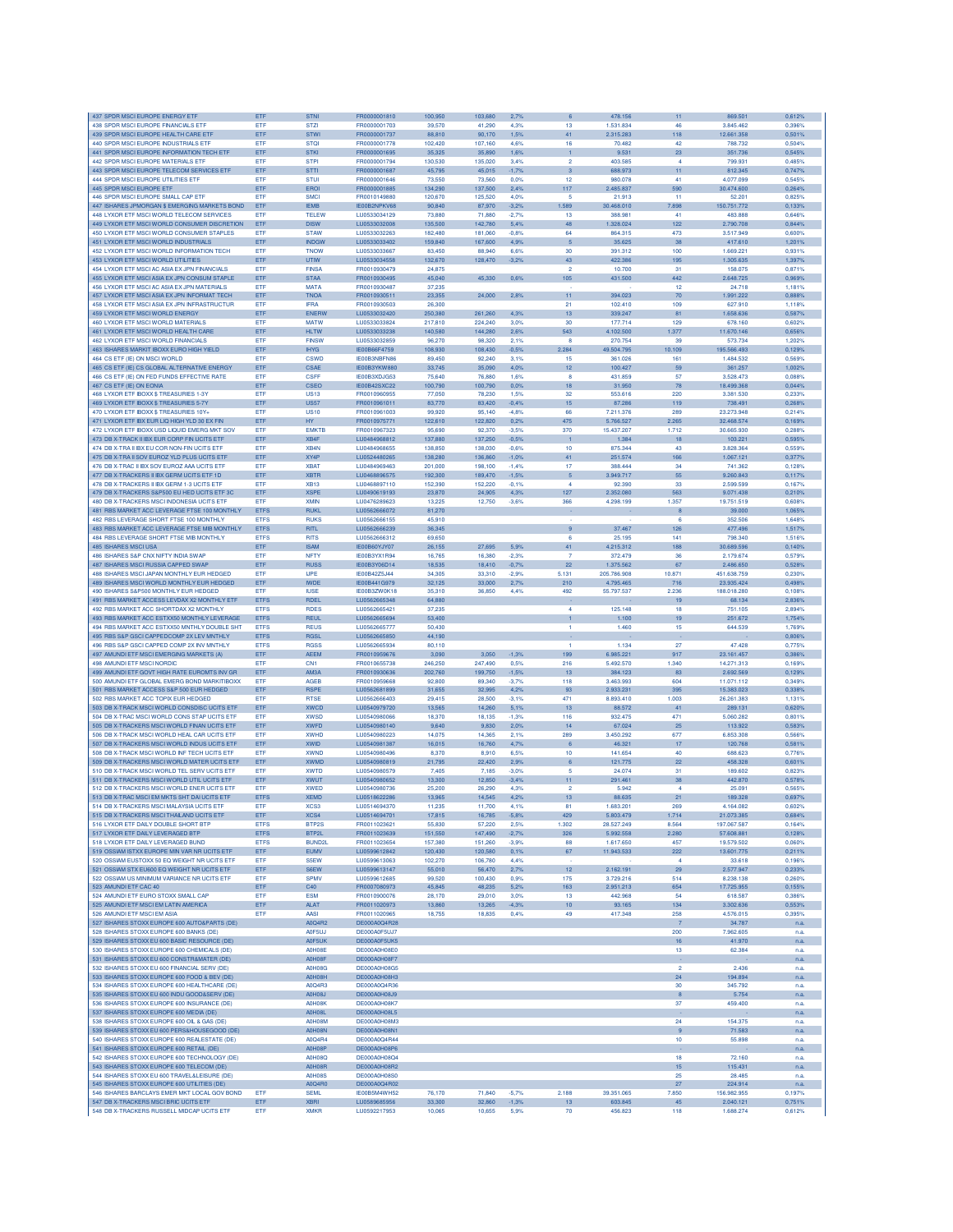| 549 DB X-TRACKERS MSCI AFRI TOP 50 UCITS ETF                                                 | ETF               | <b>XMAF</b>                    | LU0592217524        | 6,500                | 6,690      | 2,9%         | 70                      | 863.758    | 362                       | 2.596.910  | 0,830%           |
|----------------------------------------------------------------------------------------------|-------------------|--------------------------------|---------------------|----------------------|------------|--------------|-------------------------|------------|---------------------------|------------|------------------|
| 550 DB X-TRACKERS MSCI EM EAST EUR UCITS ETF                                                 | ETF               | <b>XMEE</b>                    | LU0592217870        | 5,680                | 5.730      | 0.9%         | -6                      | 98.399     | 28                        | 238,722    | 0.795%           |
| 551 DB X-TRACKERS MSCI CHILE UCITS ETF                                                       | ETF               | <b>XMCL</b>                    | LU0592217797        | 3.803                | 3.558      | $-6.4%$      | 50                      | 1.150.366  | 202                       | 4.232.496  | 0.975%           |
| 552 AMUNDI ETF MSCI SPAIN                                                                    | ETF               | CS1                            | FR0010655746        | 145,850              | 144.910    | $-0.6%$      | 46                      | 538.105    | 278                       | 4.679.572  | 0.256%           |
| 553 AMUNDI ETF MSCI UK                                                                       | ETF               | CU <sub>1</sub>                | FR0010655761        | 146,310              | 149,630    | 2,3%         | 18                      | 183.535    | 79                        | 686.291    | 0,365%           |
| 554 AMUNDI ETF EURO CORP FINANCIALS IBOXX                                                    | ETF               | <b>AFIN</b>                    | FR0011020957        | 120,560              | 120,060    | $-0.4%$      | 15                      | 592.381    | 120                       | 4.628.212  | 0,131%           |
| 555 AMUNDI ETF EURO CORP EX FINANCIALS IBOXX                                                 | ETF               | <b>AXFI</b>                    | FR0011020940        | 98,140               | 97,870     | $-0.3%$      | 8                       | 68,538     | 25                        | 258.974    | 0.139%           |
| 556 AMUNDI ETF MSCI WORLD EX EUROPE - A                                                      | ETF               | CE8                            | FR0010756122        | 145.120              | 149,890    | 3.3%         | 21                      | 118,804    | 73                        | 864,356    | 0.251%           |
| 557 RBS MSCI FRONTIER MARKETS INDEX ETF                                                      | ETF               | RFRM                           | LU0667622202        | 48.975               | 52,250     | 6.7%         | 35                      | 318,842    | 120                       | 918,058    | 1.319%           |
| 558 RBS MSCI EMER AND FRONT AFRICA EX SAFR                                                   | ETF               | RAXS                           | LU0667622384        | 55,680               | 60,330     | 8,4%         | 64                      | 332.181    | 258                       | 1.993.794  | 1,669%           |
| 559 RBS MSCI GCC EX SAUDI ARAB TOP 50 CAPPED                                                 | ETF               | <b>RGCC</b>                    | LU0667622111        | 49,820               | 53,010     | 6.4%         | 63                      | 154.076    | 112                       | 754.471    | 0,767%           |
| 560 RBS MSCI BRAZIL (ADR) EUR HEDGED                                                         | ETF               | RBRE                           | LU0667622541        | 38,380               | 36,845     | $-4.0%$      | 3                       | 13.542     | 37                        | 177,440    | 0,624%           |
| 561 RBS MSCI EM LATAM (BRAZ ADR) EUR HEDGED                                                  | ETF               | <b>RLTE</b>                    | LU0667622467        | 39,525               | 38,115     | $-3.6%$      | $\overline{2}$          | 6.963      | 20                        | 59.544     | 0,765%           |
| 562 LYXOR ETF MSCI ALL COUNTRY WORLD                                                         | ETF               | <b>ACWI</b>                    | FR0011079466        | 138,490              | 141,890    | 2.5%         | 117                     | 2.106.621  | 355                       | 5.062.019  | 1,123%           |
| 563 LYXOR ETF MSCI INDONESIA                                                                 | ETF               | <b>INDO</b>                    | FR0011067511        | 120,630              | 115,620    | $-4.2%$      | 390                     | 3.502.167  | 1.143                     | 12.744.774 | 0,757%           |
| 564 LYXOR ETF RUSSELL 2000                                                                   | ETF               | RUS <sub>2</sub>               | FR0011119221        | 134,730              | 144,560    | 7.3%         | 6                       | 52,864     | 47                        | 624.622    | 1.064%           |
| 565 LYXOR ETF THAILAND (SET 50 NET TR)                                                       | ETF               | <b>TAI</b>                     | FR0011067529        | 167,250              | 158,890    | $-5.0%$      | 338                     | 4.079.251  | 1.109                     | 12.241.000 | 0,723%           |
| 566 LYXOR ETF EMTS HIGH RATE MC-WEIG GOV 1-3                                                 | ETF               | AAA13                          | FR0011146315        | 102,640              | 102,520    | $-0.1%$      | ٩                       | 121.234    | 62                        | 6.409.033  | 0,319%           |
| 567 LYXOR ETF EMTS HIGH RATE MC-WEIG GOV 3-5                                                 | ETF               | AAA35                          | FR0011146349        | 107,660              | 107,100    | $-0.5%$      | 21                      | 190.468    | 133                       | 6,764,890  | 0,110%           |
| 568 I YXOR FTF EMTS HIGH RATE MC-WEIG GOV 5-7                                                | ETF               | AAA57                          | FR0011146356        | 112,690              | 111,480    | $-1.1%$      | 5                       | 64.577     | 53                        | 8.217.703  | 0.113%           |
| 569 DB X-TRACKERS II GLOB SOVER LICITS ETE 1D                                                | ETF               | <b>XGVD</b>                    | 1110690964092       | 206,670              | 203,070    | $-1,7%$      | 19                      | 177.475    | 53                        | 3,827,850  | 0.499%           |
| 570 DB X-TRACKERS II ITRX EUROP 2X UCITS ETF                                                 | <b>ETFS</b>       | <b>XETL</b>                    | LU0613541316        | 115,510              | 115,340    | $-0.1%$      |                         | 693        |                           | 693        | 0,276%           |
| 571 DB X-TRAC II ITRX CROSSOVER 2X UCITS ETF                                                 | <b>ETFS</b>       | <b>XCDL</b>                    | LU0613541407        | 195,660              | 193,280    | $-1,2%$      | 17                      | 207.000    | 51                        | 336.063    | 0,323%           |
| 572 DB X-TRAC II ITRX CROSS 2X SHT UCITS ETP                                                 | <b>ETFS</b>       | <b>XCDS</b>                    | LU0613541662        | 37,090               | 37,445     | 1.0%         | 12                      | 181.974    | 15                        | 194.487    | 0,977%           |
| 573 DB X-TRA II IBX SOV EUR 1-3 UCITS ETF 1D                                                 | ETF               | <b>X13D</b>                    | LU0614173549        | 162,930              | 162,690    | $-0,1%$      |                         |            | $\sqrt{5}$                | 67.602     | 0,249%           |
| 574 DB X-TRA II IBX SOV EUR 3-5 UCITS ETF 1D                                                 | <b>FTF</b>        | X35D                           | LU0614173895        | 184,250              | 183,250    | $-0.5%$      |                         |            | 3                         | 43.773     | 0.164%           |
| 575 DB X-TRACKE II ITRX EUR 2X SHT UCITS ETF                                                 | <b>ETFS</b>       | <b>XELS</b>                    | LU0613541589        | 96,240               | 96,340     | 0.1%         | $5\phantom{1}$          | 60,660     | 13                        | 575.655    | 0.334%           |
|                                                                                              |                   |                                |                     |                      |            |              |                         |            |                           |            |                  |
| 576 DB X-TRA II MTS EX-BANKIT AGGR UCITS ETP                                                 | ETF               | <b>XITA</b>                    | LU0613540698        | 46,040               | 45.740     | $-0.7%$      | 15                      | 97.225     | 56                        | 640.132    | 0.323%           |
| 577 DB X-TRAC II MTS EX-BANKIT BTP UCITS ETF                                                 | ETF               | <b>XBTP</b>                    | LU0613540185        | 55,990               | 55,580     | $-0.7%$      | 159                     | 2.798.920  | 661                       | 25.967.351 | 0,262%           |
| 578 DB X-TRACKERS II IBX GERM 3-5 UCITS ETP                                                  | ETF               | XG35                           | LU0613540854        | 184,910              | 184,150    | $-0.4%$      | $\overline{1}$          | 2.028      | 5                         | 32.147     | 0,056%           |
| 579 DB X-TRAC II MTS EX-BANKIT BOT UCITS ETF                                                 | ETF               | <b>XBOT</b>                    | LU0613540268        | 31,480               | 31,555     | 0.2%         | 196                     | 10.538.688 | 789                       | 32.281.137 | 0,643%           |
| 580 DB X-TRA II IBX SOV EU AAA 1-3 UCITS ETF                                                 | ETF               | X13A                           | LU0613540938        | 161,320              | 161.130    | $-0.1%$      | $\overline{1}$          | 8.068      | 27                        | 1.152.081  | 0.028%           |
| 581 DB X-TRA II IBX SOV EUROZ UCITS ETF 4%-D                                                 | ETF               | <b>XEZD</b>                    | LU0643975591        | 189,040              | 186,640    | $-1.3%$      | $\overline{2}$          | 49,902     | 17                        | 402.251    | 0.235%           |
| 582 DB X-TRACKERS II IBX GERM UCITS ETF 4%-D                                                 | ETF               | <b>XDED</b>                    | LU0643975161        | 193,900              | 191.040    | $-1.5%$      | $\overline{\mathbf{3}}$ | 40.136     | 25                        | 7.984.720  | 0.112%           |
| 583 OSSIAM EMER MKTS MIN VARIAN NR UCITS ETF                                                 | ETF               | <b>EMMV</b>                    | LU0705291903        | 92,640               | 91,380     | $-1,4%$      | $75\,$                  | 714.801    | 163                       | 2.096.803  | 0,596%           |
| 584 SPDR BARCL EM MKTS LOCAL BOND UCITS ETF                                                  | ETF               | <b>EMLD</b>                    | IE00B4613386        | 78,310               | 75,020     | $-4.2%$      | 339                     | 17.913.034 | 1.063                     | 46,239,666 | 0,249%           |
| 585 SPDR BARCL EUR CORPORATE BOND UCITS ETF                                                  | ETF               | <b>EUCO</b>                    | IE00B3T9LM79        | 54,360               | 54,220     | $-0.3%$      | 4                       | 7.999      | 33                        | 1.300.654  | 0,223%           |
| 586 SPDR BARCL EUR GOVT BOND UCITS ETF                                                       | ETF               | GOVY                           | IE00B3S5XW04        | 56,130               | 55,410     | $-1,3%$      | 10                      | 237.179    | 23                        | 524.151    | 0.214%           |
| 587 SPDR MSCI ACWI IMI UCITS ETP                                                             | ETF               | <b>IMF</b>                     | IE00B3YLTY66        | 64,280               | 66,060     | 2,8%         | 32                      | 243.664    | 121                       | 3.136.737  | 0,896%           |
| 588 SPDR MSCI EM ASIA UCITS ETF                                                              | ETF               | <b>EMAE</b>                    | IE00B466KX20        | 36,755               | 36.825     | 0.2%         | 59                      | 15,815,061 | 91                        | 18,381,469 | 0.643%           |
| 589 SPDR MSCI EM EUROPE UCITS ETF                                                            | ETF               | <b>EMEO</b>                    | IE00B431K857        | 15,965               | 15,960     | 0,0%         | $\overline{2}$          | 18,464     | 30                        | 2.959.852  | 0,812%           |
| 590 SPDR MSCI EM LATIN AMERICA UCITS ETF                                                     | ETF               | <b>EMLA</b>                    | IE00B454X613        | 17,280               | 16,555     | $-4.2%$      | $\overline{a}$          | 138,720    | 45                        | 2.645,448  | 0.659%           |
| 591 SPDR MSCI EMERGING MARKETS UCITS ETF                                                     | ETF               | <b>EMRG</b>                    | IE00B469F816        | 35,740               | 35,340     | $-1.1%$      |                         | 953.355    | 21                        | 1.501.303  | 0,474%           |
| 592 SPDR MSCLEMERG MKTS SMALL CAP LICITS ETE                                                 | <b>FTF</b>        | <b>EMSD</b>                    | IE00B48X4842        | 54.830               | 55,320     | 0.9%         | 69                      | 265,818    | 198                       | 4.620.313  | 1.165%           |
| 593 SPDR S&P EMERG MKTS DIVIDEND UCITS ETF                                                   | ETF               | <b>EMDV</b>                    | IE00B6YX5B26        | 17,550               | 17,090     | $-2.6%$      | 526                     | 5.412.248  | 1.723                     | 19.182.618 | 0,610%           |
| 594 SPDR S&P US DIV ARISTOCRATS UCITS ETP                                                    | <b>ETF</b>        | <b>USDV</b>                    | IF00B6YX5D40        | 25,090               | 26.135     | 4.2%         | 519                     | 12,696,662 | 1.442                     | 29.064.907 | 0.187%           |
|                                                                                              |                   |                                |                     |                      |            |              |                         |            |                           |            |                  |
| 595 SPDR BARCL EURO HIGH YLD BOND UCITS ETF<br>596 I YXOR FTE S&P 500 CAPPED CONS DISCRETION | ETF               | JNKE                           | IE00B6YX5M31        | 56,090               | 55,980     | $-0,2%$      | 91                      | 752.895    | 480                       | 6.541.476  | 0,285%           |
|                                                                                              | ETF               | <b>DISU</b>                    | FR0011192681        | 131,330              | 139,540    | 6.3%         | 35                      | 244,944    | 85                        | 1.747.256  | 1.068%           |
| 597 LYXOR ETF S&P 500 CAPPED CONS STAPLES                                                    | ETF               | <b>STAU</b>                    | FR0011192715        | 128,710              | 130,500    | 1,4%         | 40                      | 1.054.762  | 127                       | 1.732.266  | 1,408%           |
| 598 LYXOR ETF S&P 500 CAPPED ENERGY                                                          | ETF               | <b>ENERU</b>                   | FR0011158161        | 110,590              | 117,840    | 6.6%         | 14                      | 37.892     | 32                        | 344.875    | 1.440%           |
| 599 LYXOR ETF S&P 500 CAPPED FINANCIALS                                                      | ETF               | <b>FINSU</b>                   | FR0011192723        | 130,590              | 143,980    | 10,3%        | 18                      | 709.468    | 44                        | 1.377.852  | 0,585%           |
| 600 LYXOR ETF S&P 500 CAPPED HEALTH CARE                                                     | ETF               | <b>HLTU</b>                    | FR0011192848        | 135,000              | 142,530    | 5.6%         | 29                      | 237.113    | 121                       | 716,536    | 1.231%           |
| 601 LYXOR ETF S&P 500 CAPPED UTILITIES                                                       | ETF               | UTIU                           | FR0011192822        | 122,740              | 115,880    | $-5.6%$      | 12                      | 46.194     | 24                        | 279.970    | 1.507%           |
| 602 LYXOR ETF S&P 500 CAPPED TECHNOLOGY                                                      | ETF               | <b>TNOU</b>                    | FR0011192806        | 110,260              | 117,370    | 6.4%         | 7                       | 363.053    | 21                        | 1.067.267  | 1.456%           |
| 603 LYXOR ETF S&P 500 CAPPED MATERIALS                                                       | ETF               | <b>MATU</b>                    | FR0011192780        | 108,710              | 114,820    | 5.6%         |                         | 2.268      | 8                         | 18.478     | 1,444%           |
| 604 LYXOR ETF S&P 500 CAPPED INDUSTRIALS                                                     | ETF               | <b>INDGU</b>                   | FR0011192749        | 113,450              | 123,280    | 8,7%         | ٠                       | 12.066     | 11                        | 135.854    | 1,449%           |
| 605 SPDR S&P 500 UCITS ETF                                                                   | ETF               | SPY <sub>5</sub>               | IE00B6YX5C33        | 121.050              | 128,490    | 6.1%         |                         | 1.213.714  | 50                        | 6.627.599  | 0.417%           |
| 606 SPDR S&P EURO DIV ARISTOCRATS UCITS ETF                                                  | <b>ETF</b>        | EUDV                           | IE00B5M1WJ87        | 17,305               | 17,825     | 3.0%         | 363                     | 5.963.657  | 1.426                     | 19,860,498 | 0.266%           |
| 607 SPDR BARCL 1-3 Y EUR GOV BOND UCITS ETF                                                  | ETF               | GOVS                           | IE00B6YX5F63        | 52,010               | 51,920     | $-0.2%$      |                         |            | 14                        | 1.140.319  | 0.142%           |
| 608 AMUNDI ETF S&P 500 EUR HEDGED DAILY                                                      | ETF               | 500H                           | FR0011133644        | 39,765               | 41,490     | 4.3%         | 66                      | 646.682    | 349                       | 7.325.122  | 0.267%           |
| 609 AMUNDI ETF GOV HIGH RATE EUMTS INVGR 1-3                                                 | ETF               | AA13                           | FR0011161215        | 81,790               | 81,650     | $-0.2%$      | $\overline{c}$          | 18.365     | 15                        | 11.557.333 | 0,353%           |
| 610 DB X-TRACKERS II IBX GERM 7-10 UCITS ETF                                                 | ETF               | <b>XG71</b>                    | LU0730820569        | 220,350              | 216,120    | $-1,9%$      | 5                       | 189.294    | 14                        | 369.927    | 0,157%           |
| 611 DB X-TRAC II EUR SOV DOUB LONG UCITS ETF                                                 | <b>ETFS</b>       | <b>XDLE</b>                    | LU0621755080        | 12,875               | 12,525     |              |                         |            | $\overline{4}$            |            | 0,314%           |
|                                                                                              |                   |                                |                     |                      |            | $-2,7%$      |                         |            |                           | 194        |                  |
| 612 DB X-TRAC II EUR SOV DOUB SHT UCITS ETF                                                  | <b>ETFS</b>       | <b>XDXE</b>                    | LU0621755676        | 7.595                | 7,755      | 2.1%         |                         |            | 4                         | 2.026      | 0.524%           |
| 613 DB X-TRAC MSCI JAPAN EU HED UCITS ETF 4C                                                 | ETF               | <b>XMK9</b>                    | LU0659580079        | 14,410               | 14,005     | $-2.8%$      | 387                     | 12.472.562 | 685                       | 21.139.735 | 0.360%           |
| 614 ISHARES BARCLAYS ITALY TREASURY BOND                                                     | ETF               | <b>IITB</b>                    | IE00B7LW6Y90        | 140,330              | 136,840    | $-2,5%$      | 114                     | 12.494.667 | 226                       | 18,255,998 | 0,108%           |
| 615 DB X-TRACKERS CSI300 UCITS ETF                                                           | ETF               | <b>XCHA</b>                    | LU0779800910        | 6.045                | 6,365      | 5.3%         | 463                     | 18.645.324 | 1.704                     | 42.937.963 | 0,701%           |
| 616 OSSIAM WORLD MINIM VARIANCE NR UCITS ETF                                                 | ETF               | <b>WOMV</b>                    | LU0799656698        | 93,410               | 92,530     | $-0.9%$      | 42                      | 560.508    | 99                        | 1.151.295  | 0,292%           |
| 617 LYXOR UCITS ETF BOT MTS EX-BANK OF ITALY                                                 | ETF               | <b>BOT6M</b>                   | FR0011360676        | 100.710              | 100,700    | 0.0%         | 80                      | 5.473.591  | 448                       | 45.095.478 | 0,470%           |
| 618 UBS-ETF FTSE 100 (GBP) A-DIS                                                             | <b>FTF</b>        | 100EUA                         | LU0136242590        | 73,860               | 75,630     | 2.4%         | ٥                       | 20.262     |                           | 805.014    | 0.503%           |
| 619 UBS-ETF FTSE 100 (GBP) I-DIS                                                             | ETF               | <b>100EUI</b>                  | LU0446735176        | 15.388.250           | 15,787,500 | 2.6%         | 1                       | 140.175    | $\overline{7}$            | 1.927.732  | 0,472%           |
| 620 UBS-ETF MSCI EMERGING MARKETS A-DIS                                                      | ETF               | <b>EMMEUA</b>                  | LU0480132876        | 78,470               | 77,460     | $-1.3%$      | 6                       | 1.638.623  | 21                        | 4.351.131  | 0.367%           |
| 621 UBS-ETF MSCI EMERGING MARKETS I-DIS                                                      | ETF               | <b>EMMEUI</b>                  | LU0480133098        | 78.342,820           | 77.535,090 | $-1,0%$      | $\overline{4}$          | 1.258.758  | 20                        | 7.262.439  | 0,440%           |
| 622 UBS-ETF MSCI PACIFIC (EX JAPAN) I-DIS                                                    | ETF               | PACEUI                         | LU0446734799        | 11.204,730           | 10.414,890 | $-7.0%$      |                         |            | 10                        | 989.775    | 0,437%           |
| 623 UBS-ETF MSCI TURKEY A-DIS                                                                | ETF               | <b>TKYEUA</b>                  | LU0629459404        | 46,725               | 45,555     | $-2,5%$      | 14 <sub>1</sub>         | 540.845    | 33                        | 1.016.938  | 0,752%           |
| 624 LIBS-FTF MSCLTURKEY LDIS                                                                 | ETF               | <b>TKYEUI</b>                  | LU0629459669        | 11,682,620           | 11.387,390 | $-2.5%$      |                         |            | $\overline{7}$            | 1.136.673  | 0.730%           |
| 625 UBS-ETF MSCI WORLD SOCIALLY RESPON A-DIS                                                 | ETF               | <b>WSREUA</b>                  | 1110629459743       | 50,880               | 52,060     | 2.3%         | 3                       | 6.352      | 8                         | 10.925     | 0.341%           |
| 626 UBS-ETF MSCI WORLD SOCIALLY RESPON I-DIS                                                 | ETF               | <b>WSREUI</b>                  | 1110629459826       | 10.153.340           | 10.424.240 | 2,7%         |                         |            |                           |            | 0.399%           |
| 627 UBS-ETF MSCI NORTHAMERICA SOC RESP A-DIS                                                 | <b>ETF</b>        | <b>ASREUA</b>                  | LU0629460089        | 52,650               | 55,500     | 5,4%         | 4                       | 36.160     | 10                        | 64.213     | 0,340%           |
| 628 UBS-ETF MSCI NORTHAMERICA SOC RESP I-DIS                                                 | ETF               | <b>ASREUI</b>                  | LU0629460162        | 10.549,340           | 11.114,880 | 5.4%         |                         |            |                           |            | 0.399%           |
|                                                                                              |                   |                                | LU0629460675        |                      |            |              | ĭ.                      |            |                           |            |                  |
| 629 UBS-ETF MSCI EUROP&MIDEAST SOCRESP A-DIS<br>630 UBS-ETF MSCI EUROP&MIDEAST SOCRESP I-DIS | ETF<br><b>FTF</b> | <b>ESREUA</b><br><b>ESREUI</b> | LU0629460758        | 63,180<br>12,650,020 | 64,650     | 2,3%<br>2.4% |                         | 945        | 30 <sub>o</sub>           | 177.449    | 0,492%<br>0.499% |
|                                                                                              |                   |                                |                     |                      | 12.948,820 |              | $\overline{2}$          | 9.791      |                           | 39,895     |                  |
| 631 UBS-ETF MSCI PACIFIC SOCIALLY RESP A-DIS                                                 | ETF               | <b>PSREUA</b>                  | LU0629460832        | 49,010               | 45.225     | $-7.7%$      |                         |            | 11                        |            | 0.489%           |
| 632 UBS-ETF MSCI PACIFIC SOCIALLY RESP I-DIS                                                 | <b>ETF</b>        | <b>PSREUI</b>                  | 1110629460915       | 9.814.440            | 9.059.350  | $-7.7%$      |                         |            |                           |            | 0.499%           |
| 633 UBS-ETF MSCI EUROPE INFRASTRUCTURE A-DIS                                                 | ETF               | <b>EUIEUA</b>                  | LU0665646658        | 46,500               | 46,145     | $-0.8%$      | ÷.                      |            | $\mathbf{1}$              | 1.538      | 0,340%           |
| 634 UBS-ETF MSCI EUROPE INFRASTRUCTURE I-DIS                                                 | ETF               |                                | LU0665646815        |                      |            | $-0.8%$      |                         |            |                           |            | 0.349%           |
| 635 UBS-ETF MSCI JAPAN INFRASTRUCTURE A-DIS                                                  |                   | <b>EUIEUI</b>                  |                     | 9.310,750            | 9.240,590  |              |                         |            |                           |            |                  |
| 636 UBS-ETF MSCI JAPAN INFRASTRUCTURE I-DIS                                                  | ETF               | <b>JAIEUA</b>                  | LU0665646062        | 45,265               | 45,100     | $-0.4%$      | 48                      | 420.470    | 48                        | 420.470    | 0,602%           |
| 637 UBS-ETF STOXX GLOBAL RARE EARTH A-DIS                                                    | ETF               | <b>JAIEUI</b>                  | LU0665646229        | 9.070,420            | 9.033,650  | $-0.4%$      |                         |            | ÷.                        |            | 0,620%           |
|                                                                                              | ETF               | <b>GREEUA</b>                  | LU0671492899        | 9,660                | 10,365     | 7,3%         | 62                      | 294.121    | 170                       | 695.893    | 0,692%           |
| 638 UBS-ETF STOXX GLOBAL RARE EARTH I-DIS                                                    | ETF               | <b>GREEUI</b>                  | LU0671493194        | 1.935.570            | 2.076.340  | 7.3%         | -4                      | 21,642     | 23                        | 102.514    | 0.747%           |
| 639 UBS-ETF MSCI EMU SMALL CAP (EUR) A-DIS                                                   | ETF               | <b>ESCEUA</b>                  | LU0671493277        | 54,340               | 56,930     | 4,8%         | ٠                       |            | $\mathbf 1$               | 19.328     | 0,641%           |
| 640 UBS-ETF MSCI EMU SMALL CAP (EUR) I-DIS                                                   | ETF               | <b>ESCEUI</b>                  | LU0671493434        | 10.853,400           | 11.396,600 | 5.0%         |                         |            | $\overline{9}$            | 1,404.148  | 0,616%           |
| 641 UBS-ETF BARCAP US 1-3 Y TREAS BOND A-DIS                                                 | ETF               | UT1EUA                         | LU0721552544        | 18,895               | 19,180     | 1,5%         | $\overline{2}$          | 11.409     | $\overline{4}$            | 62.027     | 0,125%           |
| 642 URS-FTE BARCAP US 3-5 Y TREAS BOND A-DIS                                                 | ETF               | UT3EUA                         | LU0721552627        | 24.935               | 25,075     | 0.6%         | 6                       | 196,402    | 29                        | 2.614.401  | 0.114%           |
| 643 UBS-ETF BARCAP US 5-7 Y TREAS BOND A-DIS                                                 |                   | UT5EUA                         |                     |                      |            |              |                         |            |                           |            |                  |
|                                                                                              | ETF               |                                | LU0721552890        | 29,185               | 29,015     | $-0.6%$      | 1                       | 2.961      | 6                         | 318.408    | 0,158%           |
| 644 UBS-ETF BARCAP US 7-10 Y TREA BOND A-DIS                                                 | ETF               | UT7EUA                         | LU0721552973        | 31,990               | 31.455     | $-1.7%$      |                         |            | 13                        | 2.504.098  | 0.182%           |
| 645 UBS-ETF IBOXX EUR GERMANY 1-3 A-DIS                                                      | ETF               | GS1EUA                         | LU0721553351        | 79,380               | 79,280     | $-0,1%$      | $\overline{2}$          | 17.072     | $\overline{\mathfrak{z}}$ | 1.638.175  | 0,051%           |
| 646 UBS-ETF IBOXX EUR GERMANY 3-5 A-DIS                                                      | ETF               | <b>GS3EUA</b>                  | LU0721553435        | 92,930               | 92.540     | $-0.4%$      | 1                       | 92,550     | $\overline{4}$            | 4.641.704  | 0,022%           |
| 647 UBS-ETF IBOXX EUR GERMANY 5-10 A-DIS                                                     | ETF               | <b>GS5EUA</b>                  | LU0721553518        | 108,120              | 105,990    | $-2,0%$      | 23                      | 17.455.936 | 29                        | 20.724.667 | 0,039%           |
| 648 UBS-ETF IBOXX EUR GERMANY 7-10 A-DIS                                                     | ETF               | <b>GS7EUA</b>                  | LU0721553609        | 109,710              | 107,730    | $-1,8%$      | 25                      | 4.772.385  | 50                        | 17.908.272 | 0.048%           |
| 649 UBS-ETF IBOXX EUR LIQUID CORPORATE A-DIS                                                 | ETF               | <b>ECOEUA</b>                  | LU0721553864        | 96,180               | 95,990     | $-0,2%$      | $\overline{9}$          | 179.704    | 31                        | 1.363.300  | 0,078%           |
| 650 UBS ETFS FTSE 100 SF A-ACC                                                               | ETF               | <b>F1EUAS</b>                  | IE00B3X0KQ36        | 53,570               | 54,840     | 2.4%         |                         |            | -3                        | 1.079.761  | 0.610%           |
| 651 UBS ETFS MSCI ACWI RISK WEIGHT SF A-ACC                                                  | ETF               | <b>ACEUAS</b>                  | IE00B6VS8T94        | 47.340               | 47,135     | $-0.4%$      | 86                      | 342,686    | 263                       | 1.286.387  | 0,641%           |
| 652 UBS ETFS MSCI ACWI RISK WEIGHT SF I-ACC                                                  | ETF               | <b>ACEUIS</b>                  | IE00B6VTQH62        | 9.496.560            | 9.431,900  | $-0,7%$      |                         |            |                           |            | 0,643%           |
| 653 UBS ETFS MSCI CANADA SF A-ACC                                                            | ETF               | CAEUAS                         | IE00B5TZCY80        | 32,070               | 33,055     | 3,1%         |                         |            | $\overline{c}$            | 9.911      | 0,576%           |
| 654 UBS ETFS MSCI CANADA SF I-ACC                                                            | ETF               | <b>CAEUIS</b>                  | IE00B3PQD935        | 6.436,720            | 6.635,760  | 3,1%         |                         |            |                           |            | 0,562%           |
| 655 UBS ETFS MSCI EMERGING MARKETS SF A-ACC                                                  | ETF               | <b>EMGEAS</b>                  | IE00B3Z3FS74        | 31,070               | 30,530     | $-1,7%$      | 5 <sup>5</sup>          | 678,289    | 16                        | 1.449.666  | 0,488%           |
| 656 UBS ETFS MSCI EMERGING MARKETS SF I-ACC                                                  | ETF               | <b>EGEUIS</b>                  | IE00B3P9PD09        | 6.229.650            | 6.125.420  | $-1.7%$      | $\mathbf{1}$            | 154,805    | 8                         | 1.244.260  | 0.512%           |
| 657 UBS ETFS MSCI EMU GROWTH SF A-ACC                                                        | ETF               | <b>EGEUAS</b>                  | IE00B4MFJH03        | 200.230              | 206,100    | 2.9%         |                         |            | $\mathbf{1}$              | 8.601      | 0.552%           |
| 658 UBS ETFS MSCI EMU SF A-ACC                                                               | ETF               | <b>EMEUAS</b>                  | <b>IE00B5B1MZ58</b> | 113,670              | 118,040    | 3,8%         | à.                      |            | $\sim$                    |            | 0,327%           |
| 659 UBS ETFS MSCI EMU SF I-ACC                                                               | ETF               | <b>EMEUIS</b>                  | IE00B5M9BT58        | 11.405,800           | 11.848,250 | 3,9%         |                         |            | ×                         |            | 0,319%           |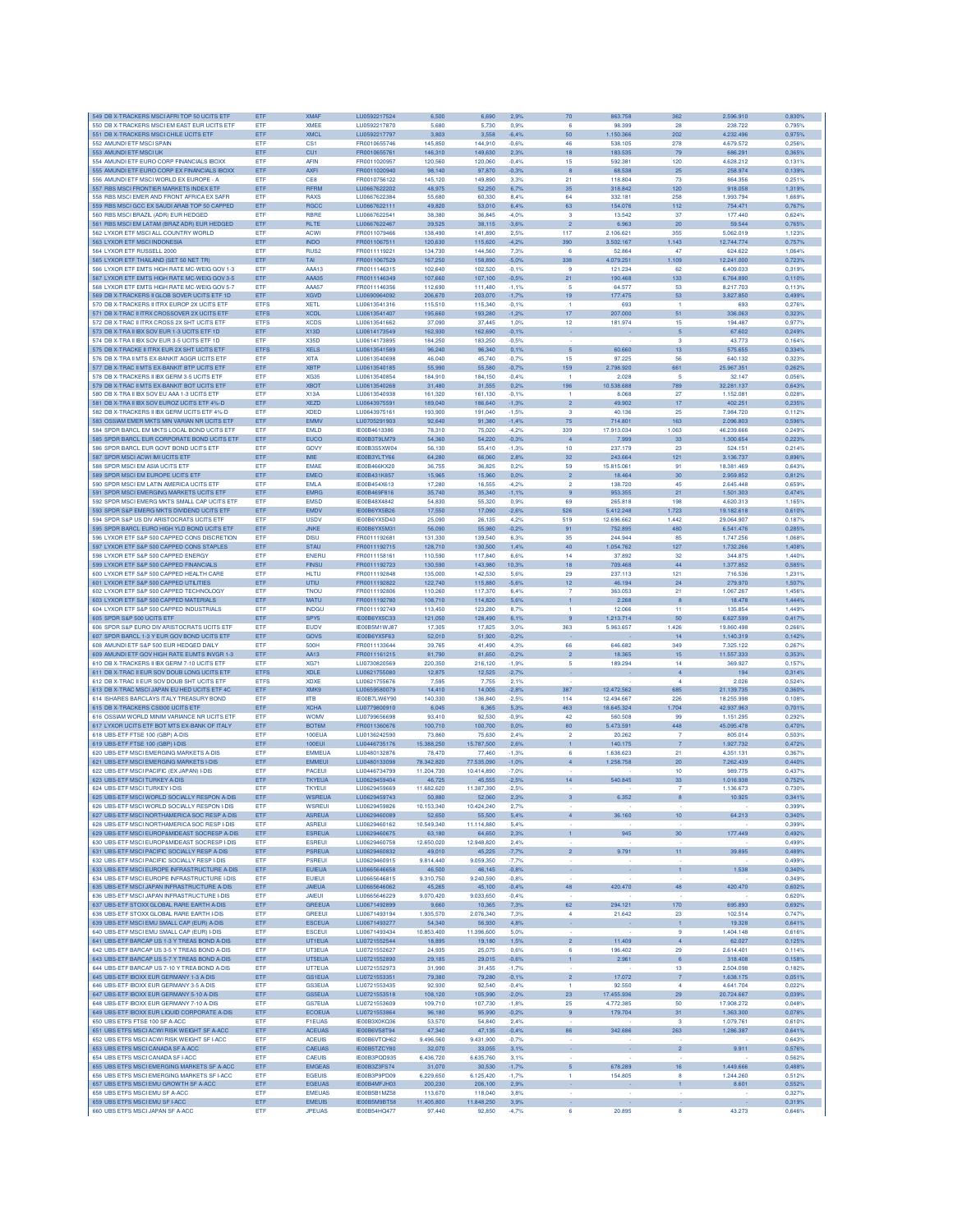| 661 UBS ETFS MSCI JAPAN SF I-ACC                                                             | ETF               | <b>JPEUIS</b>                  | IE00B5LM2L45                        | 9.778,150            | 9.319,190            | 4.7%               |                         |                        |                        |                          | 0,633%           |
|----------------------------------------------------------------------------------------------|-------------------|--------------------------------|-------------------------------------|----------------------|----------------------|--------------------|-------------------------|------------------------|------------------------|--------------------------|------------------|
| 662 UBS ETFS MSCI USA GROWTH SF A-ACC                                                        | <b>FTF</b>        | LIGEUAS                        | IE00B5ST4671                        | 31,910               | 33.655               | 5.5%               |                         |                        |                        | 27.113                   | 0.450%           |
| 663 UBS ETFS MSCI USA GROWTH SF I-ACC                                                        | ETF               | <b>UGEUIS</b>                  | IE00B4X9WC78                        | 9.623.080            | 10.160,130           | 5.6%               |                         |                        |                        |                          | 0.437%           |
| 664 UBS ETFS MSCI USA SF A-ACC<br>665 UBS ETFS MSCI USA SF I-ACC                             | ETF<br>ETF        | <b>MUEUAS</b><br><b>MUEUIS</b> | IE00B3SC9K16<br>IE00B3RJTD64        | 29.545<br>89.020,100 | 31,290<br>94.161,750 | 5.9%<br>5,8%       |                         |                        | п.                     | 2.978                    | 0.416%<br>0,399% |
| 666 UBS ETFS S&P 500 SF A-ACC                                                                | ETF               | <b>S5EUAS</b>                  | IE00B4JY5R22                        | 19,700               | 20,905               | 6.1%               | 1                       | 1.373                  | $\mathbf{1}$           | 1.373                    | 0.343%           |
| 667 UBS ETFS MSCI AC ASIA EX JAPAN SF A-ACC                                                  | ETF               | <b>AJEUAS</b>                  | IE00B7WK2W23                        | 84,370               | 84,060               | $-0.4%$            | $\overline{7}$          | 952.240                | $\overline{7}$         | 952.240                  | 1,146%           |
| 668 UBS (IRL) ETF MSCI USA INFRASTRUCT A-DIS                                                 | ETF               | <b>USIEUY</b>                  | IE00B6RPTB32                        | 55,570               | 53,300               | $-4.1%$            | 3                       | 31.048                 | 9                      | 53.496                   | 0.342%           |
| 669 UBS (IRL) ETF MSCI USA INFRASTRUCT I-DIS                                                 | ETF               | <b>USIEUZ</b>                  | IE00B6T8VP86                        | 11.120,750           | 10.669,690           | $-4,1%$            |                         |                        |                        |                          | 0,499%           |
| 670 UBS (IRL) ETF MSCI USA A-DIS<br>671 UBS (IRL) ETF MSCI USA I-DIS                         | ETF<br>ETF        | <b>USAEUY</b><br><b>USAEUZ</b> | IE00B77D4428<br>IE00B76J4S53        | 29,365<br>2.937,500  | 31.100<br>3.108,120  | 5.9%<br>5,8%       | $\blacksquare$          | 309.700                | -1                     | 309.700<br>277.002       | 0.379%<br>0,397% |
| 672 UBS (IRL) ETF MSCI USA VALUE A-DIS                                                       | ETF               | <b>USVEUY</b>                  | IE00B78JSG98                        | 38,665               | 41,040               | 6.1%               | 3                       | 29.274                 | 5                      | 81.773                   | 0,401%           |
| 673 UBS (IRL) ETF MSCI USA VALUE I-DIS                                                       | ETF               | <b>USVEUZ</b>                  | IE00B6SY5K09                        | 3.867,820            | 4.105,190            | 6,1%               |                         | 28.886                 |                        | 399.132                  | 0,389%           |
| 674 UBS (IRL) ETF MSCI WORLD A-DIS                                                           | ETF               | WRDEUY                         | <b>IE00B7KQ7B66</b>                 | 28,195               | 29,065               | 3,1%               |                         |                        |                        |                          | 0,4369           |
| 675 UBS (IRL) ETF MSCI WORLD I-DIS                                                           | ETF               | WRDEUZ                         | IE00B7KL1H59                        | 2.818,030            | 2.899,260            | 2.9%               | $\overline{1}$          | 15.250                 | $5\overline{5}$        | 921.562                  | 0.392%           |
| 676 UBS (IRL) ETF S&P 500 A-DIS<br>677 UBS (IRL) ETF MSCI BRAZIL A-DIS                       | ETF<br>ETF        | <b>SP5EUY</b><br><b>BRAEUY</b> | IE00B7K93397<br>IE00B6SBCY47        | 19.510<br>8.425      | 20,680<br>8.095      | 6.0%<br>3.9%       | $\overline{4}$          | 403                    | $\overline{2}$<br>19   | 194,250<br>1.270.164     | 0.310%<br>0.477% |
| 678 UBS (IRL) ETF MSCI BRAZIL I-DIS                                                          | ETF               | <b>BRAEUZ</b>                  | <b>IE00B7VZ2C84</b>                 | 8.474,500            | 8.140,700            | $-3.9%$            |                         |                        | 5                      | 593.025                  | 0,507%           |
| 679 LYXOR ETF EURO STOXX 50 DAILY SHORT                                                      | ETF.              | <b>BSX</b>                     | FR0010424135                        | 34,495               | 32,960               | $-4.4%$            | 24                      | 278.644                | 103                    | 1.314.291                | 0,305%           |
| 680 LYXOR ETF MTS BTP 1-3Y ITALY GOV BOND                                                    | ETF               | BTP13                          | FR0011313741                        | 103,420              | 103,300              | $-0.1%$            | 339                     | 2.852.365              | 1.432                  | 70.741.721               | 0,093%           |
| 681 DB X-TRACKE II IBX EUR LIQ COV UCITS ETF                                                 | ETF               | <b>XLIQ</b>                    | LU0820950128                        | 139,460              | 138,420              | $-0,7%$            | $\overline{\mathbf{3}}$ | 41.689                 | 10                     | 115.441                  | 0,382%           |
| 682 DB X-TRACK II IBX GERM COV 1-3 UCITS ETF<br>683 DB X-TRACKE EUSTX50 EXFIN UCITS ETF (DR) | ETF<br>ETF        | X03A<br>XD <sub>5F</sub>       | LU0548059699<br>LU0835262626        | 169,500<br>14,060    | 169,430<br>14,530    | 0.0%<br>3.3%       | $\overline{2}$          | 6.967                  | 11                     | 269,003                  | 0.130%<br>0.262% |
| 684 DB X-TRACKERS EUR STOXX50 UCITS ETF (DR)                                                 | ETF               | XD5E                           | LU0846194776                        | 27,475               | 28,640               | 4,2%               | 5                       | 13.138                 | 19                     | 1.114.694                | 0.298%           |
| 685 LYXOR ETF (LUX) S&P 500 VIX FUT ENH ROLL                                                 | ETF               | LVO                            | LU0832435464                        | 37,025               | 38,370               | 3.6%               | 113                     | 3.187.696              | 141                    | 3.581.090                | 1,635%           |
| 686 LYXOR ETF DYNAMIC LONG VIX FUTURES                                                       | ETF               | <b>DLVO</b>                    | LU0871960976                        | 99,580               | 100,490              | 0.9%               | 8                       | 34.516                 | 14                     | 47.290                   | 1,431%           |
| 687 LYXOR ETF DYNAMIC SHORT VIX FUTURES                                                      | ETF               | <b>DSVO</b>                    | LU0871961511                        | 103.550              | 105,030              | 1,4%               | 25                      | 211.144                | 72                     | 950.040                  | 1,419%           |
| 688 DB X-TRACKERS NIKKEI 225 UCITS ETF (DR)<br>689 AMUNDI ETF TOPIX EUR HEDGED DAILY         | <b>FTF</b><br>ETF | XD.IF<br><b>TPXH</b>           | LU0839027447<br>FR0011314277        | 10.855<br>149,510    | 10,510<br>144,610    | $-3.2%$<br>$-3.3%$ | 117<br>924              | 902831<br>15.145.351   | 186<br>1.432           | 2.128.485<br>21.014.197  | 0.788%<br>0.283% |
| 690 DB X-TRACK II AUST DOLLAR CASH UCITS ETF                                                 | ETF               | <b>XCSD</b>                    | LU0482518031                        |                      | 154,980              |                    | 32                      | 233.392                | 32                     | 233,392                  | 0.269%           |
| 691 UBS ETFS PLC - CMCI COMP SF (EUR) A-ACC                                                  | ETF               | <b>CCEUAS</b>                  | IE00B58HMN42                        |                      | 83,160               |                    | $\overline{7}$          | 22.170                 | $\overline{7}$         | 22.170                   | 1,069%           |
| 692 UBS ETFS PLC - CMCI COMP SF (EUR) I-ACC                                                  | ETF               | <b>CCEUIS</b>                  | IE00B5T0R047                        |                      | 83.351,320           |                    |                         |                        |                        |                          | 1,191%           |
| 693 SPDR MSCI EMU UCITS ETF                                                                  | ETF               | <b>EURO</b>                    | IE00B910VR50                        |                      | 31,865               |                    | $\mathbf{3}$            | 14.398                 | $\mathbf{3}$           | 14.398                   | 1,089%           |
| 694 SPDR DJ GLOBAL REAL ESTATE UCITS ETF<br>695 SPDR EMERG MKTS CORPORATE BOND UCITS ETF     | ETF<br>ETF        | <b>GLRE</b><br><b>EMCO</b>     | IE00B8GF1M35<br>IE00B7LFXY77        |                      | 24.985<br>78,220     |                    | 11<br>225               | 65,605<br>2.961.685    | 11<br>225              | 65,605<br>2.961.685      | 0.507%<br>0,781% |
| 696 SPDR S&P 500 LOW VOLATILITY UCITS ETF                                                    | ETF               | <b>LOWV</b>                    | IE00B802KR88                        |                      | 22,200               |                    | 10                      | 97,886                 | 10                     | 97.886                   | 0,472%           |
| 697 SPDR CITI ASIA LOCAL GOVT BOND UCITS ETF                                                 | ETF               | ABND                           | IE00B7GBL799                        |                      | 79,650               |                    | 71                      | 557.339                | 71                     | 557.339                  | 0,469%           |
| 698 AMUNDI ETF NASDAQ-100 EUR HEDGED DAILY                                                   | ETF               | <b>NDXH</b>                    | FR0010949479                        |                      | 81,830               |                    | -9                      | 49.05                  | 9                      | 49.051                   | 0,2729           |
| 699 LYXOR ETF UNLEVERAGED S&P 500 VIX FUT                                                    | ETFS              | <b>ULVO</b>                    | FR0011376565                        |                      | 38,455               |                    | 144                     | 2.197.090              | 144                    | 2.197.090                | 1,617%           |
| 700 ISHARES EUR CORPORATE BOND EX-FINANCIALS                                                 | ETF               | <b>IEXF</b><br><b>IHYU</b>     | IE00B4L5ZG21                        |                      | 112,610              |                    | 10<br>156               | 164.310<br>1.634.550   | 10<br>156              | 164.310<br>1.634.550     | 0.501%<br>0.408% |
| 701 ISHARES \$ HIGH YIELD CAPPED BOND<br>702 ISHARES MORN LISD EMERGING MKTS CORP BOND       | ETF<br>ETF        | <b>EMCR</b>                    | IE00B4PY7Y77<br><b>IF00B6TLBW47</b> |                      | 86,410<br>79.780     |                    | 86                      | 931,908                | 86                     | 931,908                  | 0.335%           |
| 703 ISHARES GLOBAL CORPORATE BOND                                                            | ETF               | CORP                           | IE00B7J7TB45                        |                      | 76,530               |                    | 32                      | 366.487                | 32                     | 366.487                  | 0,338%           |
|                                                                                              |                   |                                |                                     |                      |                      |                    |                         |                        |                        |                          |                  |
| <b>ETC/ETN</b>                                                                               |                   |                                |                                     |                      |                      |                    |                         |                        |                        |                          |                  |
| 704 ETFS AGRICULTURE DJ-UBSCI                                                                | <b>ETC</b>        | <b>AIGA</b>                    | GB00B15KYH63                        | 5.905                | 6.025                | 2.0%               | 260                     | 3.719.261              | 1.658                  | 29,385,274               | 0.228%           |
| 705 ETFS ALL COMMODITIES DJ-UBSCI                                                            | ETC               | <b>AIGC</b>                    | GB00B15KY989                        | 10.570               | 10.535               | $-0.3%$            | 46                      | 1.808.548              | 287                    | 11.533.602               | 0.203%           |
| 706 ETFS ENERGY DJ-UBSCI                                                                     | ETC               | AIGE                           | GB00B15KYB02                        | 7,485                | 7,280                | $-2.7%$            | 18                      | 289.998                | 110                    | 1.521.661                | 0,472%           |
| 707 ETFS EX-ENERGY DJ-UBSCI                                                                  | ETC               | <b>AIGX</b>                    | GB00B15KYD26                        | 8,890                | 8,975                | 1.0%               | $\overline{2}$          | 167.445                | 16                     | 808.544                  | 0,8329           |
| 708 ETFS GRAINS DJ-UBSCI                                                                     | ETC               | <b>AIGG</b><br><b>AIGI</b>     | GB00B15KYL00                        | 4.888                | 5,100                | 4.3%<br>3.5%       | 20                      | 241.500                | 140                    | 6.599.051                | 0,268%<br>0.228% |
| 709 ETFS INDUSTRIAL METALS DJ-UBSCI<br>710 ETFS LIVESTOCK DJ-UBSCI                           | <b>ETC</b><br>ETC | <b>AIGI</b>                    | GB00B15KYG56<br>GB00B15KYK92        | 10.270<br>2.583      | 10,630<br>2.585      | 0.1%               | 101<br>6                | 1.114.947<br>34.578    | 620<br>43              | 9.797.786<br>154.029     | 0.654%           |
| 711 ETFS PETROLEUM DJ-UBSCI                                                                  | <b>ETC</b>        | <b>AIGO</b>                    | GB00B15KYC19                        | 20,855               | 21.040               | 0.9%               | 33                      | 308.931                | 154                    | 1.381.350                | 0.333%           |
| 712 ETFS PRECIOUS METALS DJ-UBSCI                                                            | ETC               | <b>AIGP</b>                    | GB00B15KYF40                        | 16,660               | 15,935               | $-4,4%$            | 35                      | 1.176.194              | 264                    | 9.599.739                | 1,245%           |
| 713 ETFS SOFTS DJ-UBSCI                                                                      | ETC               | <b>AIGS</b>                    | GB00B15KYJ87                        | 4.665                | 4,430                | $-5.0%$            | 31                      | 267.415                | 184                    | 2.106.450                | 0.830%           |
| 714 ETFS ALUMINIUM                                                                           | ETC               | <b>ALUM</b>                    | GB00B15KXN58                        | 2,903                | 2,983                | 2,8%               | 178                     | 2.262.106              | 1.029                  | 12.276.451               | 0,444%           |
| 715 ETFS BRENT 1MTH OIL SECURITIES                                                           | <b>ETC</b>        | OILB                           | GB00B0CTWC01                        | 47.750<br>1,526      | 48,095               | 0.7%               | 169<br>1.369            | 1.437.630              | 1.035<br>4.435         | 17.916.536               | 0.455%           |
| 716 ETFS COFFEE<br>717 ETFS COPPER                                                           | ETC<br>ETC        | COFF<br>COPA                   | GB00B15KXP72<br>GB00B15KXQ89        | 25.170               | 1,442<br>26.575      | $-5,5%$<br>5.6%    | 476                     | 8.282.863<br>5.434.574 | 1.750                  | 28.646.099<br>21.765.162 | 0,498%<br>0.187% |
| 718 ETFS CORN                                                                                | ETC               | CORN                           | GB00B15KXS04                        | 1,655                | 1,721                | 4,0%               | 312                     | 3.052.700              | 1.205                  | 11.473.063               | 0,328%           |
| 719 ETFS COTTON                                                                              | ETC               | COTN                           | GB00B15KXT11                        | 2.005                | 1,889                | -5.8%              | 240                     | 2.812.584              | 1,313                  | 13.712.313               | 0.626%           |
| 720 ETFS WTI CRUDE OIL                                                                       | ETC               | CRUD                           | GB00B15KXV33                        | 17,565               | 17,665               | 0.6%               | 739                     | 10.048.020             | 3.799                  | 58.774.367               | 0,145%           |
| 721 ETFS GASOLINE                                                                            | ETC               | <b>UGAS</b><br><b>BULL</b>     | GB00B15KXW40<br>GB00B15KXX56        | 37,770<br>14.230     | 38,445               | 1,8%               | 80                      | 283.681                | 405<br>3.842           | 6.622.687                | 0,4569<br>0.5279 |
| 722 ETFS GOLD<br>723 ETFS HEATING OIL                                                        | ETC<br><b>ETC</b> | <b>HEAT</b>                    | GB00B15KXY63                        | 16,880               | 13,695               | 3.8%               | 692<br>-9               | 6.574.017<br>14.352    | 259                    | 46.061.512<br>1.573.423  | 0.424%           |
| 724 ETFS LEAN HOGS                                                                           | ETC               | <b>HOGS</b>                    | GB00B15KXZ70                        | 0.707                | 0,724                | 2.5%               | 43                      | 494.508                | 251                    | 1.941.003                | 0.588%           |
| <b>725 ETFS LIVE CATTLE</b>                                                                  | ETC               | CATL                           | GB00B15KY096                        | 5,025                |                      |                    | 8                       | 28.825                 | 121                    | 1,418.709                | 0,624%           |
| 726 ETFS NATURAL GAS                                                                         | ETC               | <b>NGAS</b>                    | GB00B15KY104                        | 0,109                | 0,100                | $-8,1%$            | 902                     | 11.609.560             | 5.905                  | 61.281.819               | 0,187%           |
| 727 ETFS NICKEL                                                                              | ETC               | <b>NICK</b>                    | GB00B15KY211                        | 12,955               | 12,510               | $-3.4%$            | 221                     | 1.622.005              | 1.208                  | 14.497.356               | 0,815%           |
| 728 ETFS SILVER<br>729 ETFS SOYBEAN OIL                                                      | ETC<br>ETC        | <b>SLVR</b><br>SOYO            | GB00B15KY328<br>GB00B15KY435        | 20,230<br>5,380      | 18,925<br>5.400      | $-6.5%$<br>0.4%    | 181<br>21               | 1.230.042<br>20.431    | 1.029<br>121           | 36.688.338<br>671.354    | 0,616%<br>0.651% |
| 730 ETES SOYBEANS                                                                            | ETC               | SOYB                           | GB00B15KY542                        | 17,595               | 19,305               | 9.7%               | 119                     | 1.608.745              | 528                    | 7.758.066                | 0.437%           |
| 731 ETFS SUGAR                                                                               | ETC               | <b>SUGA</b>                    | GB00B15KY658                        | 13,985               | 13,355               | $-4.5%$            | 231                     | 1.162.329              | 1,316                  | 11.317.967               | 0,488%           |
| 732 ETFS WHEAT                                                                               | ETC               | WEAT                           | GB00B15KY765                        | 1,265                | 1,247                | $-1.4%$            | 555                     | 3.289.761              | 2.157                  | 12.824.364               | 0,330%           |
| 733 ETFS WTI 2MTH OIL SECURITIES                                                             | ETC               | OILW                           | GB00B0CTWK84                        | 36.100               | 36,375               | 0.8%               | 48                      | 451.767                | 187                    | 2.291.744                | 0,260%           |
| 734 ETFS ZINC<br>OLD BULLION SECURITIE                                                       | ETC               | <b>ZINC</b>                    | GB00B15KY872                        | 4.743                | 4.935                | 4,1%               | 134                     | 1.403.986              | 786                    | 6.004.356                | 0,625%           |
| 736 ETFS PHYSICAL PLATINUM                                                                   | ETC               | PHPT                           | JE00B1VS2W53                        | 110,610              | 109,420              | $-1,1%$            | 187                     | 2.309,508              | 1.515                  | 29.817.551               | 0.234%           |
| 737 ETFS PHYSICAL PALLADIUM                                                                  | ETC               | PHPD                           | JE00B1VS3002                        | 51,420               | 55,990               | 8.9%               | 477                     | 7.322.094              | 2.269                  | 33.045.496               | 0.315%           |
| 738 ETFS PHYSICAL SILVER                                                                     | ETC               | PHAG                           | JE00B1VS3333                        | 17,815               | 16,690               | $-6,3%$            | 975                     | 7.608.437              | 5.023                  | 54.346.457               | 0,246%           |
| 739 ETFS PHYSICAL GOLD                                                                       | <b>ETC</b>        | PHAU                           | JE00B1VS3770                        | 108,740              | 104,950              | $-3.5%$            | 2.438                   | 51.271.760             | 15.793                 | 372.221.748              | 0.135%           |
| 740 ETFS PHYSICAL PM BASKET<br>741 ETFS LONGER DATED GRAINS                                  | ETC<br><b>ETC</b> | PHPM<br><b>GRAF</b>            | JE00B1VS3W29<br>JE00B24DMN53        | 86,270<br>8.605      | 84,160               | $-2,4%$            | 96                      | 1.115.570              | 920<br>18              | 7.983.735<br>203.762     | 0,462%<br>0.556% |
| 742 ETFS LONGER DATED NATURAL GAS                                                            | ETC               | <b>NGAF</b>                    | JE00B24DM351                        | 3.360                |                      |                    | $\mathbf{3}$            | 10.141                 | 129                    | 672.467                  | 0,807%           |
| 743 ETFS LONGER DATED LIVESTOCK                                                              | ETC               | <b>FLM</b>                     | JE00B24DMM47                        | 10,820               |                      |                    | $\overline{1}$          | 11                     | $\overline{4}$         | 795                      | 0,764%           |
| 744 ETFS LONGER DATED ALL COMMODITIES                                                        | ETC               | FAIG                           | JE00B24DMC49                        | 21,640               |                      |                    | $\mathbf{1}$            | 216                    | 22                     | 708.885                  | 0,392%           |
| 745 ETFS LONGER DATED SOFTS                                                                  | ETC               | <b>SOFF</b>                    | JE00B24DML30                        | 8,030                |                      |                    | 3                       | 8.488                  | 27                     | 624.587                  | 1,295%           |
| 746 ETFS LONGER DATED AGRICULTURE<br>747 FTES LONGER DATED ENERGY                            | ETC<br><b>ETC</b> | FAGR<br><b>ENER</b>            | JE00B24DMK23<br>JE00B24DMD55        | 10,415<br>28,905     |                      |                    | $\overline{2}$          | 8.815                  | 47<br>11               | 755.893<br>37.638        | 0,847%<br>0,458% |
| 748 ETFS LONGER DATED PETROLEUM                                                              | ETC               | FPET                           | JE00B24DMF79                        | 55,440               |                      |                    | $\mathbf{1}$            | 566                    | 12 <sub>12</sub>       | 155,582                  | 0.354%           |
| 749 ETFS LONGER DATED EX-ENERGY                                                              | ETC               | <b>EXEF</b>                    | JE00B24DMG86                        | 15,250               |                      |                    |                         |                        | 9                      | 211.833                  | 0.761%           |
| 750 ETFS LONGER DATED INDUSTR METALS                                                         | ETC               | FIND                           | JE00B24DMJ18                        | 15,025               |                      |                    | $\overline{2}$          | 4.259                  | 23                     | 128.151                  | 0,668%           |
| 751 ETFS TIN                                                                                 | <b>ETC</b>        | <b>TINM</b>                    | JE00B2QY0H68                        | 26,765               | 27,465               | 2,6%               | 3                       | 1.840                  | 14                     | 45.085                   | 1,202%           |
| 752 ETFS DAILY SHORT ALL COMMODIT DJ-UBSCI<br><b>753 ETFS PLATINUM</b>                       | ETC<br><b>ETC</b> | SALL<br>PLTT                   | JE00B24DKT75<br>JE00B2OY0E45        | 42,790<br>31,620     | 44,270<br>31,255     | 3,5%<br>$-1,2%$    | 16<br>11                | 1.940.535<br>30.293    | 33<br>29               | 3.255.628<br>90.547      | 0,578%<br>0,941% |
| 754 ETFS DAILY SHORT ENERGY DJ-UBSCI                                                         | ETC               | <b>SNRG</b>                    | JE00B24DKV97                        | 65,450               | 69,400               | 6.0%               |                         |                        | 11                     | 403.384                  | 0.437%           |
| 755 ETFS LEAD                                                                                | ETC               | LEAD                           | JE00B2OY0436                        | 15,470               | 17.100               | 10.5%              | $\overline{2}$          | 419                    | 34                     | 816.212                  | 0.801%           |
| 756 ETFS DAILY SHORT EX-ENERGY DJ-UBSCI                                                      | ETC               | <b>SNEY</b>                    | JE00B24DKX12                        | 32,870               | 33,535               | 2,0%               |                         |                        | $\overline{1}$         | 153.779                  | 0,630%           |
| 757 ETFS COCOA                                                                               | <b>ETC</b>        | COCO                           | JE00B2QXZK10                        | 2,175                | 2,060                | $-5.3%$            | 64                      | 254.301                | 337                    | 2.598.525                | 0,826%           |
| 758 ETFS DAILY SHORT GRAINS DJ-UBSCI<br>759 ETFS DAILY SHORT INDUSTR METALS DJ-UBSCI         | ETC<br>ETC        | <b>SGRA</b><br><b>SIMT</b>     | JE00B24DL387<br>JE00B24DKZ36        | 28,170<br>37,270     | 27,765<br>36,930     | $-1.4%$<br>$-0.9%$ |                         |                        | $12 \overline{ }$<br>6 | 156.213                  | 0,494%<br>0.620% |
| 760 ETFS DAILY SHORT LIVESTOCK DJ-UBSCI                                                      | ETC               | <b>SLST</b>                    | JE00B24DL270                        | 52,760               | 54,240               | 2,8%               |                         |                        |                        | 326.838                  | 0,683%           |
| 761 ETFS DAILY LEVERAGED COCOA                                                               | <b>ETC</b>        | LCOC                           | JE00B2NFV803                        | 10.875               | 9,580                | $-11.9%$           | 213                     | 1,803,613              | 1.564                  | 9.430.452                | 1.186%           |
| 762 ETFS DAILY LEVERAGED TIN                                                                 | ETC               | <b>LTIM</b>                    | JE00B2NFV241                        | 22,385               | 23,015               | 2,8%               | $\overline{\mathbf{3}}$ | 1.408                  | 23                     | 28.741                   | 2,411%           |
| 763 ETFS DAILY LEVERAGED PLATINUM                                                            | ETC               | LPLA                           | JE00B2NFV134                        | 10,950               | 10,465               | $-4.4%$            | 135                     | 891.670                | 891                    | 4.838.353                | 1,273%           |
| 764 ETFS DAILY SHORT PETROLEUM DJ-UBSCI                                                      | ETC               | <b>SPET</b>                    | JE00B24DKW05                        | 32,330               | 33,010               | 2,1%               | $\vert$                 | 4.985                  | 12                     | 91.931                   | 0,393%           |
| 765 ETFS DAILY LEVERAGED LEAD<br>766 ETFS DAILY LEVERAGED ZINC                               | ETC<br>ETC        | LLEA<br><b>LZIC</b>            | JE00B2NFTZ32<br>JE00B2NFTY25        | 4,403<br>4,895       | 5,255<br>5,165       | 19,4%<br>5,5%      | 8<br>49                 | 56.875<br>153.070      | 31<br>168              | 140.097<br>660.493       | 1,590%<br>1,548% |
| 767 ETFS DAILY SHORT PRECIOUS MET DJ-UBSCI                                                   | <b>ETC</b>        | <b>SPMT</b>                    | JE00B24DKY29                        | 17,235               | 18,495               | 7.3%               |                         |                        | -5                     | 162.955                  | 1.131%           |
| 768 ETFS DAILY LEVERAGED WHEAT                                                               | ETC               | LWEA                           | JE00B2NFTX18                        | 1,346                | 1,279                | $-5,0%$            | 2.770                   | 22.350.691             | 10.145                 | 68.674.359               | 0,505%           |
| 769 ETFS DAILY SHORT SOFTS DJ-UBSCI                                                          | ETC               | <b>SSFT</b>                    | JE00B24DL163                        | 27,980               | 30,325               | 8,4%               |                         |                        | $\overline{4}$         | 84.712                   | 1,041%           |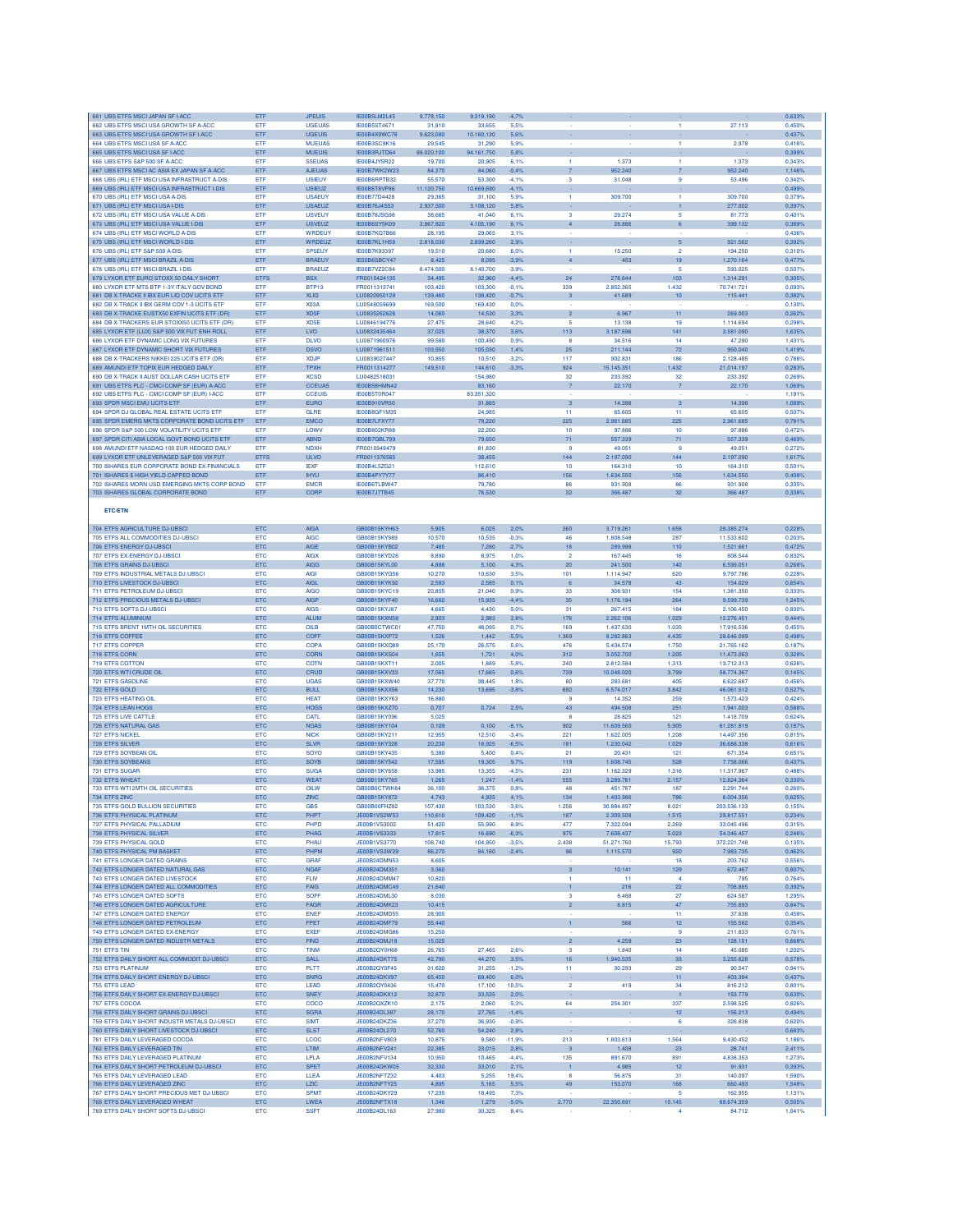| 771 ETFS DAILY SHORT ALUMINIUM                                                               | <b>ETC</b><br><b>ETC</b> | <b>LSUG</b><br><b>SALU</b> | JE00B2NFTW01<br>JE00B24DK421        | 17,670<br>53.150   | 15,825<br>53,030   | $-10,4%$<br>$-0.2%$ | 429<br>$\mathbf{R}$              | 3.006.997<br>16.051     | 2.096<br>48                   | 22.271.547<br>408.857    | 1,077%<br>0.641% |
|----------------------------------------------------------------------------------------------|--------------------------|----------------------------|-------------------------------------|--------------------|--------------------|---------------------|----------------------------------|-------------------------|-------------------------------|--------------------------|------------------|
| 772 ETFS DAILY LEVERAGED SOYBEANS                                                            | <b>ETC</b>               | <b>LSOB</b>                | JE00B2NFTV93                        | 32.245             | 38,060             | 18.0%               | 46                               | 309,226                 | 279                           | 3.140.364                | 0.648%           |
| 773 ETFS DAILY LEVERAGED SOYBEAN OIL<br>774 ETFS DAILY SHORT COFFEE                          | ETC<br>ETC               | LSYO<br><b>SCFE</b>        | JE00B2NFTT71<br>JE00B24DK538        | 7,450<br>39,405    | 7,380<br>42,650    | $-0.9%$<br>8.2%     | 10<br>28                         | 124,810<br>355.405      | 49<br>113                     | 892.069<br>4.305.168     | 1,042%<br>0,878% |
| 775 ETFS DAILY LEVERAGED SILVER                                                              | <b>ETC</b>               | LSIL                       | JE00B2NFTS64                        | 17,580             | 15,050             | $-14,4%$            | 5.389                            | 38.046.862              | 20.674                        | 177.447.250              | 0,6829           |
| 776 ETFS DAILY SHORT COPPER<br>777 ETFS DAILY LEVERAGED NICKEL                               | <b>ETC</b><br><b>ETC</b> | SCOP<br>LNIK               | JE00B24DK645<br>JE00B2NFTR57        | 24.525<br>2,390    | 23.755<br>2.228    | $-3.1%$<br>$-6.8%$  | 90<br>97                         | 1.515.554<br>404.376    | 435<br>392                    | 6.052.333<br>1.781.065   | 0.300%<br>1.061% |
| 778 ETFS DAILY LEVERAGED NATURAL GAS                                                         | <b>ETC</b>               | LNGA                       | JE00B2NETO41                        | 0.048              | 0.039              | 18.0%               | 6.720                            | 51.756.444              | 40.432                        | 287, 275, 704            | 0.354%           |
| 779 ETFS DAILY SHORT CORN<br>780 ETFS DAILY LEVERAGED LIVE CATTLE                            | ETC<br><b>ETC</b>        | SCOR<br>LLCT               | JE00B24DK751<br>JE00B2NFTP34        | 19,805<br>16,550   | 19,500<br>15,835   | $-1.5%$<br>$-4.3%$  | 28<br>3                          | 200.167<br>199.653      | 305<br>20                     | 2.305.771<br>430.393     | 0.491%<br>0,889% |
| 781 ETFS DAILY SHORT COTTON                                                                  | <b>ETC</b>               | <b>SCTO</b>                | JE00B24DK868                        | 17,875             | 19,465             | 8.9%                | 11                               | 236.880                 | 108                           | 1.007.095                | 0,949%           |
| 782 ETFS DAILY LEVERAGED LEAN HOGS<br>783 ETFS DAILY LEVERAGED HEATING OIL                   | <b>ETC</b><br><b>ETC</b> | <b>LLHO</b><br>LHEO        | JE00B2NFTN10<br>JE00B2NFTM03        | 6,550<br>8.475     | 6,735<br>8,370     | 2,8%<br>$-1.2%$     | 13                               | 91.665                  | 52<br>12                      | 350.087<br>396.672       | 1,164%<br>0.625% |
| 784 ETFS DAILY LEVERAGED GOLD                                                                | <b>ETC</b>               | LBUL                       | JE00B2NFTL95                        | 53,520             | 48.645             | $-9.1%$             | 1.313                            | 15,497,386              | 6.808                         | 77.375.347               | 0.661%           |
| 785 ETFS DAILY SHORT WTI CRUDE OIL<br>786 ETFS DAILY LEVERAGED GASOLINE                      | <b>ETC</b><br><b>ETC</b> | SOIL<br>LGAS               | JE00B24DK975<br>JE00B2NFTK88        | 39,700<br>17,165   | 40.545<br>17,420   | 2,1%<br>1.5%        | 638<br>12                        | 9.147.884<br>46.620     | 2.300<br>68                   | 25.498.551<br>1.730.109  | 0,213%<br>0,613% |
| 787 ETFS DAILY LEVERAGED WTI CRUDE OIL                                                       | ETC                      | LOIL                       | JE00B2NFTJ73                        | 2,345              | 2,323              | $-1,0%$             | 2.771                            | 30.986.187              | 12.610                        | 134.227.309              | 0,1829           |
| 788 ETFS DAILY SHORT GASOLINE<br>789 ETFS DAILY LEVERAGED COTTON                             | <b>ETC</b><br><b>ETC</b> | SGAS<br><b>LCTO</b>        | JE00B24DKB91<br>JE00B2NFTH59        | 16,840<br>16.305   | 16,990<br>14 195   | 0.9%<br>$-12.9%$    | $\mathbf{B}$<br>88               | 43,484<br>1.258.052     | 42<br>563                     | 626.409<br>6.234.152     | 0,447%<br>1.194% |
| 790 ETFS DAILY LEVERAGED CORN                                                                | <b>ETC</b>               | LCOR                       | JE00B2NFTG43                        | 13,390             | 14.150             | 5.7%                | 176                              | 1.209.460               | 547                           | 3.616.741                | 0.780%           |
| 791 ETFS DAILY SHORT GOLD                                                                    | <b>ETC</b>               | <b>SBUL</b>                | JE00B24DKC09<br>JE00B2NFTF36        | 18,495             | 19.740             | 6.7%                | 752                              | 40.479.555              | 2.163                         | 60.275.799               | 0.647%           |
| 792 ETFS DAILY LEVERAGED COPPER<br>793 ETFS DAILY SHORT HEATING OIL                          | ETC<br><b>ETC</b>        | LCOP<br><b>SHEA</b>        | JE00B24DKD16                        | 9,810<br>28,230    | 10,690<br>28,905   | 9,0%<br>2,4%        | 905<br>9                         | 6.776.297<br>417.853    | 3.224<br>26                   | 23.785.751<br>1.024.483  | 0,471%<br>0,435% |
| 794 ETFS DAILY LEVERAGED COFFEE                                                              | ETC                      | LCFE<br>LALU               | JE00B2NFTD12<br>JE00B2NFTC05        | 6,890<br>4.065     | 6,025<br>4.205     | 12,6%<br>3.4%       | 2.435<br>233                     | 17.484.364              | 7.288                         | 49.505.318               | 0,763%<br>0.883% |
| 795 ETFS DAILY LEVERAGED ALUMINIUM<br>796 ETFS DAILY SHORT LEAN HOGS                         | <b>ETC</b><br>ETC        | <b>SLHO</b>                | JE00B24DKF30                        | 58,460             | 58,710             | 0.4%                | $\vert$ 1                        | 917.497<br>59           | 1.370<br>$\overline{7}$       | 6.770.589<br>125.220     | 0,958%           |
| 797 ETFS DAILY LEVERAGED SOFTS DJ-UBSCI                                                      | <b>ETC</b>               | LSFT                       | JE00B2NFTB97                        | 19,265             | 17.035             | $-11.6%$            | $\overline{2}$                   | 18,990                  | -5                            | 29,824                   | 1.884%           |
| 798 ETFS DAILY LEV PRECIOUS METALS DJ-UBSCI<br>799 ETFS DAILY SHORT LIVE CATTLE              | ETC<br><b>ETC</b>        | LPMT<br><b>SLCT</b>        | JE00B2NFV795<br>JE00B24DKG47        | 45,270<br>44,870   | 40,540<br>46,815   | $-10,4%$<br>4.3%    | 33<br>6                          | 1.174.903<br>5.813      | 57<br>13                      | 1.777.604<br>485.957     | 1,719%<br>0,626% |
| 800 ETFS DAILY LEVERAGED PETROLEUM DJ-UBSCI                                                  | ETC                      | LPET                       | JE00B2NFT971                        | 4,773              | 4,748              | $-0.5%$             | 3                                | 55.328                  | 16                            | 74.001                   | 0,603%           |
| 801 ETFS DAILY SHORT NATURAL GAS<br>802 ETFS DAILY LEVERAGED LIVESTOCK DJ-UBSCI              | <b>ETC</b><br><b>ETC</b> | SNGA<br>LLST               | JE00B24DKH53<br><b>JE00B2NFT864</b> | 181,550<br>12.365  | 201.480<br>12.210  | 11.0%<br>$-1.3%$    | 1.585                            | 17,703,530<br>1.210     | 7,315<br>6                    | 71.003.147<br>27,190     | 0.213%<br>0.919% |
| 803 ETFS DAILY LEV INDUSTRIAL METAL DJ-UBSCI                                                 | <b>ETC</b>               | LIME                       | JE00B2NFV688                        | 6,820              | 7.125              | 4.5%                | 5                                | 13,289                  | 38                            | 106,433                  | 1.107%           |
| 804 ETFS DAILY LEVERAGED GRAINS DJ-UBSCI<br>805 ETFS DAILY LEVERAGED EX-ENERGY DJ-UBSCI      | ETC<br><b>ETC</b>        | LGRA<br>LNEY               | JE00B2NFT757<br>JE00B2NFT641        | 12,875<br>19,625   | 13,735<br>19,625   | 6,7%<br>0.0%        | 5                                | 49.271                  | 12<br>1                       | 153.406<br>89.444        | 0,842%<br>1,005% |
| 806 ETFS DAILY LEVERAGED ENERGY DJ-UBSCI                                                     | <b>ETC</b>               | LNRG                       | JE00B2NFT534                        | 1,976              | 1,829              | $-7.4%$             | $\overline{1}$                   | 38.566                  | $\overline{7}$                | 83.773                   | 0,626%           |
| 807 ETFS DAILY LEV ALL COMMODITIES DJ-UBSCI<br>808 ETFS DAILY LEV AGRICULTURE DJ-UBSCI       | <b>ETC</b><br><b>ETC</b> | LALL<br>LAGR               | JE00B2NFV571<br>JE00B2NFT427        | 10,495<br>16,565   | 10,215<br>16,920   | $-2.7%$<br>2,1%     | 14<br>40                         | 59.030<br>109.567       | 75<br>334                     | 524.732<br>4.773.348     | 0,706%<br>0,821% |
| 809 FTES DAILY SHORT NICKEL                                                                  | <b>ETC</b>               | <b>SNIK</b>                | JE00B24DKJ77                        | 27,650             | 29.030             | 5.0%                | 8                                | 156,856                 | -17                           | 192.184                  | 1.065%           |
| 810 ETFS DAILY SHORT SILVER<br>811 ETFS DAILY SHORT SOYBEAN OIL                              | <b>ETC</b><br><b>ETC</b> | <b>SSIL</b><br><b>SSYO</b> | JE00B24DKK82<br>JE00B24DKL99        | 11,855<br>40,460   | 13.015<br>41,455   | 9.8%<br>2.5%        | 309                              | 10.954.067              | 1.235<br>12                   | 19.429.348<br>1.819.673  | 0.850%<br>0.696% |
| 812 ETFS DAILY SHORT SOYBEANS                                                                | <b>ETC</b>               | <b>SSOB</b>                | JE00B24DKP38                        | 19,655             | 18,410             | 6,3%                | 13                               | 241.307                 | 97                            | 1.342.915                | 0,506%           |
| 813 ETFS DAILY SHORT SUGAR<br>814 ETFS DAILY SHORT WHEAT                                     | <b>ETC</b><br><b>ETC</b> | SSUG<br><b>SWEA</b>        | JE00B24DKQ45<br>JE00B24DKR51        | 16,510<br>50.250   | 17790<br>52,300    | 7.8%<br>4,1%        | $\mathbf{B}$<br>93               | 3.453<br>960.024        | 51<br>1.022                   | 1.160.814<br>8.647.904   | 1.078%<br>0,463% |
| 815 ETFS DAILY SHORT ZINC                                                                    | <b>ETC</b>               | <b>SZIC</b>                | <b>JE00B24DKS68</b>                 | 28,605             | 28,240             | $-1.3%$             | $\boldsymbol{A}$                 | 4.286                   | 10                            | 24,327                   | 1.022%           |
| 816 ETFS DAILY SHORT LEAD<br>817 ETFS DAILY SHORT PLATINUM                                   | ETC<br>ETC               | <b>SLEA</b><br><b>SPLA</b> | <b>JE00B2NFT088</b><br>JE00B2NFT195 | 23,770<br>34,885   | 22.060<br>36.265   | $-7,2%$<br>4.0%     | 11                               | 35.636                  | $\overline{2}$<br>81          | 13.341<br>1.032.899      | 1,200%<br>0.795% |
| 818 ETFS DAILY SHORT TIN                                                                     | <b>ETC</b>               | <b>STIM</b>                | JE00B2NFT203                        | 15,810             | 15,815             | 0.0%                |                                  |                         | 22                            | 167.303                  | 0,973%           |
| 819 ETFS DAILY SHORT COCOA<br>820 ETFS DAILY SHORT AGRICULTURE DJ-UBSCI                      | <b>ETC</b><br>ETC        | SCOC<br>SAGRI              | JE00B2NET310<br>JE00B24DL056        | 27,510<br>30,375   | 29,870<br>30,665   | 8.6%<br>1.0%        | $\mathbf{R}$<br>$\overline{2}$   | 16.091<br>12.204        | 57<br>26                      | 1.706.287<br>297.680     | 1,233%<br>0,520% |
| 821 LYXOR ETN GOLD                                                                           | <b>ETC</b>               | <b>GOLDL</b>               | XS0416722857                        | 109,520            | 103,680            | $-5.3%$             | 266                              | 2.692.277               | 1.135                         | 22.676.708               | 0.279%           |
| 822 LYXOR ETN SHORT GOLD<br>823 LYXOR ETN OIL                                                | <b>ETC</b><br><b>ETC</b> | GOLDS<br>OILL              | XS0416711736<br>XS0416703808        | 50,690<br>151,340  | 54,050<br>153,220  | 6.6%<br>1.2%        | 79<br>37                         | 1.054.575<br>294,950    | 263<br>109                    | 5.406.934<br>1.102.413   | 0.981%<br>0,270% |
| 824 LYXOR ETN SHORT OIL                                                                      | ETC                      | OILS                       | XS0416714599                        | 47,095             | 48,230             | 2,4%                | $\overline{\mathbf{3}}$          | 17.873                  | 28                            | 162.881                  | 1,053%           |
| 825 DB BRENT CRUDE OIL EURO HEDGED ETC<br>826 DB MONTHLY SHT BRENT CRUDE OIL EUR HED         | ETC<br><b>ETC</b>        | <b>XETC</b><br><b>XETA</b> | DE000A1AQGX1<br>DE000A1AQGW3        | 122,570<br>58,670  | 121,490<br>59,040  | $-0.9%$<br>0.6%     | 24<br>5                          | 625.373<br>69,090       | 133<br>51                     | 1.993.562<br>639.510     | 0,2019<br>0.345% |
| 827 DB MONTHLY SHORT GOLD EUR HEDGED ETC                                                     | <b>ETC</b>               | <b>XETB</b>                | DE000A1AQGZ6                        | 70,460             | 73,910             | 4.9%                | 22                               | 151.746                 | 42                            | 520.964                  | 0.343%           |
| 828 DB COMMODITY BOOSTER EURO HEDGED ETC<br>829 DB AGRICULTURE BOOSTER EURO HEDGED ETC       | <b>ETC</b><br><b>ETC</b> | <b>XCTE</b><br><b>XCTF</b> | DE000A1ED2F0<br>DE000A1ED2G8        | 94,480<br>120,160  | 93,530<br>119,760  | $-1.0%$<br>$-0.3%$  | 12                               | 34.968                  | 91                            | 1.264<br>1.687.403       | 0.375%<br>0,698% |
| 830 DB INDUSTRIAL METALS BOOSTER EURO HEDGED                                                 | <b>ETC</b>               | <b>XCTG</b>                | DE000A1ED2H6                        | 70,720             | 72,490             | 2,5%                |                                  |                         | 6                             | 52.814                   | 0,698%           |
| 831 DB ENERGY BOOSTER EURO HEDGED ETC                                                        | <b>ETC</b>               | <b>XCTH</b><br><b>XCTK</b> | DE000A1ED2J2                        | 92,640             | 91,540             | $-1,2%$<br>10,2%    | $\overline{2}$<br>10             | 95.852<br>12.775        | 6<br>66                       | 101.886                  | 0,319%           |
|                                                                                              |                          |                            |                                     |                    |                    |                     |                                  |                         |                               |                          |                  |
| 832 DB NATURAL GAS BOOSTER EURO HEDGED ETC<br>833 ETFS 3X LONG CHF SHORT EUR                 | <b>ETC</b><br><b>ETN</b> | ECH <sub>3</sub>           | DE000A1ED2K0<br>JE00B3XPTF07        | 45,245<br>51,500   | 40,620<br>48 835   | $-5.2%$             | 29                               | 176,993                 | 121                           | 414.758<br>2.040.088     | 0,716%<br>0.423% |
| 834 ETFS 3X LONG GBP SHORT EUR                                                               | <b>ETN</b>               | EGB <sub>3</sub>           | JE00B3R2DZ58                        | 48.190             | 46.740             | $-3.0%$             | 33                               | 299,390                 | 257                           | 2.627.103                | 0.425%           |
| 835 ETFS 3X LONG JPY SHORT EUR<br>836 ETFS 3X LONG USD SHORT EUR                             | ETN<br>ETN               | EJP3<br>EUS3               | JE00B3WDZY68<br>JE00B3QQ4551        | 27,665<br>51,560   | 26.055<br>54,050   | $-5.8%$<br>4.8%     | 398<br>1.047                     | 4,489.468<br>17.839.175 | 2.012<br>4.757                | 24.163.585<br>85.236.476 | 0.413%<br>0,278% |
| 837 ETFS 3X SHORT AUD LONG EUR                                                               | <b>ETN</b>               | AUE3                       | JE00B3RXT940                        | 26,210             | 31,045             | 18,4%               | 126                              | 1.327.045               | 415                           | 6.681.547                | 0,414%           |
| 838 ETFS 3X SHORT CAD LONG EUR<br>839 ETFS 3X SHORT CHF LONG EUR                             | <b>ETN</b><br><b>ETN</b> | CAE3<br>CHE3               | JE00B44MN333<br>JE00B3S71Q64        | 37,675<br>36,060   | 38.565<br>37835    | 2.4%<br>4.9%        | $\mathbf{R}$<br>165              | 202.948<br>4.299.573    | 41<br>709                     | 2.238.266<br>21.241.041  | 0,428%<br>0.380% |
| 840 ETFS 3X SHORT GBP LONG EUR                                                               | <b>ETN</b>               | GBE3                       | JE00B3RQ6R05                        | 43.260             | 44,330             | 2.5%                | 29                               | 145,264                 | 307                           | 3.966.477                | 0.415%           |
| 841 ETFS 3X SHORT JPY LONG EUR<br>842 ETFS 3X SHORT USD LONG EUR                             | ETN<br>ETN               | JPE3<br>USE3               | <b>JE00B44CBN95</b><br>JE00B3T3K772 | 57,000<br>37,160   | 60.110<br>35,265   | 5.5%<br>$-5,1%$     | 746<br>493                       | 10.895.468<br>9.849.289 | 4.082<br>3.191                | 57.322.560<br>53.229.403 | 0.342%<br>0,252% |
| 843 ETFS 3X LONG AUD SHORT EUR                                                               | ETN                      | EAU3                       | JE00B3QYZH88                        | 71,330             | 59,760             | $-16,2%$            | 49                               | 352.464                 | 198                           | 984.686                  | 0,419%           |
| 844 ETFS 3X LONG CAD SHORT EUR<br>845 DB PHYSICAL GOLD EURO HEDGED ETC                       | ETN<br><b>ETC</b>        | ECA3<br>XAD1               | JE00B3SDPZ16<br>DE000A1EK0G3        | 52,490<br>115.520  | 51,010<br>109.510  | $-2,8%$<br>$-5.2%$  | 26<br>960                        | 574.375<br>29.881.677   | 138<br>5.534                  | 3.652.219<br>188 627 744 | 0,396%<br>0.171% |
| 846 DB PHYSICAL SILVER EURO HEDGED ETC                                                       | ETC                      | XAD <sub>2</sub>           | DE000A1EK0J7                        | 184,540            | 170,060            | $-7,8%$             | 139                              | 2.147.146               | 752                           | 18 195 041               | 0,941%           |
| 847 DB PHYSICAL PLATINUM FURO HEDGED ETC.<br>848 DB PHYSICAL PALLADIUM EURO HEDGED ETC       | <b>ETC</b>               | XAD3                       | DE000A1EK0H1<br>DE000A1EK3B8        | 113.130            | 115.110            | 1.8%                | 47                               | 1.164.802               | 150                           | 3.313.898                | 1,427%           |
| 849 DB PHYSICAL GOLD ETC (EUR)                                                               | <b>ETC</b><br>ETC        | XAD4<br>XAD5               | DE000A1E0HR8                        | 51,550<br>110,500  | 55,300<br>106,600  | 7,3%<br>$-3.5%$     | 85<br>383                        | 809.722<br>10.025.519   | 413<br>1.877                  | 4.651.704<br>49.077.377  | 1,106%<br>0,270% |
| 850 DB PHYSICAL SILVER ETC (EUR)<br>851 RRS PHYSICAL GOLD FTCL                               | <b>ETC</b>               | XAD6<br><b>GOLDET</b>      | DE000A1E0HS6<br>DE000A1ESY66        | 181,250<br>110,660 | 169,970            | 6,2%<br>$-3.5%$     | 29                               | 379.388                 | 121                           | 1.822.445<br>1.935.433   | 0,927%           |
| 852 ETFS LONGER DATED WTI CRUDE OIL                                                          | <b>ETC</b><br><b>ETC</b> | <b>FCRU</b>                | JE00B24DLX86                        | 52,330             | 106,740<br>52,900  | 1,1%                | 61<br>$\mathbf{1}$               | 233.633<br>2.700        | 281<br>$\overline{4}$         | 3.756                    | 0,203%<br>0.635% |
| 853 ETFS LONGER DATED HEATING OIL                                                            | <b>ETC</b>               | <b>HEAF</b>                | JE00B24DM021                        | 41.545             | 41.890             | 0.8%                |                                  |                         | 5                             |                          | 0.540%           |
| 854 ETFS LONGER DATED LEAN HOGS<br>855 ETFS PHYSICAL SWISS GOLD                              | ETC<br><b>ETC</b>        | <b>HOGF</b><br><b>SGBS</b> | JE00B24DM138<br>JE00B588CD74        | 10,560<br>109,870  | 10,890<br>105,980  | 3.1%<br>$-3.5%$     | $\overline{2}$<br>67             | 2.150<br>2.652.102      | 364                           | 113.947<br>10.063.219    | 1,154%<br>0,164% |
| 856 DB MEAN REVERSION EURO HEDGED ETC<br>857 DB BRENT CRUDE OIL BOOSTER ETC (EUR)            | <b>ETC</b>               | <b>XEMR</b>                | DE000A1E6XY8<br>DE000A1KYN55        | 95,240             | 94,730             | $-0.5%$             | $\blacksquare$                   | 27,108                  | $\overline{\mathbf{3}}$<br>41 | 5.262                    | 0,548%<br>0.229% |
| 858 DB MONTHLY LEVERAGED BRENT OIL ETC (EUR)                                                 | <b>ETC</b><br><b>ETC</b> | <b>XCTL</b><br><b>XCTM</b> | DE000A1L9YN4                        | 106,610<br>100,790 | 107,440<br>100,640 | 0.8%<br>$-0,1%$     |                                  |                         | 17                            | 1.979.169<br>67.969      | 0,959%           |
| 859 DB MONTHLY LEVERAGED WTI OIL ETC (EUR)                                                   | <b>ETC</b>               | <b>XCTW</b>                | DE000A1L9YP9                        | 88,310             | 87,910             | $-0.5%$             | $\overline{7}$                   | 201.881                 | 21                            | 657.976                  | 1.095%           |
| 860 DB MONTHLY LEVERAG NATURAL GAS ETC (EUR)<br>861 DB MONTHLY LEVERAGED GOLD ETC (EUR)      | ETC<br><b>ETC</b>        | <b>XCTN</b><br><b>XCTR</b> | DE000A1L9YQ7<br>DE000A1L9YR5        | 44.825<br>76,040   | 36,725<br>68,970   | $-18,1%$<br>$-9.3%$ | $\sqrt{5}$<br>$\overline{9}$     | 27.460<br>132.136       | 61<br>54                      | 626.305<br>323.151       | 2,312%<br>1,399% |
| 862 DB MONTHLY LEVERAGED SILVER ETC (EUR)<br>863 DB MONTHLY SHORT WTI CRUDE OIL ETC (EUR)    | <b>ETC</b>               | <b>XCTY</b><br><b>XETW</b> | DE000A1L9YS3                        | 51,390<br>101.880  | 43,075<br>104.520  | 16,2%<br>2.6%       | 6<br>$\mathbf{1}$                | 12.045<br>6.158         | 27<br>$\mathbf{B}$            | 85.341                   | 3,040%<br>0.392% |
| 864 DB MONTHLY SHORT NATURAL GAS ETC (EUR)                                                   | ETC<br><b>ETC</b>        | <b>XETN</b>                | DE000A1L9YU9<br>DE000A1L9YV7        | 112,570            | 126,180            | 12,1%               | 5                                | 10.777                  | 15                            | 11.781<br>42.267         | 0,651%           |
| 865 DB MONTHLY SHORT SILVER ETC (EUR)                                                        | <b>ETC</b>               | <b>XETS</b>                | DE000A1L9YX3                        | 121.770            | 131,870            | 8.3%                | 11                               | 31,077                  | 33                            | 318,938                  | 0.467%           |
| 866 ETFS EUR DAILY HEDGED NATURAL GAS<br>867 FTES FUR DAILY HEDGED WHEAT                     | ETC<br>ETC               | <b>ENGS</b><br>EWAT        | JE00B6XF0923<br>JE00B78NNK09        | 12,020<br>9,890    | 10,850<br>9,590    | $-9,7%$<br>$-3.0%$  | $\sqrt{4}$                       | 9.977                   | $50\,$<br>$\mathbf{1}$        | 338.994<br>21,280        | 0,195%<br>0.677% |
| 868 ETFS EUR DAILY HEDGED CORN                                                               | <b>ETC</b>               | <b>ECRN</b>                | JE00B3ZQRP79                        | 9,630              | 9,855              | 2,3%                | $\sim$                           | 245.735                 | 28                            | 979.062                  | 0,477%           |
| 869 ETFS EUR DAILY HEDGED COTTON<br>870 ETFS EUR DAILY HEDGED COFFEE                         | <b>ETC</b><br>ETC        | <b>ECTN</b><br><b>ECOF</b> | JE00B70DCH80<br>JE00B6TK3K31        | 11,125<br>6,720    | 10,315<br>6,250    | $-7,3%$<br>$-7,0%$  | $\overline{2}$<br>$27\,$         | 225,385<br>1.043.651    | 31<br>115                     | 1.334.520<br>4.953.907   | 0.320%<br>0,566% |
| 871 ETFS EUR DAILY HEDGED SUGAR                                                              | <b>ETC</b>               | <b>ESUG</b>                | JE00B6X05031                        | 7,600              | 7.140              | $-6.1%$             | 11                               | 69.922                  | 63                            | 2.677.262                | 0.483%           |
| 872 ETFS EUR DAILY HEDGED SOYBEANS<br>873 ETFS EUR DAILY HEDGED GOLD                         | <b>ETC</b><br>ETC        | ESOY<br>EBUL               | JE00B6SLJ210<br>JE00B4RKQV36        | 9.695<br>8,365     | 10,460<br>7,915    | 7,9%<br>$-5,4%$     | $\vert$ 1<br>5                   | 4.077<br>256.879        | 15<br>78                      | 690,494<br>5.584.940     | 0.363%<br>0,364% |
| 874 ETFS EUR DAILY HEDGED SILVER                                                             | ETC                      | <b>ESVR</b>                | JE00B5SV2703                        | 6,940              | 6,380              | $-8,1%$             |                                  |                         | $\overline{9}$                | 70.054                   | 0,436%           |
| 875 ETFS EUR DAILY HEDGED INDUSTRIAL METALS<br>876 ETFS EUR DAILY HEDGED ALUMINIUM           | <b>ETC</b><br><b>ETC</b> | EIMT<br><b>EALU</b>        | JE00B78NPW60<br>JE00B6VG2P72        | 8,755<br>8,750     | 8,900<br>8,845     | 1,7%<br>1,1%        | $10$<br>$\mathbf{1}$             | 17.296<br>176           | 42<br>$\overline{A}$          | 104.134<br>114.768       | 0,582%<br>0,390% |
| 877 ETFS EUR DAILY HEDGED COPPER                                                             | <b>ETC</b>               | <b>ECOP</b>                | JE00B4PDKD43                        | 7,900              | 8.210              | 3.9%                | 3                                | 12.554                  | 22                            | 308,500                  | 0.191%           |
| 878 ETFS EUR DAILY HEDGED NICKEL<br>879 ETFS EUR DAILY HEDGED ZINC                           | <b>ETC</b><br><b>ETC</b> | <b>ENK</b><br>EZNC         | JE00B6XL6W59<br>JE00B78NNM23        | 8.545<br>9,185     | 8.205<br>9,385     | $-4.0%$<br>2.2%     |                                  |                         | $\mathbf{1}$                  | 29.995                   | 0.753%<br>0,809% |
| 880 ETFS EUR DAILY HED LONGER DATED ALL COMM<br>881 ETFS EUR DAILY HED LONGER DATED AGRICULT | <b>ETC</b><br><b>ETC</b> | <b>EFCM</b><br><b>EFAG</b> | JE00B460QR00<br>JE00B7651712        | 9,540<br>9,150     | 9,330<br>9,185     | $-2,2%$<br>0.4%     | $\overline{2}$<br>$\overline{2}$ | 11.389<br>3.392         | 51<br>33                      | 620.519<br>2.686.660     | 0,594%<br>0,288% |